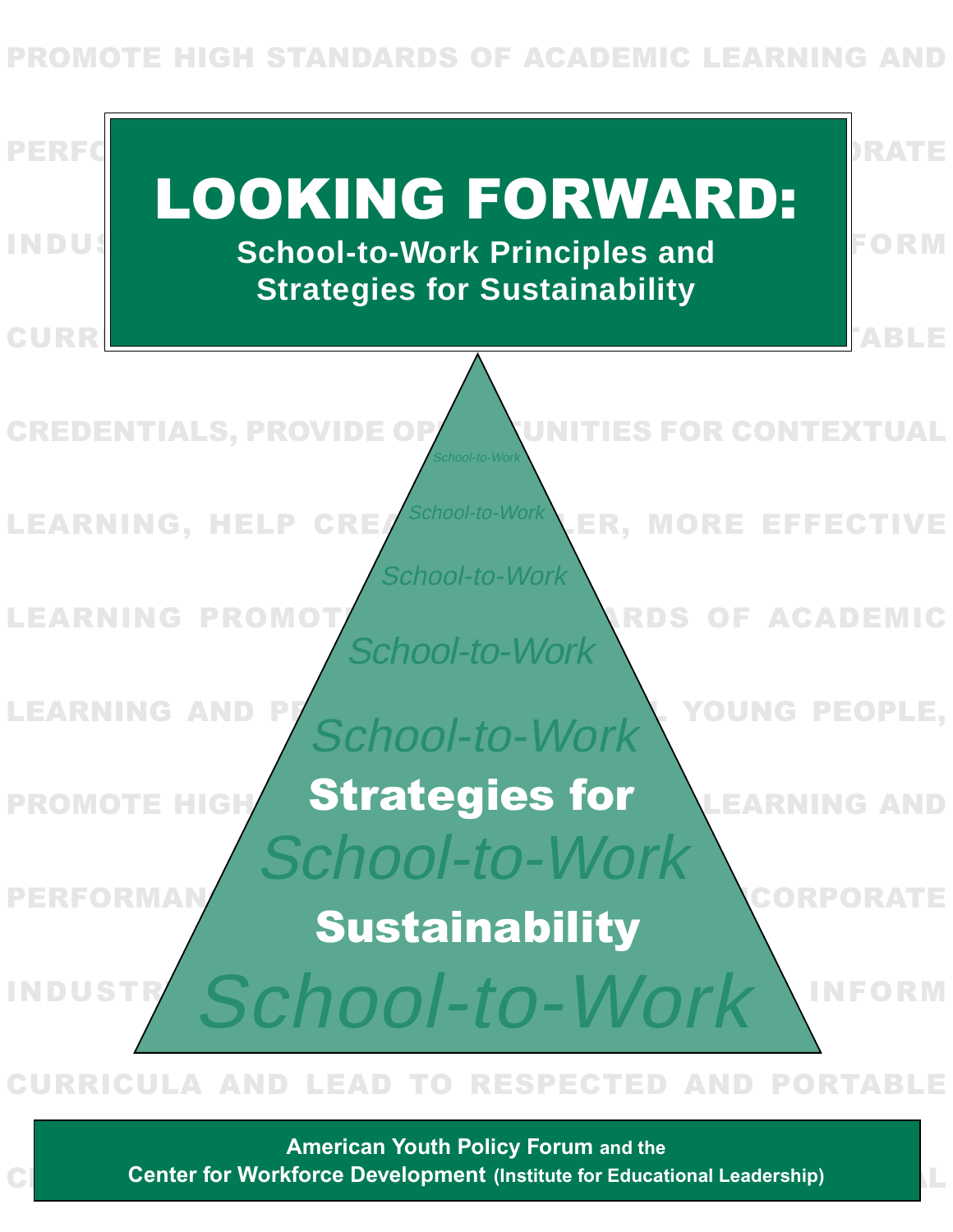# LOOKING FORWARD:

# **School-to-Work Principles and Strategies for Sustainability**

**American Youth Policy Forum**

and the

**Center for Workforce Development, Institute for Educational Leadership**

June 2000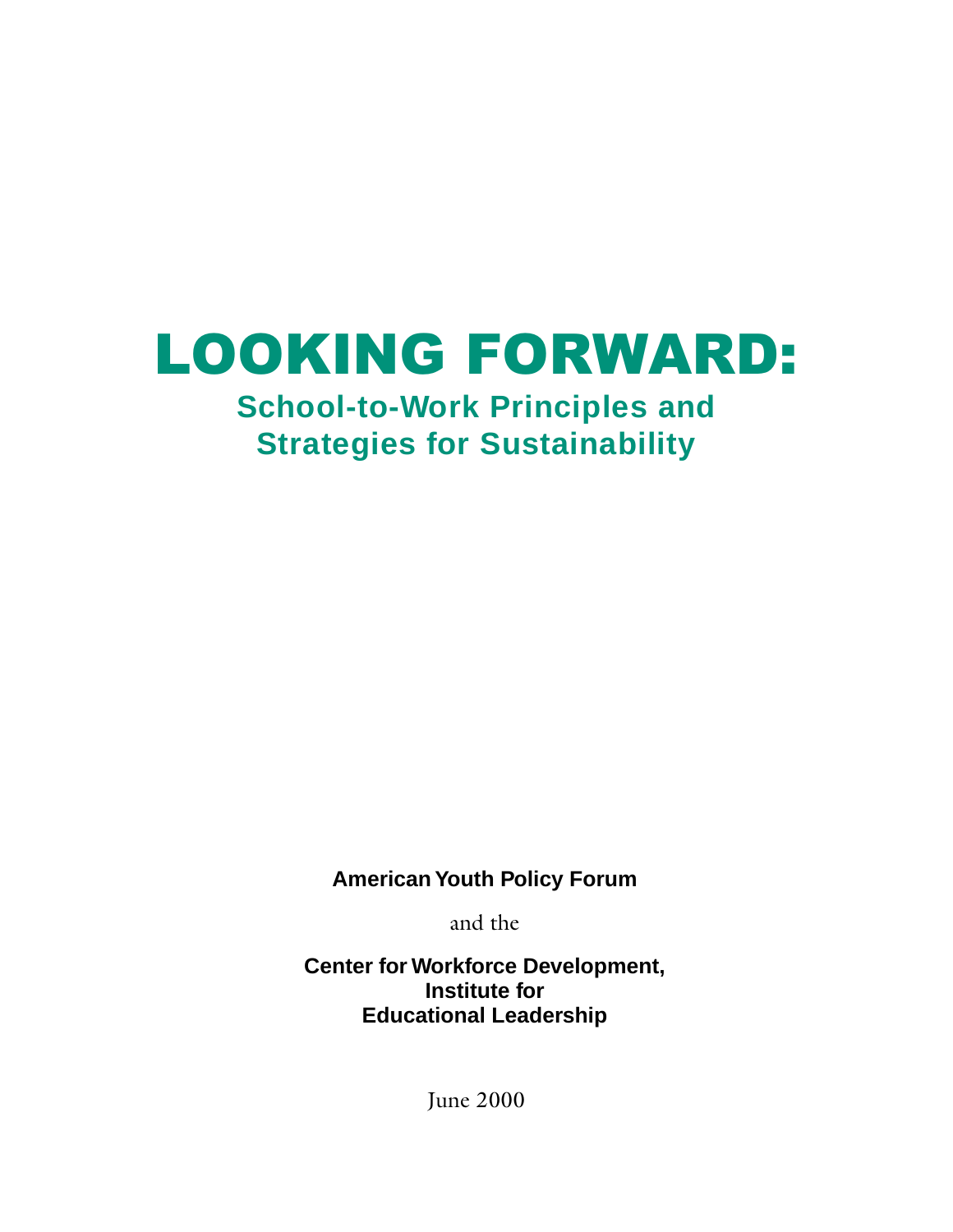### ABOUT THE PUBLISHERS

The **American Youth Policy Forum** (AYPF) is a non-profit professional development organization based in Washington, DC. AYPF provides nonpartisan learning opportunities for individuals working on youth policy issues at the local, state and national levels. Participants in our learning activities include: government employees—Congressional staff, policymakers and Executive Branch aides; officers of professional and national associations; Washington-based state office staff; researchers and evaluators; education and public affairs media.

Our goal is to enable policymakers and their aides to be more effective in their professional duties and of greater service—to Congress, the Administration, state legislatures, governors and national organizations—in the development, enactment, and implementation of sound policies affecting our nation's young people. We believe that knowing more about youth issues—both intellectually and experientially—will help them formulate better policies and do their jobs more effectively. AYPF does not lobby or take positions on pending legislation. We work to develop better communication, greater understanding and enhanced trust among these professionals, and to create a climate that will result in constructive action. Each year AYPF conducts 35 to 45 learning events (forums, discussion groups and study tours) and develops policy reports disseminated nationally. For more information about these activities and other publications, contact our web site at www.aypf.org.

The **Center for Workforce Development** (CWD) at the Institute for Educational Leadership helps leaders in both the public and private sectors to build bridges that connect individuals with learning institutions and the workplace. The focus is on the ties that link the worker, the school or training institutions, and the workplace, and on the ties that promote the types of learning organizations that are needed to increase the productivity of the nation's workforce. CWD is involved in qualitative research and evaluation studies on key policy, program and education and training service delivery issues at the local, state and national levels, as well as the provision of technical assistance to federal, state and local governments, businesses and nonprofit organizations. Additional information on CWD can be obtained at www.iel.org/programs/cwd.html.

### **American Youth Policy Forum**

1836 Jefferson Place, NW, Washington, DC 20036 Phone: 202-775-9731; Fax: 202-775-9733 E-Mail: aypf@aypf.org; Web Site: www.aypf.org

*AYPF wishes to thank the consortium of philanthropic foundations that makes our involvement in this type of activity possible. In addition, the Ford Motor Company Fund supported the development, and the George Gund Foundation and the Joseph and May Winston Foundation supported the production and dissemination of this document. The views reflected in this publication are those of the authors and do not reflect the views of the funders.*

This publication is **not copyrighted** and may be freely quoted without permission, provided the source is identified as: **Looking Forward: School-to-Work Principles and Strategies for Sustainability.** Washington, DC: American Youth Policy Forum and Center for Workforce Development. June 2000. Contact AYPF for additional copies. Send \$4.00 for shipping and handling.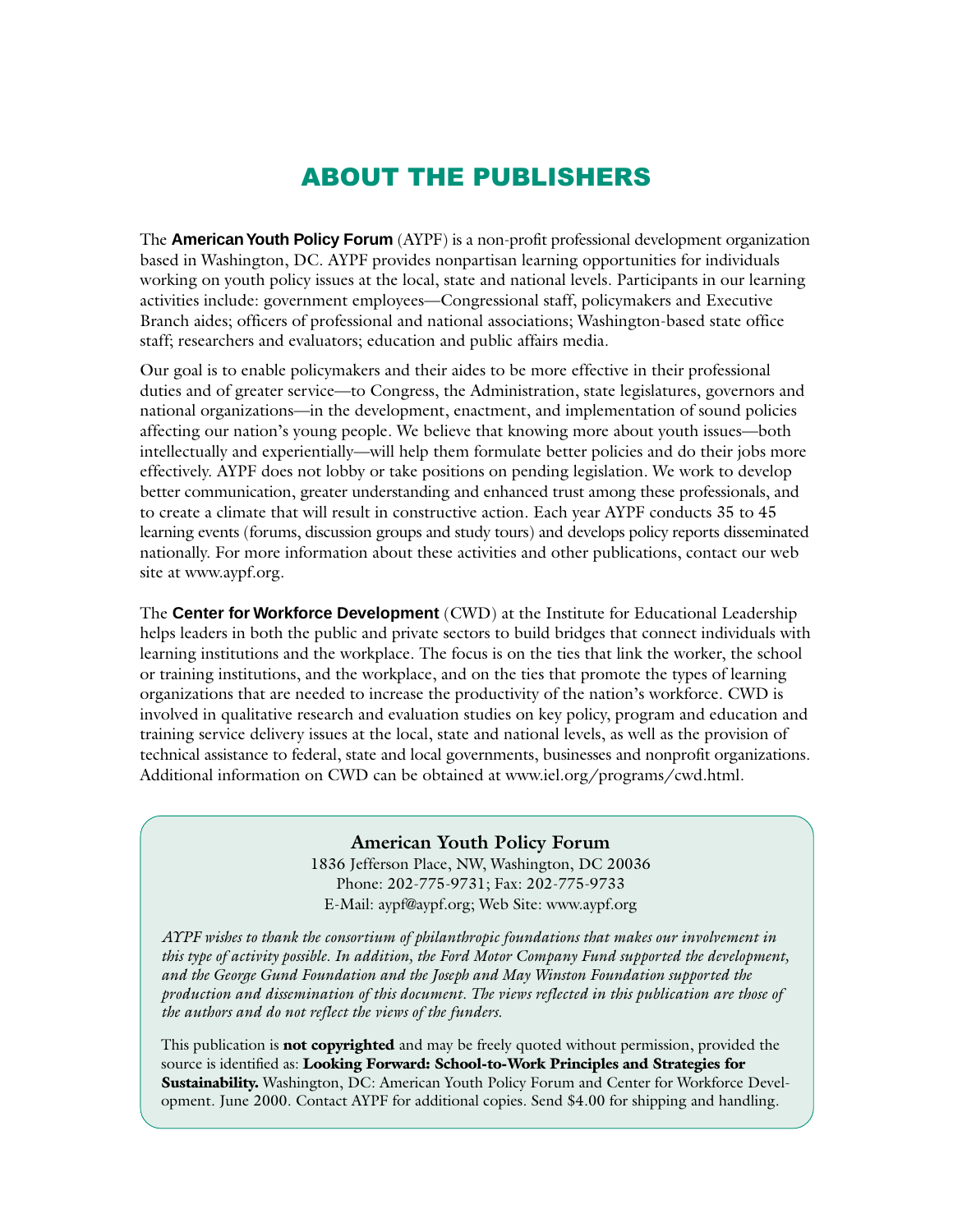# **CONTENTS**

| IV. The Relationship of School-To-Work to                                        |
|----------------------------------------------------------------------------------|
| V. Implementing Strategies for Leadership, Policy, Practice and Dissemination 31 |
| VI. A Summary Recommendation-Creating a School-to-Work Collaborative  39         |
|                                                                                  |
|                                                                                  |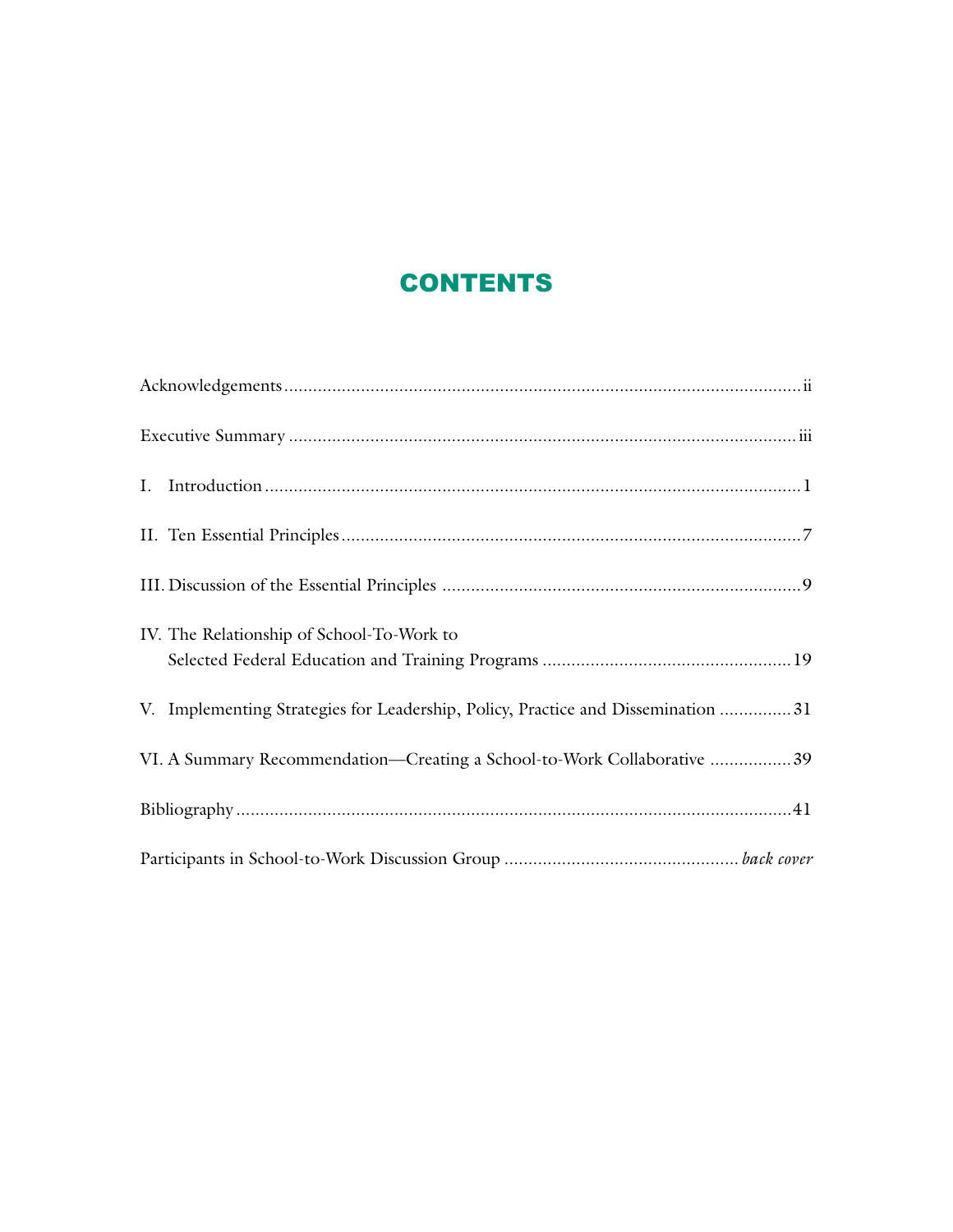### ACKNOWLEDGEMENTS

In 1998, the American Youth Policy Forum and the Center for Workforce Development at the Institute for Educational Leadership began discussing the lessons learned from and the future of the school-to-career initiative. The two organizations focused on the School-to-Work Opportunities Act of 1994 (STWOA) and the need to maintain the momentum of this investment after the federal legislation ends on October 1, 2001. The discussion included individuals who were involved in school-to-work programs or activities at the federal, national, state and community levels and spanned secondary and postsecondary education, employer and community groups plus other vital participants, such as parents, teachers and counselors. A list of participants appears in the back cover. The group of over 50 individuals met five times between April 1998 and November 1999. The result of those discussions is this document, **Looking Forward: School-to-Work Principles and Strategies for Sustainability.**

The authors of this report thank the members of the discussion group who devoted many hours in consideration of this topic and who provided the insights underlying this document. This document and the ideas in it do not represent the positions of the organizations with which the discussion group members are affiliated.

We offer this document as a means of supporting those individuals who have been the pioneers of the school-to-work movement—the teachers and faculty, principals and deans, career counselors, community organizers, employers, researchers, parents and students—those who have worked hard to create paths of academic success for our youth. We acknowledge your groundbreaking work on which we relied for this report, and which will provide the basis for a broader discussion on using school-to-work strategies to prepare all young people for positive futures.

> Betsy Brand and Glenda Partee *American Youth Policy Forum*

Barbara Kaufmann and Joan Wills *Center for Workforce Development, Institute for Educational Leadership*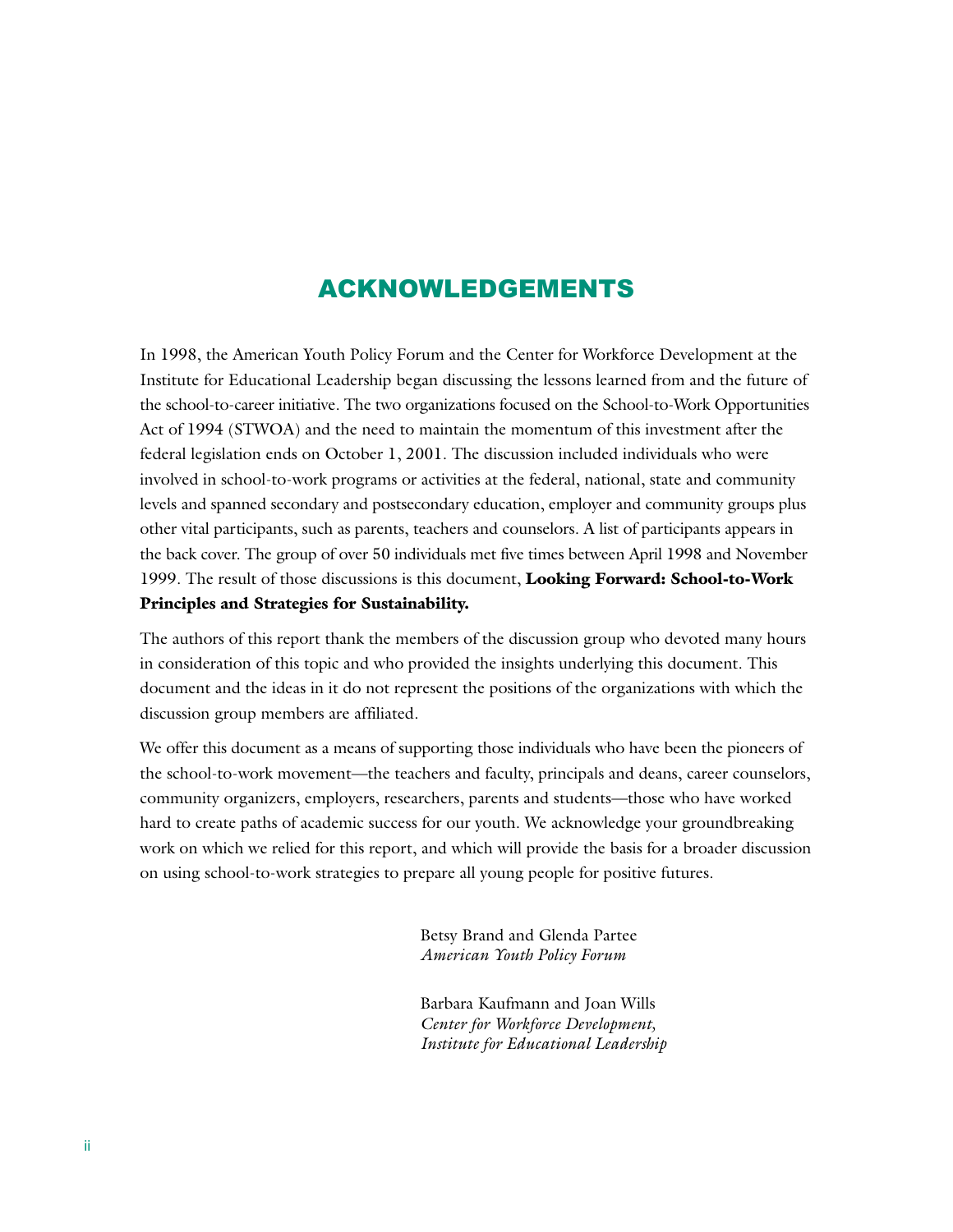### EXECUTIVE SUMMARY

**This report** grew out of concerns about the future of the many promising initia-<br>tives, partnerships and reforms supported by the School-to-Work Opportunities<br>Act of 1994 (STWOA) and the need to maintain the momentum of t tives, partnerships and reforms supported by the School-to-Work Opportunities Act of 1994 (STWOA) and the need to maintain the momentum of this investment after the federal legislation ends on October 1, 2001.

Unlike other federal initiatives, STWOA was not a programmatic effort, but a *systemsbuilding strategy* designed to support and extend state and local education reform as well as workforce and economic development efforts. Consequently, it faced a number of implementation challenges, including overcoming:

■ the problems and prejudices imbedded in the phrase "school-to-work" that caused many parents and groups to ignore its promise of preparing all young people for challenging options (including postsecondary education) upon high school graduation;

■ the complicated nature of systems building requiring the commitment and coordinated actions of multiple sectors, including the schools seeking to produce competent graduates and employers seeking qualified employees;

- the reality that reforms take time;
- a limited timeframe to build a body of compelling evidence of effectiveness; and

■ limitations in the structure of government to support systems that extend beyond silos of traditional interest and responsibility.

The American Youth Policy Forum and the Center for Workforce Development of the Institute for Educational Leadership sponsored a series of discussions among over 50 individuals with an interest and involvement in the national school-to-work initiative. A discussion group met five times between April 1998 and November 1999. This document grew out of those meetings.

Each member of the group came to the table with extensive and varied experiences with the school-to-work (STW) initiative. They came because of their involvement in K–12 or postsecondary education, as service providers, through the activities with membership organizations, as business partners, through networks of employers concerned about the quality of their future employee pool, from the vantage point of national or state-based organizations, or as individuals involved in policy, research or advocacy focused on preparing young people to enter the workforce. A list of individuals attending one or more of the discussions is provided on the back cover with their institutional affiliations, though most were present in their individual, not their organizational, capacity.

This group had no set agenda other than concerns:

■ about the future of the national school-towork systems building effort once the STWOA of 1994 sunsets in 2001;

that certain elements of the school-to-work initiative have been successful and need to be preserved and extended throughout the United States; and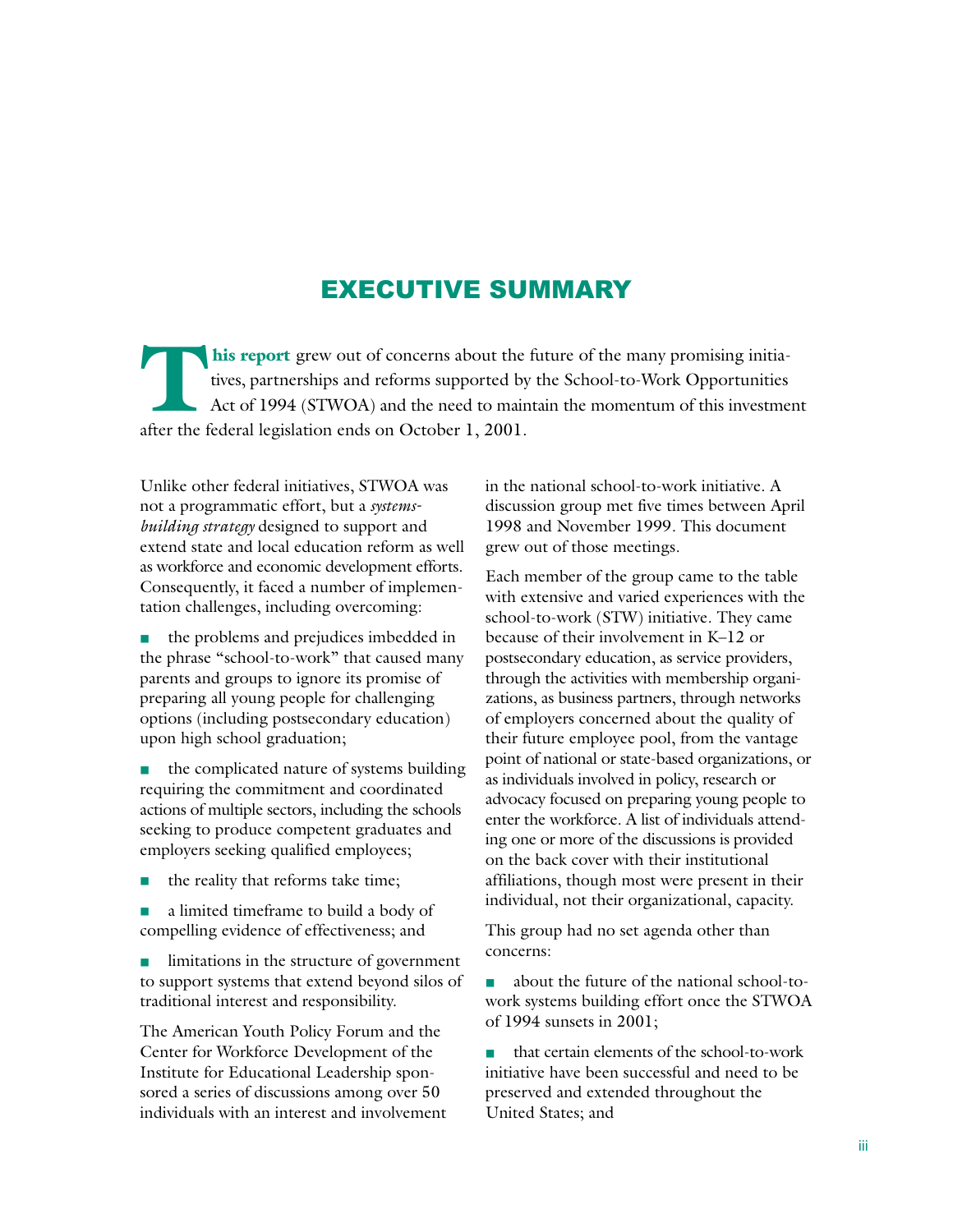that few assurances or mechanisms are in place to ensure sustained progress of the initiative.

The first meetings provided a gauge of the group's interest in maintaining the momentum put in place by the STWOA, the level of commitment on the part of local and state stakeholders and employers in sustaining the effort, and the progress made in thinking systemically about how we as a nation prepare and support young people for productive lives. The group reflected on the lessons learned since the Act was first implemented and considered the challenges ahead.

Information was shared about how school-towork approaches have become integral to state reform agendas and key initiatives of some governors and chief state school officers. As of March 1999, almost half the states had passed laws supporting school-to-work initiatives. In these states, it is anticipated that the sunset of the federal law should have little long-term effect. These states have made connections between a successful education system and a prepared workforce. They have infused education reform with Principles of higher standards, regular assessments, integrated curricula and work-based learning. They have instituted incentives such as tax credits to businesses that are involved in school-to-work partnerships and have helped to support the development of apprenticeships and other career-development strategies to ensure that a well-prepared workforce is available to address the economic development needs of their states (Schmidt, March 1999).

In other states, however, developing and sustaining school-to-work systems is one among other more pressing priorities. In these states, system building efforts may falter because:

not enough dollars have been provided to allow these approaches to take hold in many communities;

there has been an inappropriate focus on short-term gains as opposed to sustained education reform;

■ data attesting to the beneficial effect on students has been slow to surface;

■ it has been entangled in controversies over federal involvement in local education issues; and

■ some groups have assumed incorrectly that school-to-work strategies will result in greater tracking of students into low-level (nonacademic) courses and young people into lowpaying careers.

In spite of these concerns, many positive reports surface from communities, particularly large urban areas, that have used STW strategies successfully as a mechanism to push school reform in the high schools and as a way of stressing preparation of young people for adulthood and civic responsibility. In Philadelphia, for example, school-to-work strategies are being implemented as critical components of school reform, and the STW name will be retained after the federal support is ended. Also, since the majority of students in the Philadelphia Public Schools are from lowincome families, funding streams that target low-income and disadvantaged youth, such as the Workforce Investment Act, will be used to continue a number of STW initiatives.

A discussion and examination about the potential of other funding streams to support STW activities yielded little hope. Funds administered by the U.S. Departments of Labor and Health and Human Services are focused on programs for the disadvantaged and are seldom schoolbased. Federal education funds traditionally have not gone to high schools (the U.S. Department of Education focuses most of its efforts on inschool children at the elementary and middle school levels and on financial assistance). And, although high schools receive Carl D. Perkins Vocational and Applied Technology Education Act funds, these are targeted in categorical areas and for at-risk populations. Discussion group participants were not convinced that Perkins, the Workforce Investment Act or the Improving America's Schools Act could pick up the pieces left behind by the STWOA or that any future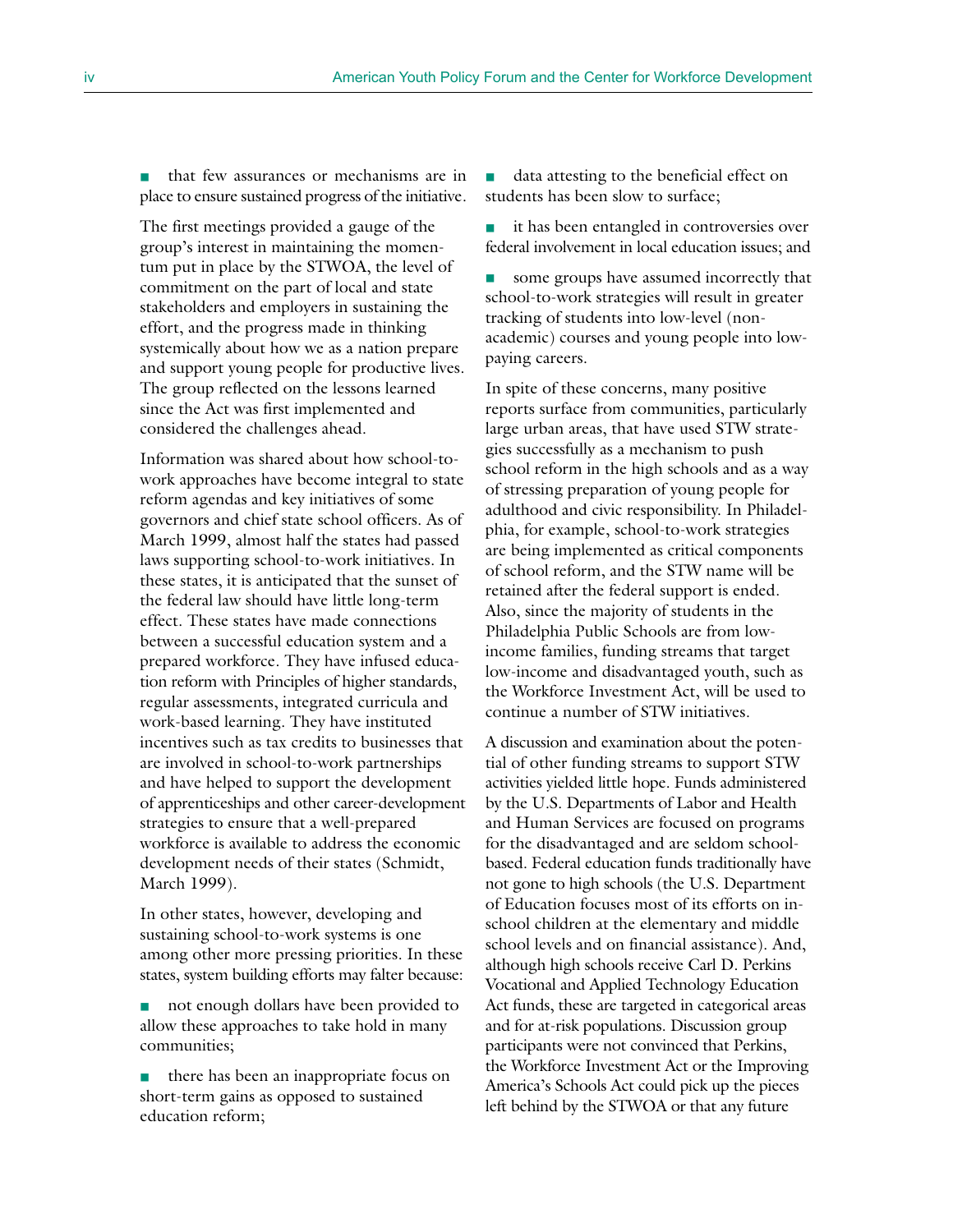focus on changes in high schools in federal legislation would directly address the broader promise and essential elements of the STW vision.

The group concluded:

- other than STWOA, there are few mechanisms to support comprehensive and coordinated opportunities for youth that span schools, workplaces and postsecondary institutions; and
- missing is a strategy that considers a number of federal funding streams and national initiatives and that provides guidance to states and localities in supporting STW programming for young people.

To assist policymakers, practitioners and the wider community in thinking about ways to sustain promising and successful school-to-work strategies, *Ten Essential Principles* have been developed with input from the group. These Principles represent a distillation of critical elements of the STWOA and strategies used by the field over the past six years as they: (1) improve the school experience;

(2) expand and improve work-based learning; and (3) build and sustain public/private partnerships. (See box.)

Upon review, it is clear that several of the Principles are unique to STW programs and that without continued leadership, focus and support, several of them are at-risk of being lost or ignored. In particular, the following aspects of the Principles are most in danger:

■ Support of intermediaries/employers and use of work-based learning are not contained in other federal legislation, and there will be a large gap in these activities when the law expires.

■ Few programs have a focus on industry skill standards and linking them to curriculum and academic standards. The National Skill

### TEN ESSENTIAL PRINCIPLES

Improving the school experience

- **Principle 1:** STW promotes high standards of academic learning and performance for all young people
- **Principle 2:** STW incorporates industry-valued standards that help inform curricula and lead to respected and portable credentials

**Principle 3:** STW provides opportunities for contextual learning

- **Principle 4:** STW helps to create smaller, more effective learning communities
- **Principle 5:** STW expands opportunities for all young people and exposes them to a broad array of career opportunities
- **Principle 6:** STW provides program continuity between K-12 and postsecondary education and training

Expanding and improving work-based learning opportunities

- **Principle 7:** STW provides work-based learning that is directly tied to classroom learning
- **Principle 8:** STW assists employers in providing high quality work-based learning opportunities

Building and sustaining public/private partnerships

**Principle 9:** STW connects young people with supportive adults, mentors and other role models

**Principle 10:** STW promotes the role of brokering/intermediary organizations

> Standards Board (NSSB) has launched a limited number of partnerships, but standards are not expected to be available from more than two in 2000. Additionally, the NSSB also faces the end of its authorization period, although Congress could extend its work.

> ■ Few programs link the secondary and the postsecondary school experience in a meaningful way, yet this is a critical aspect of the STW Principles. While Tech Prep provides the greatest support for articulating programs between high schools and two-year colleges, Tech Prep currently does not reach large numbers of students with strongly articulated programs.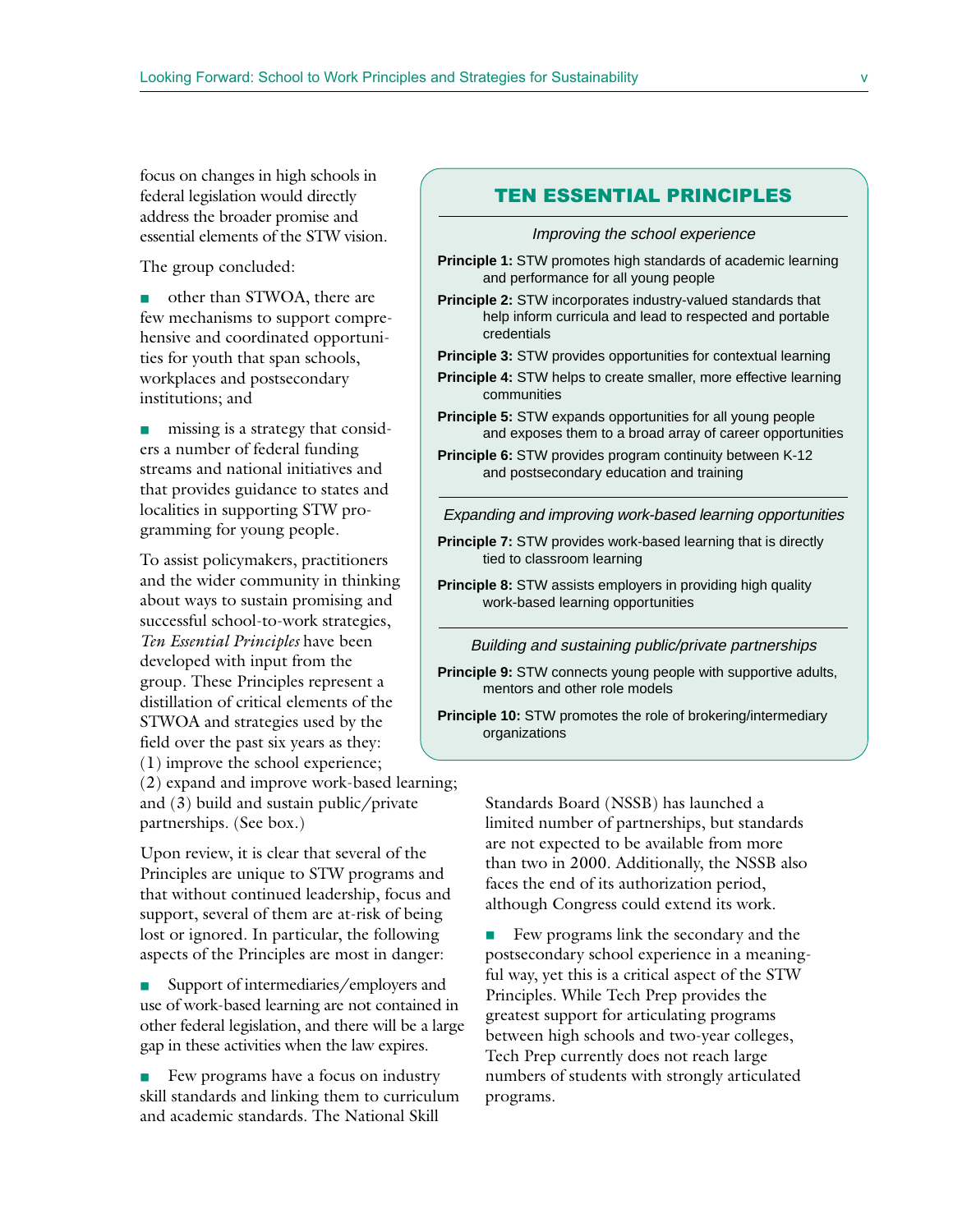### Strategies for sustainability require leadership

Strategies for sustainability require leadership at the local, state, national and federal levels. In order to ensure the sustainability of these Principles, the following strategies are recommended.

■ **Local Institutions** (local elected officials, schools, school districts, postsecondary institutions, workforce investment boards and youth councils) should:

—Instill the STW Principles in all their policies and practices and in leadership and professional development activities as well as curricular materials

—Provide options such as career academies and whole school reform models

—Eliminate regulatory impediments

—Create mechanisms to track results for STW programs

—Promote career guidance and counseling

—Expand work-based learning opportunities for all youth

—Ensure community-wide mentorship services

—Create partnerships to provide externships for teachers and counselors

■ **States** (Governors, legislatures, state boards of education for K–12 and postsecondary education and workforce development agencies) should:

—Provide assistance to local communities to support the change process, adopt the STW Principles and integrate them into existing policies and programs across education and workforce development programs

—Conduct aggressive information collection, research and evaluation to ensure the dissemination of "best practices"

—Provide fiscal support to promote small learning communities and expand opportunities for career-focused learning

—Incorporate the STW Principles into state accountability systems and teacher/administrator certification criteria

—Develop articulation guidelines for workbased experiences and performance-based assessments in college admission policies, and incentives for including work-based learning for credit in secondary and post-secondary institutions

—Support employer-led organizations and intermediaries to expand work-based learning, and develop contextualized curricula and communications links with employers

—Work with the National Skill Standards Board to integrate academic standards and assessments with occupational standards at appropriate grade levels

### ■ **The U.S. Department of Education** should:

—Support the inclusion of successful schoolto-work strategies in school reform initiatives

—Increase funds and focus on needy secondary schools as part of the reauthorization of the Elementary and Secondary Education Act

—Incorporate the STW Principles into the New American High Schools initiative

—Promote the improvement of connections between the K–12 and postsecondary systems

—Support demonstrations of contextualized learning based on integrated academic and occupational standards

—Promote the STW Principles in all professional development efforts

—Continue to track results of STW through research and data collection

—Provide fiscal support to continue the career guidance work begun under STW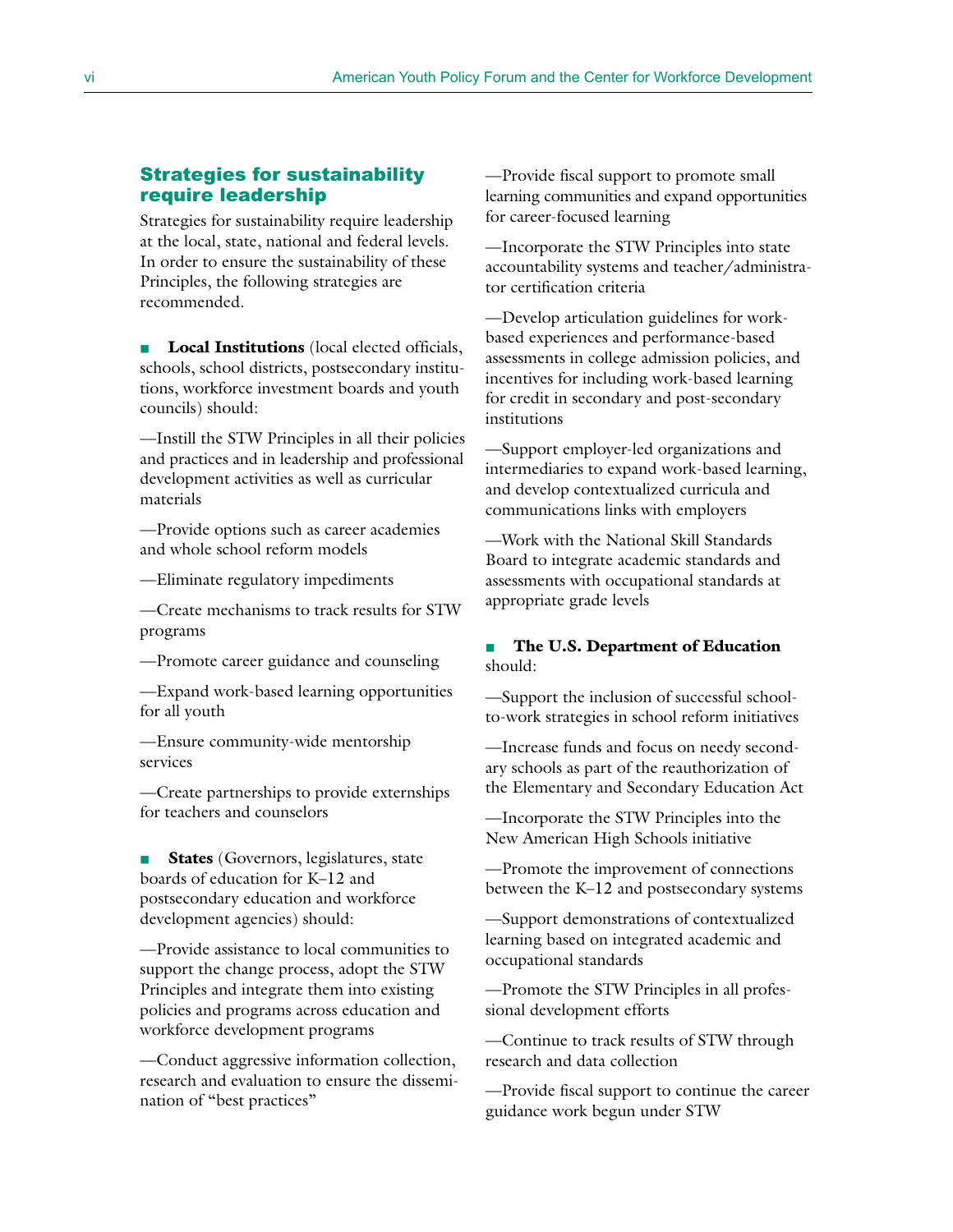#### ■ **The U.S. Department of Labor** should:

—Coordinate with other agencies in the development of technical assistance and materials that document "best practices" of work-based learning

—Provide funds for the development of materials that support quality work-based learning for youth

—Support the development and expansion of national and state networks of intermediaries that are linked to employer associations

—Provide guidance and technical assistance to Workforce Investment Boards so that Youth Councils embrace the STW Principles in developing community-wide youth strategies

—Provide information on career opportunities through One-Stop Career Centers

### ■ **The National Skill Standards Board** should:

—Promote and link occupational skill standards to state academic standards

—Provide information on career opportunities in the Voluntary Partnerships through One-Stop Career Centers

—Assist the education and training communities to develop competency-based recognition strategies

—Work with appropriate organizations to expand co-op education programs to incorporate skill standards in both the classroom and work-based materials

■ **National and Regional Organizations** (education, training and employer membership, quasi-governmental, research and policy support groups) should:

—Assess what actions can be taken within their own memberships and networks to incorporate the STW Principles, including the role of work-based learning in school improvement efforts

—Form alliances with NSSB Voluntary Partnerships to promote continuation/expansion of successful efforts to integrate curricula and standards

—Promote the development and replication of research-based reform models that incorporate successful STW strategies

—Promote best practices in the development of curricula, coherent sequences of courses aligned with academic and occupational standards bridging secondary and postsecondary learning, and the full range of work-based learning experiences

—Research and refine college admission policies that acknowledge contextual and work-based learning and performance-based assessments

—Broker and strengthen alliances between education and employers at the national, state and local levels

—Advocate new ways of governance that allow the development of public-private partnerships that cut across funding streams

■ **Employer Associations** (national, state, and local networks) should:

—Develop a network of national, state and local employer/intermediary organizations to promote STW programs and strategies

—Promote best practices concerning employer involvement in STW including work-based learning, curriculum development, contextual learning, and mentoring services

—Develop and offer opportunities for secondary and postsecondary education faculty to experience the workplace through internships

—Establish new collaborations between employer associations, and secondary and postsecondary institutions to promote workbased learning that moves from career exposure in the early stages to formal recognition of educational credit for knowledge gained in the workplace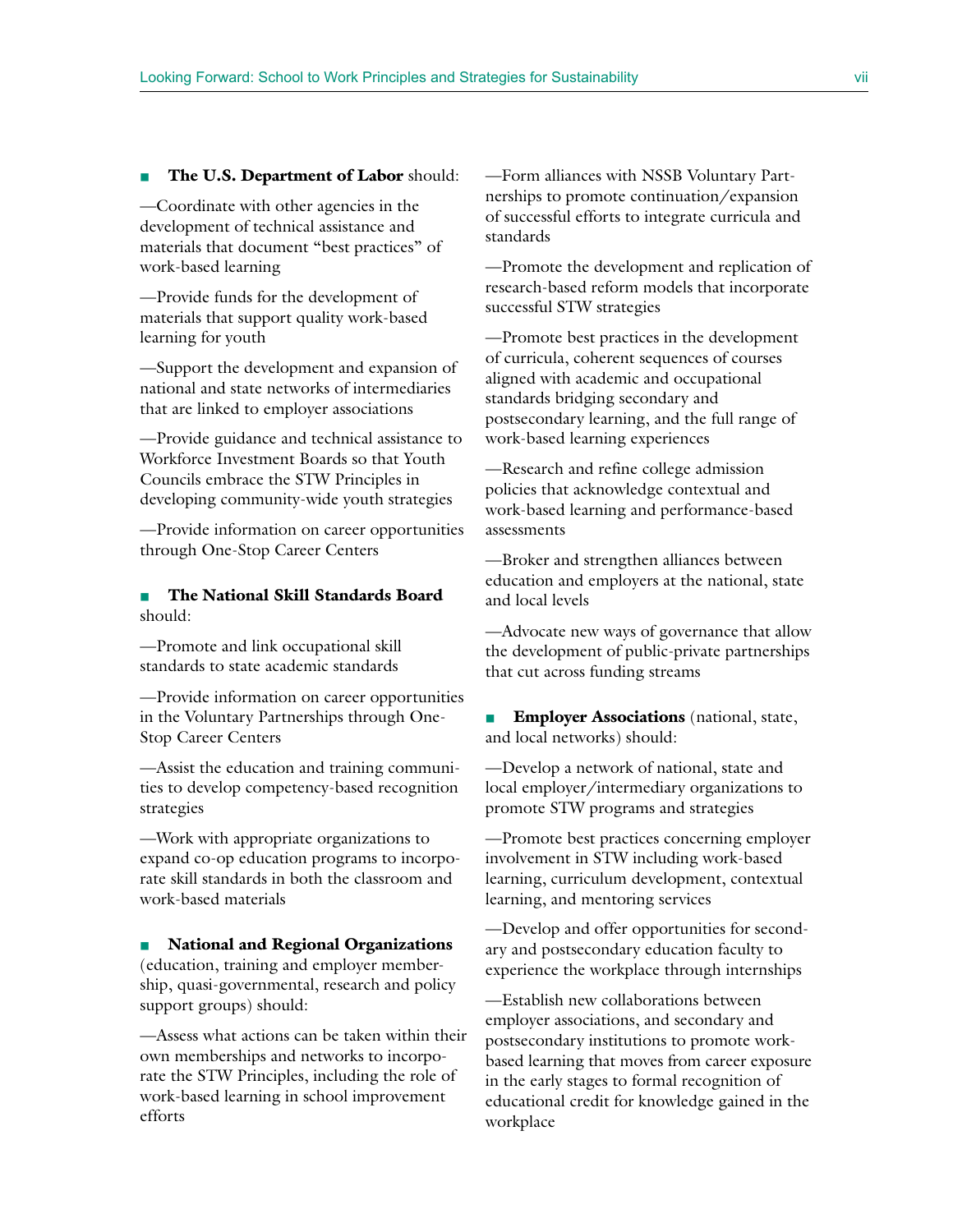—Provide support (in-kind, technical assistance or funding) to members who participate in business-education partnerships or brokering or intermediary organizations

Whereas the above strategies offer ample opportunities to sustain the STW Principles, a need remains for continued coordination of efforts and national leadership. The STWOA and the National School to Work Office have provided this vital leadership to the field during their brief existence. However, once the legislation expires, this leadership will disappear and the focus on the unique aspects of STWOA will be lost.

With this concern in mind, a final closing recommendation is offered—the development

of a new entity, a **"STW Collaborative"** funded by foundations, national organizations and government to conduct research, provide documentation, disseminate information on what works and serve as a broker to encourage organizations to develop partnerships to promote STW activities. The Collaborative would be the natural outgrowth of the partnership efforts that are underway and would ensure that the federal investment continues to grow. The Collaborative can provide ongoing support to the federal, national, state and local governments and organizations as they seek ways to continue their groundbreaking work in developing STW opportunities for all students.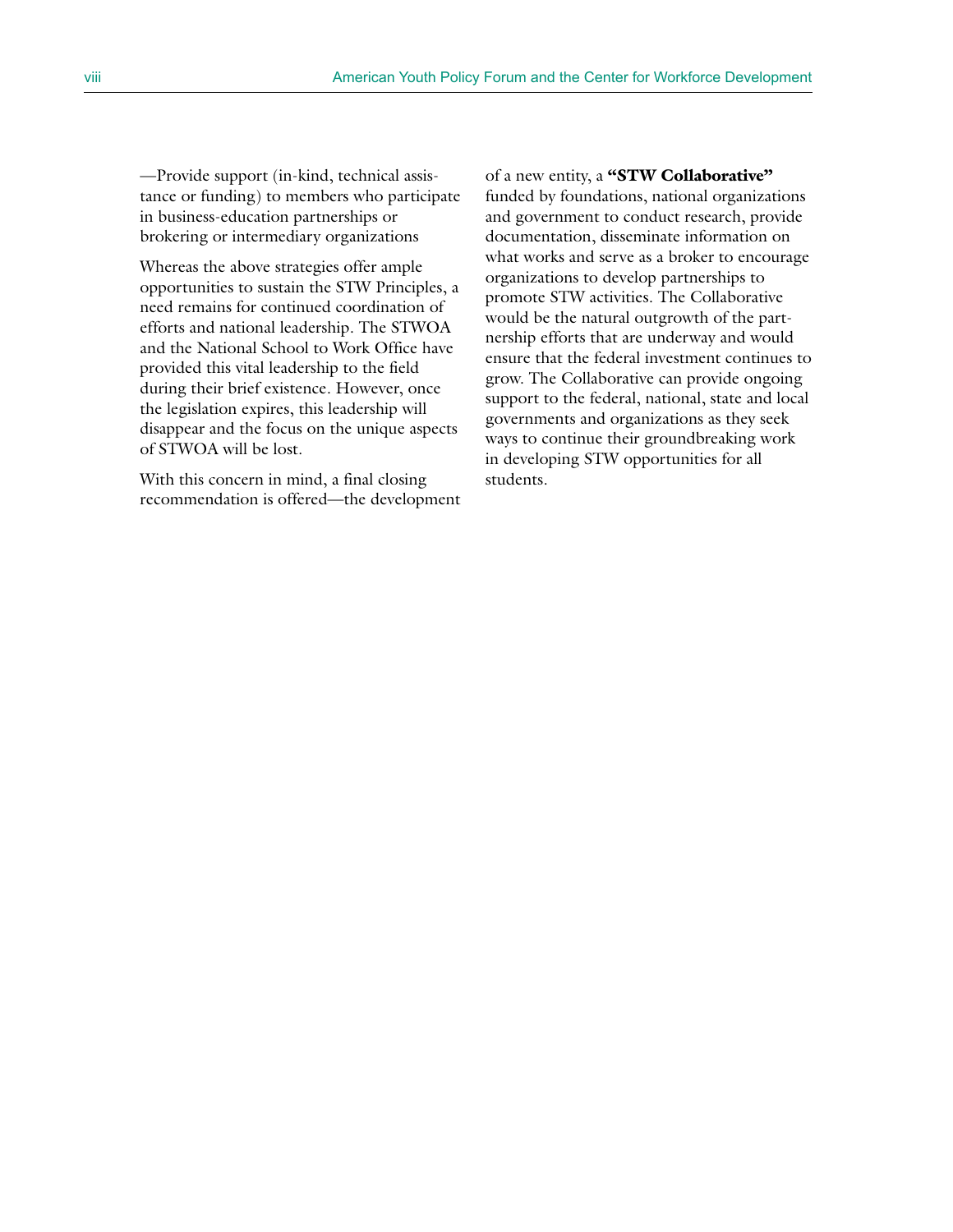### I. INTRODUCTION

**The School-to-Work Opportunities Act of 1994** (STWOA) represented a bold, strategic effort to help states and localities put in place the necessary structures and supports to help young people make effective transitions, strategic effort to help states and localities put in place the necessary structures and supports to help young people make effective transitions, where few had existed, through schooling and career preparation, into further education and careers. It acknowledged the seminal role of education in preparing young people for careers and the vital importance of community partnerships required for the development of a skilled workforce. It took on the arduous task of pulling together disparate and heretofore almost mutually exclusive sectors—K–12 public schools, postsecondary institutions, businesses, employees and community-based organizations—to develop and implement a coherent process of transition for youth. STWOA was not a programmatic effort, but a *systems-building strategy* designed to support and extend state and local education reform and workforce and economic development efforts.

STWOA was designed (some say naively or unrealistically) as a one-time, venture capital initiative to help states and localities support the initial costs of planning and establishing statewide systems. States were given five years of funding with the final round of states receiving their first-year funding in 1998. The authority for the Act is to terminate (or "sunset") on October 1, 2001. At the time of enactment, it was assumed that reauthorization of the Act would not be necessary because school-to-work (STW) efforts would be sustained through other federal, state and local resources. There was an implicit assumption that other key workforce development legislation would be revised to support the core components and basic elements of STWOA, and that its conceptual language would be incorporated into other long-standing grantin-aid programs (such as the Carl D. Perkins Vocational and Applied Technology Education Act). It was also assumed that the STW

systems would build on and incorporate a range of existing and promising career preparation activities, such as Tech Prep, career academies, youth apprenticeship, schoolsponsored enterprises and business-education compacts, that were receiving support from other sources.

STWOA reflected a strong federalist foundation of flexibility and freedom, allowing the states to determine the structure of the STW system and the activities to be developed, expanded and linked. Throughout the implementation of STWOA, states and localities have had broad discretion in establishing their STW systems; reflecting the needs and values of state legislatures, local school boards, employers and parents; and responding to regional and local economic and labor market needs. States and localities have had the flexibility to choose their own service delivery mechanisms and establish their own governance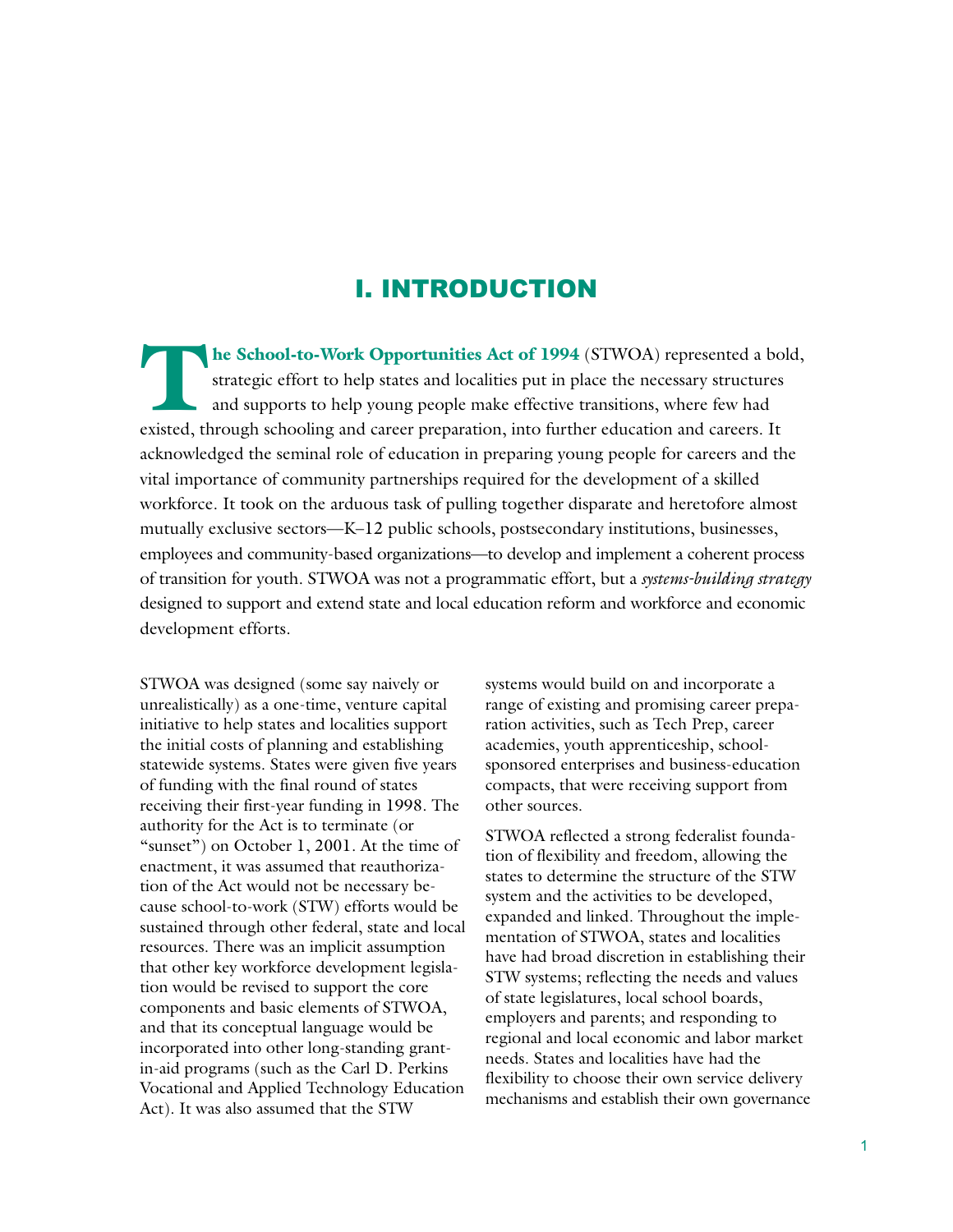structures. The federal government's role has been that of an enabler, not a strong regulator.

As the nation moves toward sunset of the Act and begins to reflect on what national goals have been accomplished within the limited timeframe, we are faced with a vision of STW that is clouded by a number of challenges that remain unresolved.

### Challenges

### ■ **Overcoming the Problems Imposed by Language**

Overcoming the problems associated with a phrase that incorporates both "school" and "work" has represented a challenge since the inception of the Act. These pieces of the continuum concerned with education and its role in preparing young people for eventual employment have never been reconciled properly in public policy, other than to treat general education as a separate entity from education for employment. Neither has their juxtaposition found true acceptance in the minds of a portion of the public that views efforts to prepare youth for employment as a means of channeling them away from postsecondary education. As a result, the construct for the "school-to-work" federal legislation has never been fully understood by the public or many policymakers.

Though it represents the systematic combination of many well-regarded, age-old strategies (such as informal learning, the involvement of community elders and other teachers in the instruction of young people through mentoring and apprenticeship, the integration of manual and thinking skills in applications to work and life issues, and recognizing standards of performance), its comprehensive approach was sufficiently different from the prevailing model separating education and career preparation that it was perceived by various audiences as a new entity or "program," an add-on to prevailing practice, and a passing reform. In an era of concern about the widening gap in wages between college and high school graduates, and the widening gap in achievement between disadvantaged and advantaged youth, the focus on preparation for careers no matter how high-wage or cognitively demanding—has been viewed by some as potentially diverting many students from college and higher academic pursuits.

Despite the distorting lens of language under which it operated, the term "school-to-work" was actually shorthand used by education and workforce development reformers for the changes that needed to be made, particularly in high schools, to ensure that all young people were better prepared and qualified to pursue a number of high quality options upon graduation. The school-to-work initiative was designed to substantially improve the structure and progression of experiences for young people as they advanced through the pipeline to adulthood. Notwithstanding the problems associated with the term "school-to-work," it is used throughout this document, as opposed to "school-to-career" or some other term, in acknowledgment of its broad use, history, intent and basis in legislation.

#### **Systems Building is Complicated**

The systems-building effort anticipated new partnerships in supporting young people through the formal, informal, school and community learning experiences necessary to achieve the academic, occupation and social skills needed to function as effective citizens and employees. It was also an opportunity for communities to think about economic and community development in the context of their human capital resources now and in the future. It was a way of bringing together those institutions that prepare and *supply* workers of the future with those institutions that *demand* well-prepared employees so they could develop programs of mutual benefit that greatly enhance opportunities for individuals to prepare for and enter careers.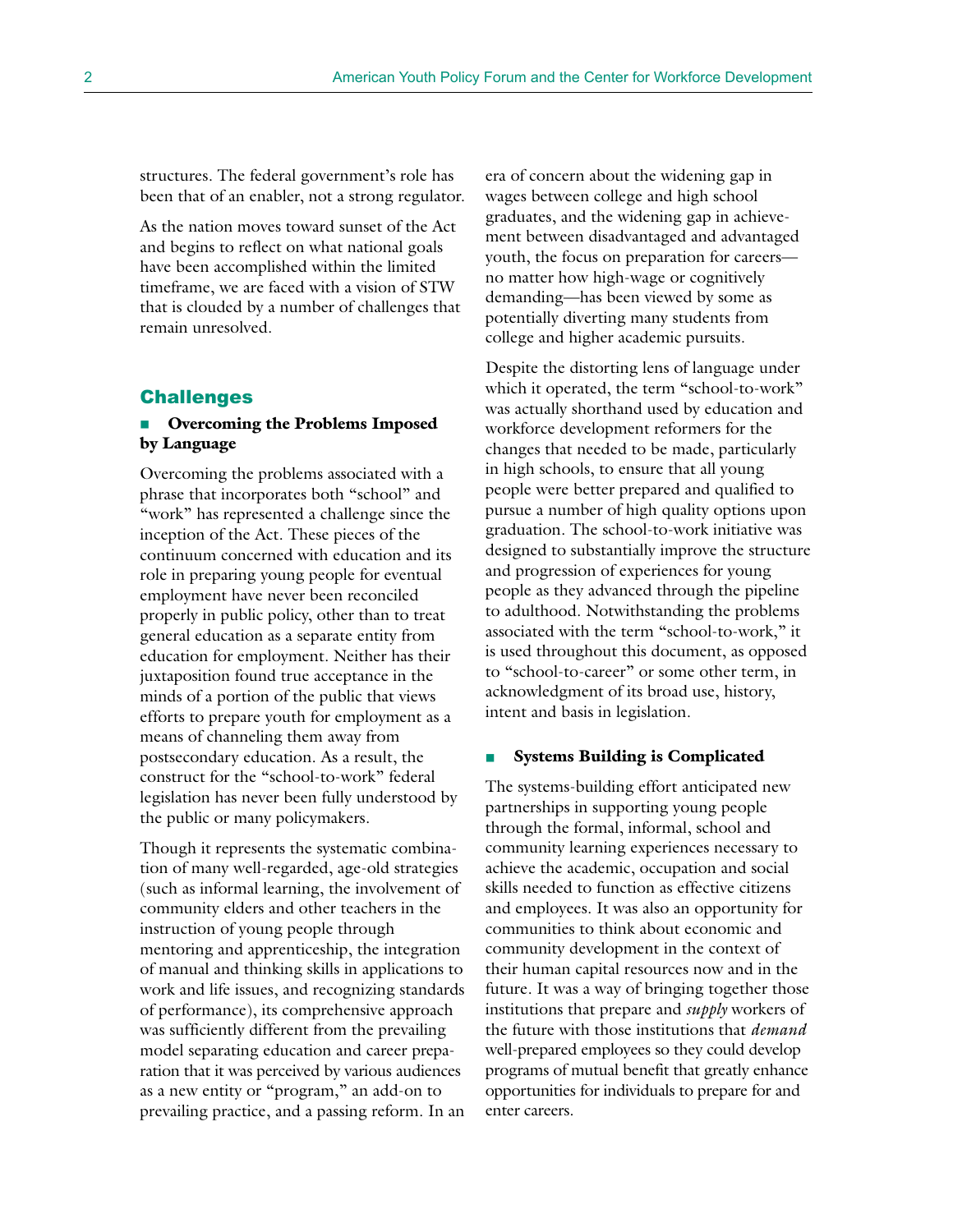Among its many outcomes was the growth of new types of organizations, such as intermediaries at the local, state and national levels, that helped link schools, postsecondary institutions, employers, employee organizations, parents and community-based organizations in mutually beneficial activities and provided services that were outside the traditional roles or capacities of these institutions individually. Few federal initiatives have successfully taken on such complicated tasks or created new organizational structures in the timeframe allotted.

#### ■ **Reforms Always Take Time**

The STWOA gave a boost to many reform initiatives, such as career academies and Tech Prep, which required new alignments of high school curricula to support career pathways leading to degree programs in postsecondary education. The STWOA also strengthened counseling programs and career preparation for students, introducing them to the requirements of careers and aiding in planning appropriate experiences and courses of study. It also focused the attention of employers on the need to work with their human resource supply chain (the schools, postsecondary and training institutions) in different ways.

Like any reform effort, this one required time to take hold and to mature. In fact, its role in economic and community development has yet to be fully understood or utilized by many educators and policymakers. Its impact on student motivation and persistence in education is only now beginning to be understood.

#### ■ **Evidence of Effectiveness is Emerging**

Because the STWOA was about systems building, initial research provided information on the number of partnerships developed, the governance and the implementation activities of these partnerships. Information on student performance, achievement, and impacts on curriculum and classroom practices have only

recently been the subject of research and evaluation on the more long-standing schoolto-work models, such as career academies, and to a lesser extent, youth apprenticeships. Also, there are a number of unanswered questions about how to accurately assess the benefits of learning that are not solely based on academics.

It is now clear: (1) the results of legitimate research cannot be obtained after only a few years; (2) there is a great need to synthesize the evidence of the success of STW on student outcomes; and (3) new evaluation approaches that look at non-traditional outcome measures are required to properly assess the impact of school-to-work activities on individuals and institutions.

Although the research on our own results is just developing, we do know about the success of school-to-work systems in other developed countries. We know these systems: (1) produce employees from the majority of each youth cohort with the occupational, academic and the employability skills valued by high performance workplaces and democratic societies; and (2) have the world's lowest youth unemployment rates. We know from our experience with cooperative education that the model works well for individuals and could be far more broadly institutionalized. We also know that the education and training of medical doctors, attorneys, engineers and many other professionals benefit strongly from the apprenticeship and internship models. What we need to show is how school-to-work efforts have made significant changes at the state and local levels and that these changes have resulted in improvements in student outcomes, the effectiveness of teaching and learning strategies, and in the way the public and private sectors support each other.

### ■ **Flexibility in Law Leads to Multiple Approaches that Vary in Effectiveness**

Understanding the impact and value of the STWOA has been further compounded by the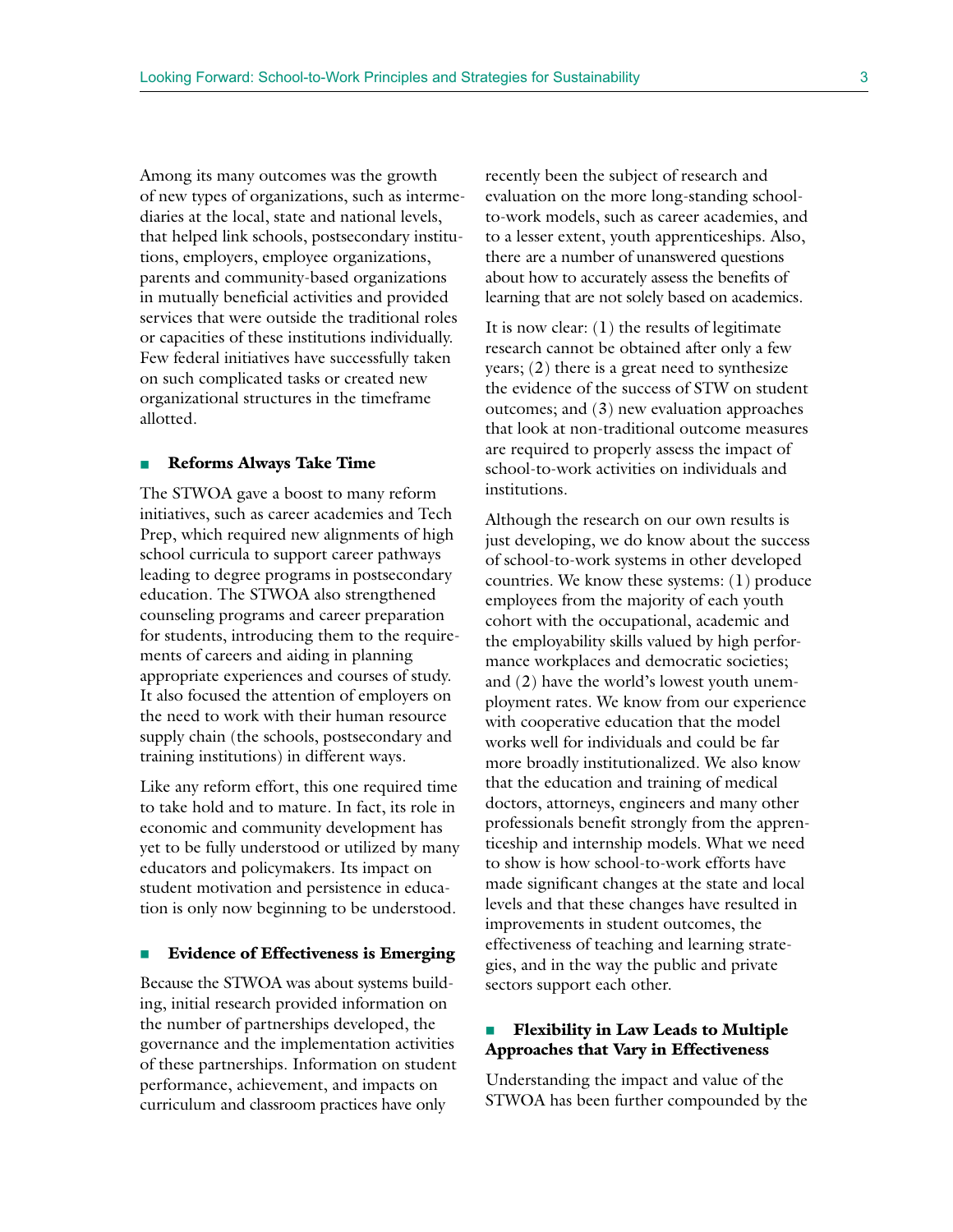flexibility given to the states and localities in implementation. Although the legislation provided a general framework of school-to-work components, no two grantees left the starting line at the same time or with the same set of goals for system reform.

The experiences of the initial state and local implementers that have recently completed their five-year grant period indicate that the conditions most likely to sustain STW were dependent on:

—strong leadership at the state, local and school building levels in developing a consensus around the goals for STW and the implementation activities supporting these goals;

—a broader policy environment that embedded STW within reforms in education, teacher professional development, workforce development, or that addressed employer concerns; and

—a strong and consistent message and processes in place, regarding for example, funding policies, reporting requirements, technical assistance, communication and information dissemination (Erlichson and Van Horn, 1999).

The experiences of these early states and localities include many gratifying stories of systems change. Yet, (1) a number of key tasks still remain to be completed; (2) the goals for system change and the timeframe provided were overly optimistic; and (3) continued fiscal support and leadership are essential to sustain many of the promising and successful schoolto-work strategies.

### ■ **Limitations Existed in the Structure of the Federal Government That Impacted Implementation**

The structure of the federal government was not supportive of comprehensive implementation of the STWOA, although the administrative resources of the U.S. Departments of Education and Labor were cobbled together for this purpose. The STWOA was based on systems

change. There is no parallel structure in government organized to support employers and schools in a comprehensive way, or that is focused on reforms spanning the continuum of experiences for young people from elementary, through secondary and postsecondary education. There was much that other parts of government could have brought to bear on the school-to-work initiative, such as the economic development resources of the U.S. Department of Commerce or support for high school reform from the Office of Elementary and Secondary Education (U.S. Department of Education). Out of a concern about the future of their workforces, other federal agencies have begun to support their own school-to-work activities (e.g., the Departments of Defense, Health and Human Services, and Treasury have initiated a number of career academies nationwide). But these initiatives, along with many others, are not a part of a concerted federal effort. The many worthwhile endeavors are weakened by isolation from the others; and so youth, families and employers lack the transparency of a coordinated system needed to plan the links of education, skills and work.

#### ■ **Rationale for Sustaining STW Initiatives**

Because our country is still facing the economic, workforce development and education issues that made STW a priority in 1994, we believe the essential Principles of STW need to be sustained.

The gap between the "haves" and the "have nots" has not disappeared. As reported in **The Forgotten Half Revisited** (Halperin, 1998):

—Educational attainment continues to be heavily influenced by family income with high school graduation rates for those in the lowest family income quartile 25 percent lower than for those in the top quartile. Those in the top income quartile may be as much as ten times more likely to earn a college degree than those in the bottom quartile (Barton, 1997).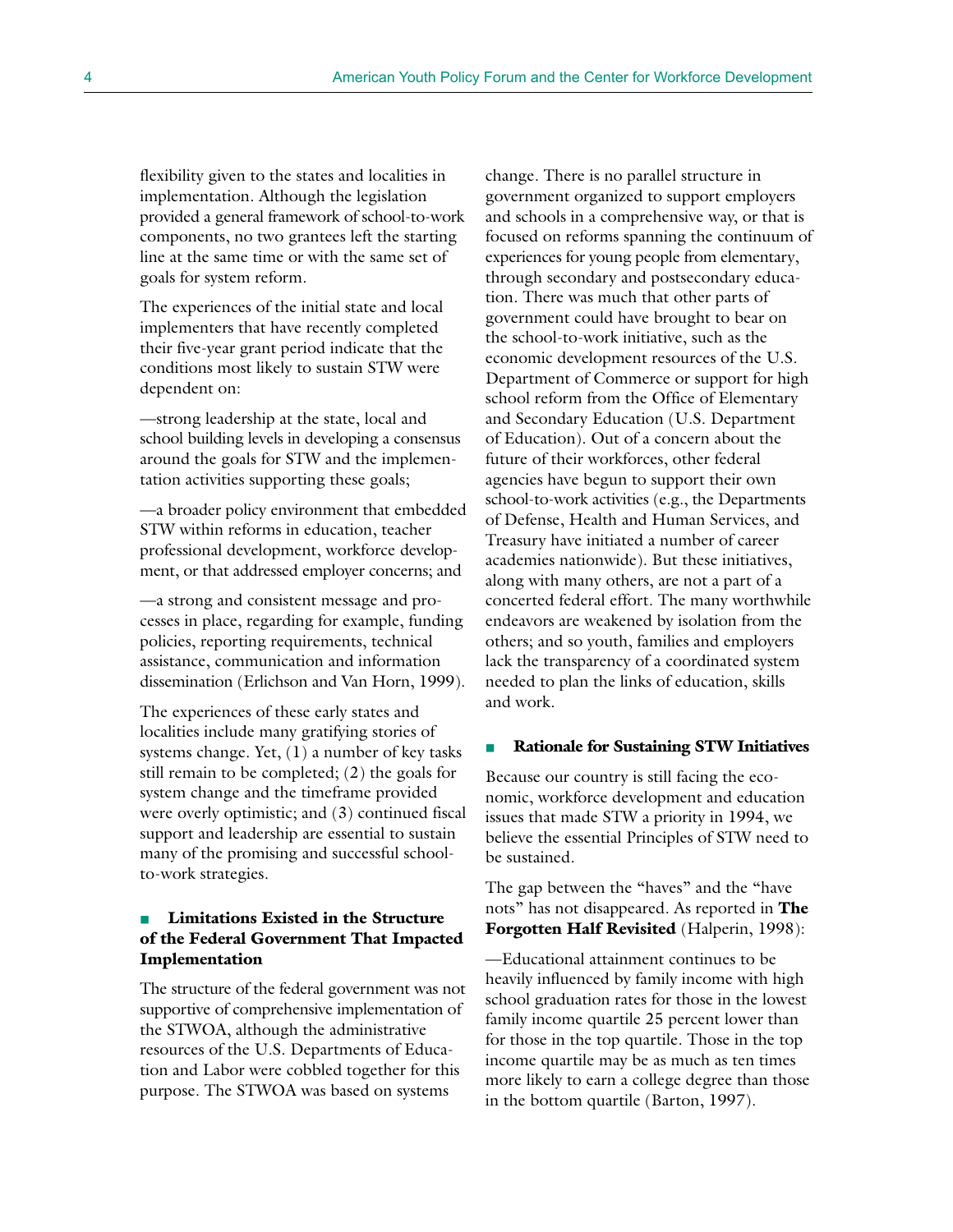—Despite a strong economy and generally rising educational attainment, the full- and part-time employment rates of 16–24 yearolds in 1997 were one to three percentage points lower than in 1989. Minority youth had full-time employment rates 20 to 30 percentage points below their white counterparts.

—In March 1997, more than one-quarter of out-of-school youth, although working fulltime, were earning less than the poverty line income standard for a four-person family. Young men under age 25 were earning about one-third less (inflation-adjusted) than their counterparts were earning a generation earlier, and young women 16.5 percent less.

Although STW systems provide the necessary links and opportunities for all young people to prepare for and successfully negotiate progressive levels of learning in their development, STW has been a special benefit for "The Forgotten Half" in helping to address many of the special economic, workforce development and education issues they face.

From the Third International Mathematics and Science Study we know that as a group, U.S. students who persevere to the final year of secondary school continue to rank low among students of other developed nations on tests of mathematics and science needed to function effectively in society (U.S. Department of Education, 1998). In many cases, these other countries have strong systems of basic education, a clear policy for preparing young people for entry into the labor market, a large percentage, and in the most successful schoolto-work countries a majority, of young people participating in national vocational systems linked to college and university education.

Finally, gaps still exist between the skills that young people learn in school and the needs of industry. According to the Committee for Economic Development (1998, p. 50), "Employers have become concerned with the ability of their communities to retain old businesses and attract new ones—and with

### WHO ARE "THE FORGOTTEN HALF?"

In non-statistical terms, they are the young people who build our homes, drive our buses, repair our automobiles, fix our televisions, maintain and serve our offices, schools and hospitals, and keep the production lines of our mills and factories moving. To a great extent, they determine how well the American family, economy and democracy function. They are also the thousands of young men and women who aspire to work productively but never quite 'make it' to that kind of employment. For these members of the Forgotten Half, their lives as adults start in the economic limbo of unemployment, part-time jobs, and poverty wages. Many of them never break free.

(**The Forgotten Half,** 1988)

the ability of school systems, as the fundamental institution for pre-employment workforce development, to meet evolving employer needs."

These issues have not changed appreciably in the years since the passage of the STWOA, and students are still facing the same labor market barriers. As a country, we continue to make investments in child readiness for success in the early and middle grades. Still, there are continuing concerns about the quality of the upper levels of our K–12 education systems, the effectiveness of the transition from K–12 to postsecondary education and employment training, and the need for expanded approaches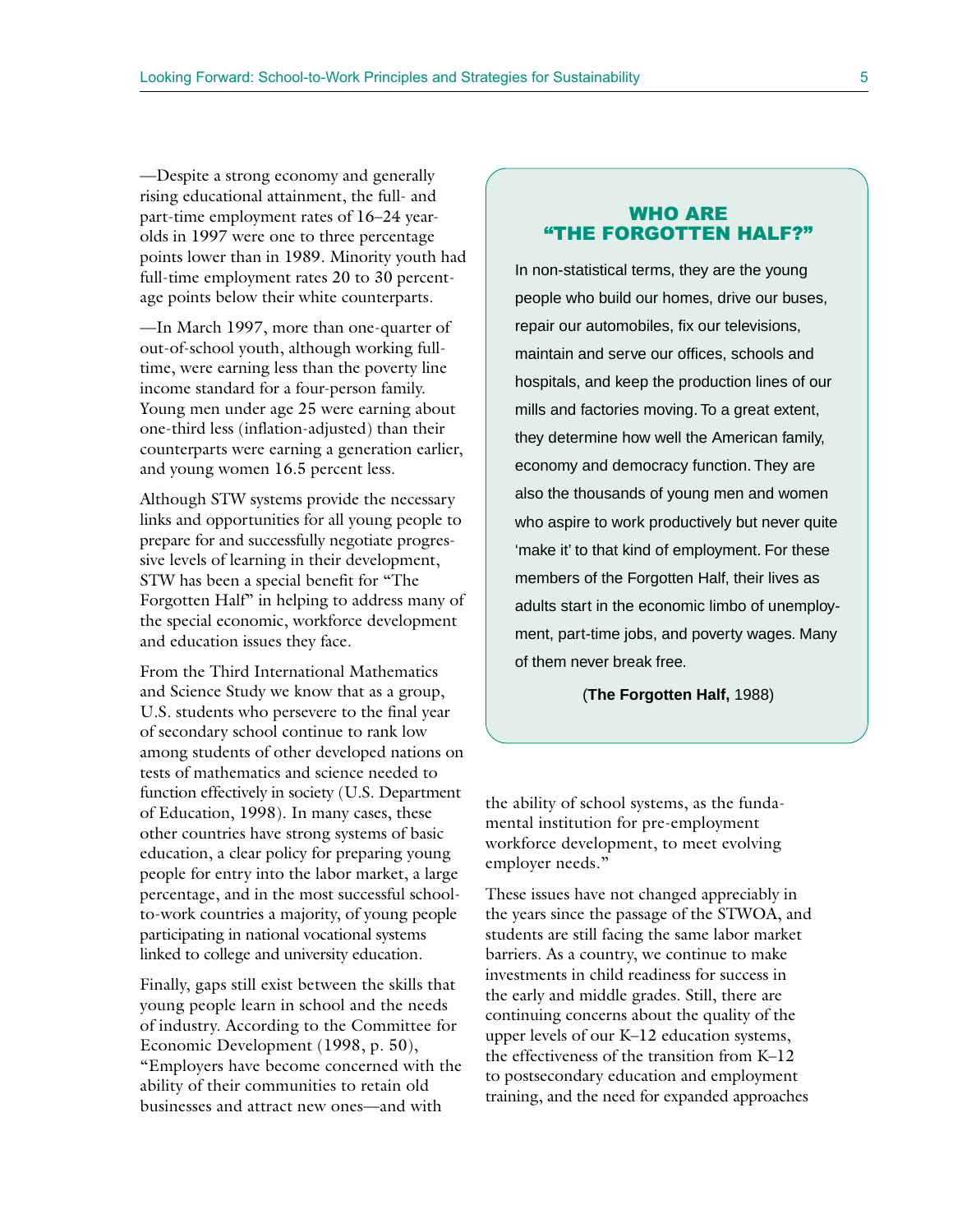to instruction and learning to maximize the success and life options of all our young people. That is why STW is so important for students—it is a way of addressing their needs and the circumstances of their lives.

The remainder of this report is organized as follows.

*Chapter II* is a distillation of a long list of elements of STW the group felt best captured the nature of systemic reform that constitute "Essential Principles" of the school-to-work initiative and are important to preserve.

*Chapter III* discusses the Principles, including how each evolved and is used, and provides information about the impact of these Principles on students, schools, and other institutions.

*Chapter IV* contains an analysis of the relationship of STW to selected federal education and training programs, including a chart showing which federal programs support specific Principles of STW. The chapter concludes that while there are many similarities between these federal laws and STW, these laws are not able to sustain and support STW in a comprehensive and systemic manner.

*Chapter V* provides strategies for an ongoing agenda of the work that needs to be done in areas of leadership, policy, practice, and information dissemination at the national, federal, state and local levels. *Chapter VI* contains a final recommendation for creating a STW Collaborative to sustain the progress made under the STW initiative.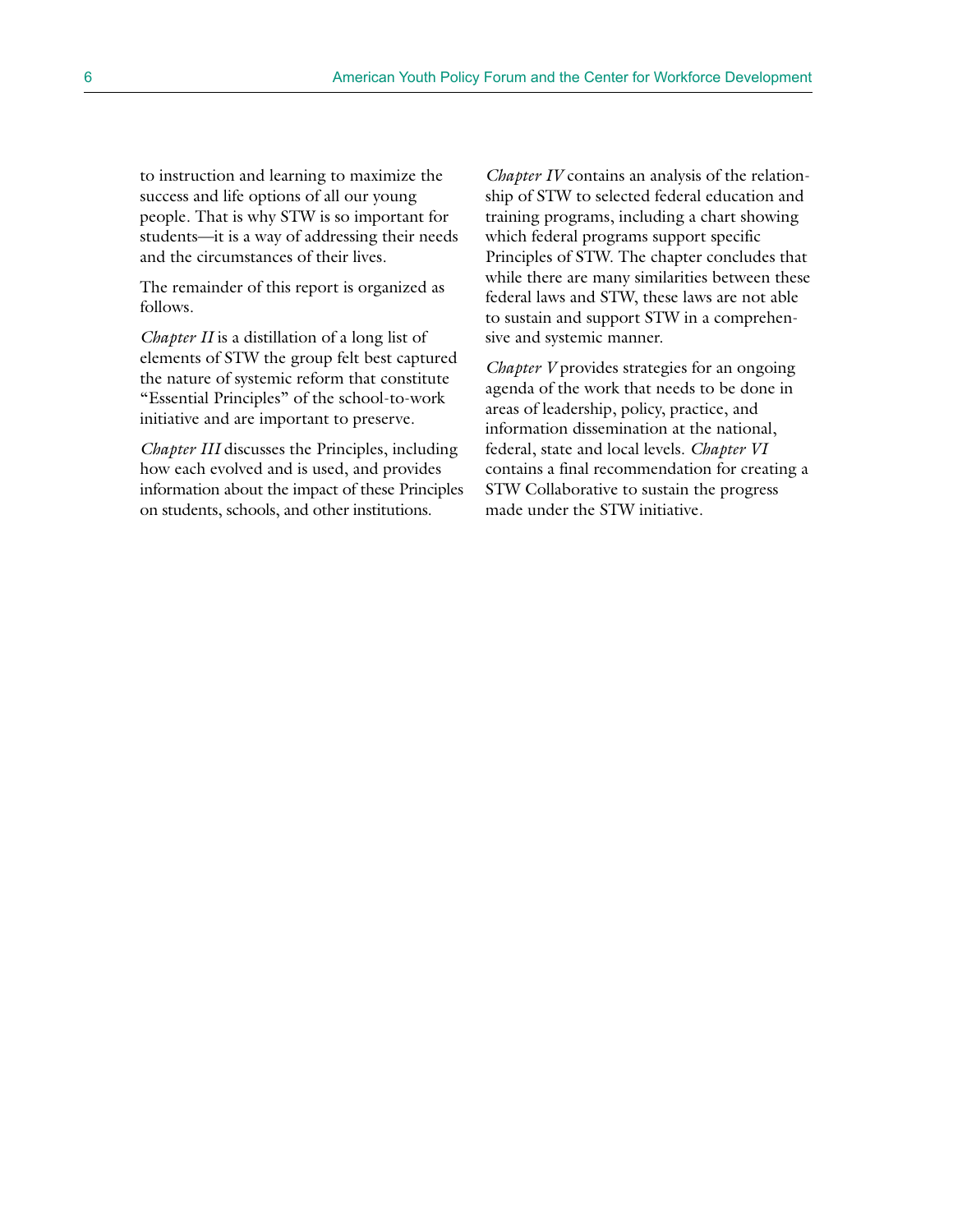### II. TEN ESSENTIAL PRINCIPLES

**We discuss below Ten Essential Principles of school-to-work** derived from a distillation of critical elements in the School-to-Work Opportunities Act of 1994. For organizational purposes, the Ten Principles are clustered distillation of critical elements in the School-to-Work Opportunities Act of 1994. For organizational purposes, the Ten Principles are clustered into three categories, although there is a great deal of overlap and interdependency among them.

It is important to consider the Ten Principles in their totality, since no single Principle can adequately address the ingredients required to create a fully functioning STW system with a high quality, inclusive set of experiences for young people.

Among the lessons learned from years of attempting to implement reforms is that no single intervention is effective. Rather, what is needed is a comprehensive and holistic approach involving many strategies and components deployed consistently over time. To be effective, it is important to consider the following Principles as constituting a reinforcing set of strategies for improving schooling, expanding and improving work-based learning opportunities, and building and sustaining public/private partnerships—all essential elements for helping young people make successful transitions to adulthood. When STW works well, it is because communities have been able to put all the pieces together in an integrated fashion.

### A. Improving the school experience

- **Principle 1:** STW promotes high standards of academic learning and performance for all young people
- **Principle 2:** STW incorporates industry-valued standards that help inform curricula and lead to respected and portable credentials
- **Principle 3:** STW provides opportunities for contextual learning
- **Principle 4:** STW helps to create smaller, more effective learning communities
- **Principle 5:** STW expands opportunities for all young people and exposes them to a broad array of career opportunities
- **Principle 6:** STW provides program continuity between K–12 and postsecondary education and training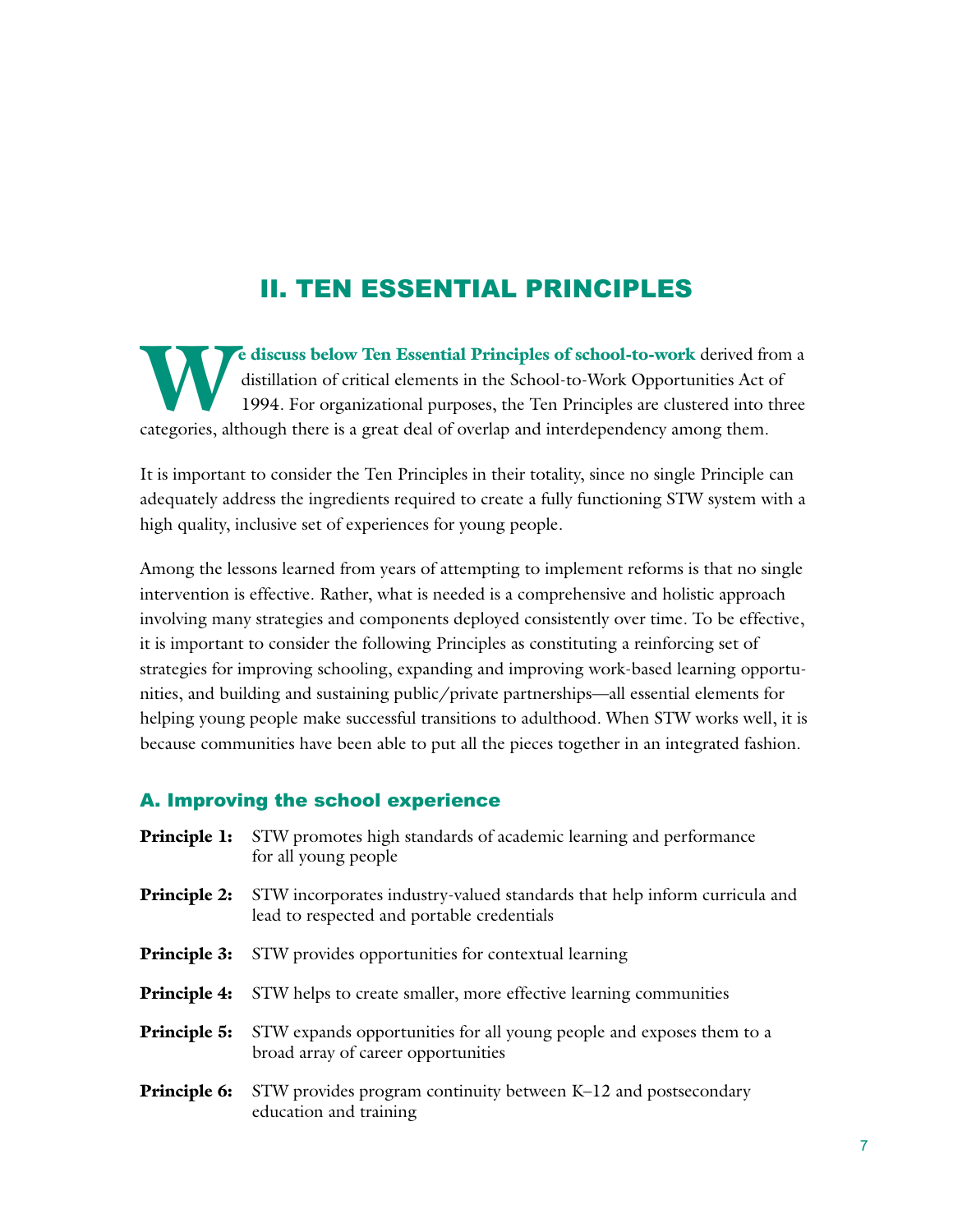### B. Expanding and improving work-based learning opportunities

- **Principle 7:** STW provides work-based learning that is directly tied to classroom learning
- **Principle 8:** STW assists employers in providing high quality work-based learning opportunities

### C. Building and sustaining public/private partnerships

- **Principle 9:** STW connects young people with supportive adults, mentors and other role models
- **Principle 10:** STW promotes the role of brokering/intermediary organizations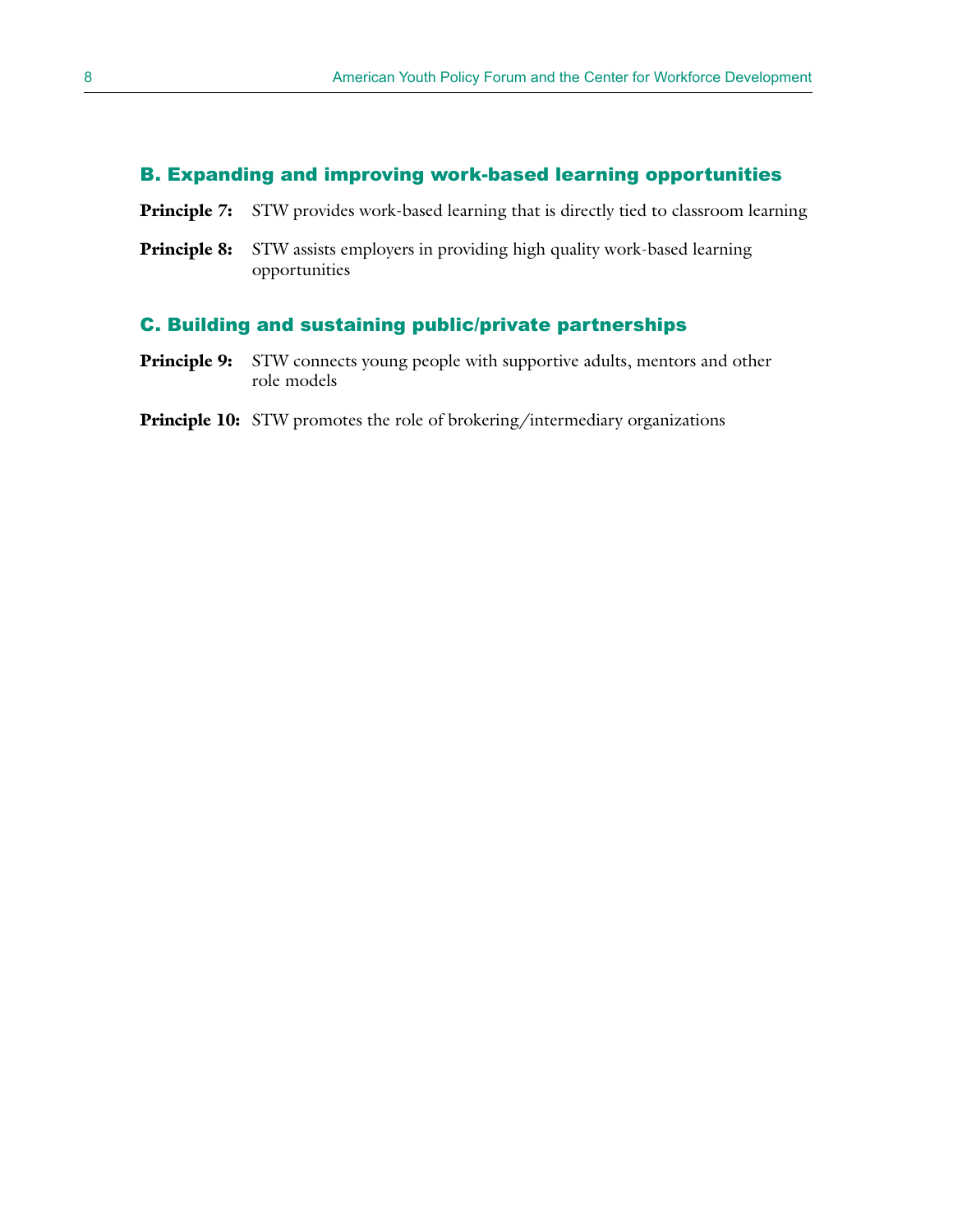### III. DISCUSSION OF THE ESSENTIAL PRINCIPLES

**Following is a discussion of the essential Principles of the school-to-work**<br> **Following is a discussion of the essential Principles of the school-to-work**<br>
leadership and modest, but focused, resources. Though research i **movement** that should be continued after the Act sunsets through strong national leadership and modest, but focused, resources. Though research is cited to illustrate the Principles, they are not all totally advanced by what we have learned from research and or what was specific to the legislation. Rather, the Principles come from our observations of responses evolving from the field to address the challenges faced by young people and institutions that sustain and guide their development. They reflect what we are learning about well-designed STW initiatives and the relationships among institutions that have been created to support them. Where necessary, definitions of terms are provided and areas where leadership and support are particular concerns are highlighted.

The Principles and the supporting information are provided as a guide for discussion and action among policymakers and practitioners at the national, state and local levels in taking stock of the school-to-work systems-building effort to date, assessing how it has evolved and its value to states and communities, and in thinking about the next steps required to sustain the successes and promise of this reform.

### A. Improving the School **Experience**

### **Principle 1: STW promotes high standards of academic learning and performance for all young people**

The stated intent of Congress in the STWOA was for STW to be: (1) a part of comprehensive education reform, and (2) integrated with the systems developed under the Goals 2000: Educate America Act and the National Skill Standards Act of 1994.

We do not have all the evidence that we need to demonstrate increased achievement on standards. Nevertheless, we know that STW motivates students to achieve at higher academic levels, provides guided educational experiences outside the classroom to reinforce academic learning and creates opportunities for enhancing learning through expanded instructional strategies, such as applied or contextual learning. A growing body of positive evidence indicates that participation in well-designed STW programs: increases students' academic focus and motivation as evidenced by course selection and more rigorous mathematics and science curricula; increases rates of college-going; and lowers dropout rates (CED, 1998).

Effective STW efforts link demanding academic courses with quality career/technical courses, ensuring that student achievement is enhanced through (1) enrollment in higherlevel language arts, mathematics and science courses; and (2) improved opportunities to meet curriculum and performance standards,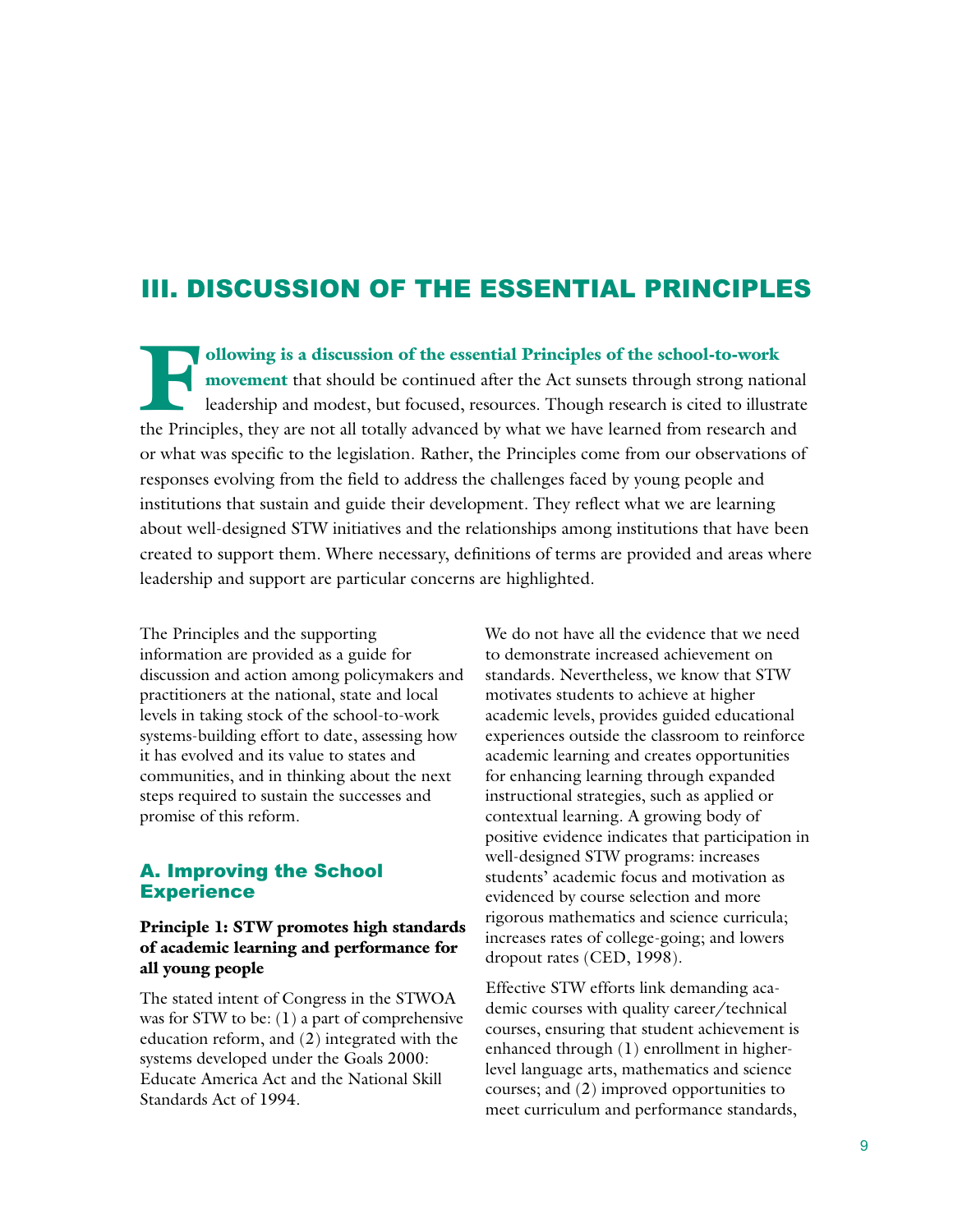- **FACT** When compared with similar students not involved in STW, high school students in Philadelphia's School-to-Careers programs had higher grade point averages (GPA), higher school attendance rates and were more likely to graduate. (Philadelphia School District Study, 1997; and evaluation by F. Linnehan, Drexel University, 1998)
- **FACT** Seniors in New York's STW initiative took more advanced science, mathematics and computer science courses—and maintained comparable grades—than a less involved comparison group. (Westchester Institute for Human Services Research, Inc., 1998)
- **FACT** In Boston, STW students experienced lower dropout rates, evidenced better attendance, were more likely to have passed academic courses and to be promoted to the next grade level, and had fewer suspensions than non-STW students. Graduates of Boston's Pro-Tech (STW) initiative were 16 percent more likely to attend college in the year following graduation than the national average (87 percent vs. 62 percent). (Jobs for the Future and the Boston Private Industry Council Survey, 1998)
- **FACT** In a public opinion survey, 90 percent of teens said that school would be more interesting and meaningful if it were taught in connection with careers. (Teen Attitudes Toward Work, Bruskin Goldring Research, 1994)

to engage in challenging assignments, and to obtain extra help in meeting higher standards.<sup>1</sup>

Leadership and support are needed to:

- Rigorously evaluate the impact of STW strategies on student academic learning and performance.
- Promote the development and replication of effective research-based educational reform models that incorporate successful STW strategies.

### **Principle 2: STW incorporates industryvalued standards that help inform curricula and lead to respected and portable credentials**

When STW was first launched, it was during a time that most people thought of skill standards as applicable only to narrow, specific job training for the crafts and trades. Increasingly, there is a growing recognition that occupational standards are indeed much deeper and broader with a gradation of proficiency and skill levels—all based upon a strong academic foundation of reading, numeric and communication skills. While critical, these core academic skills must be supplemented by additional skills for success in the world. Additional occupational standards are needed, building from the general work-place readiness skills (sometimes referred to as SCANS), moving to the next level of broad skills needed for specific industries (e.g., health, financial services) and broad occupations within those industries, and then to more specialized or occupational specific skills that are the most narrow and also the most deep (e.g., nurses, doctors). With this broader conception of occupational standards, it is easier to envision how the blending of the academic and comprehensive skill standards can assist the K–12 system

<sup>1</sup> These are among the "Things That Matter Most in Improving Student Learning" in the Principles of the *High Schools That Work* initiative (Bottoms, 1998).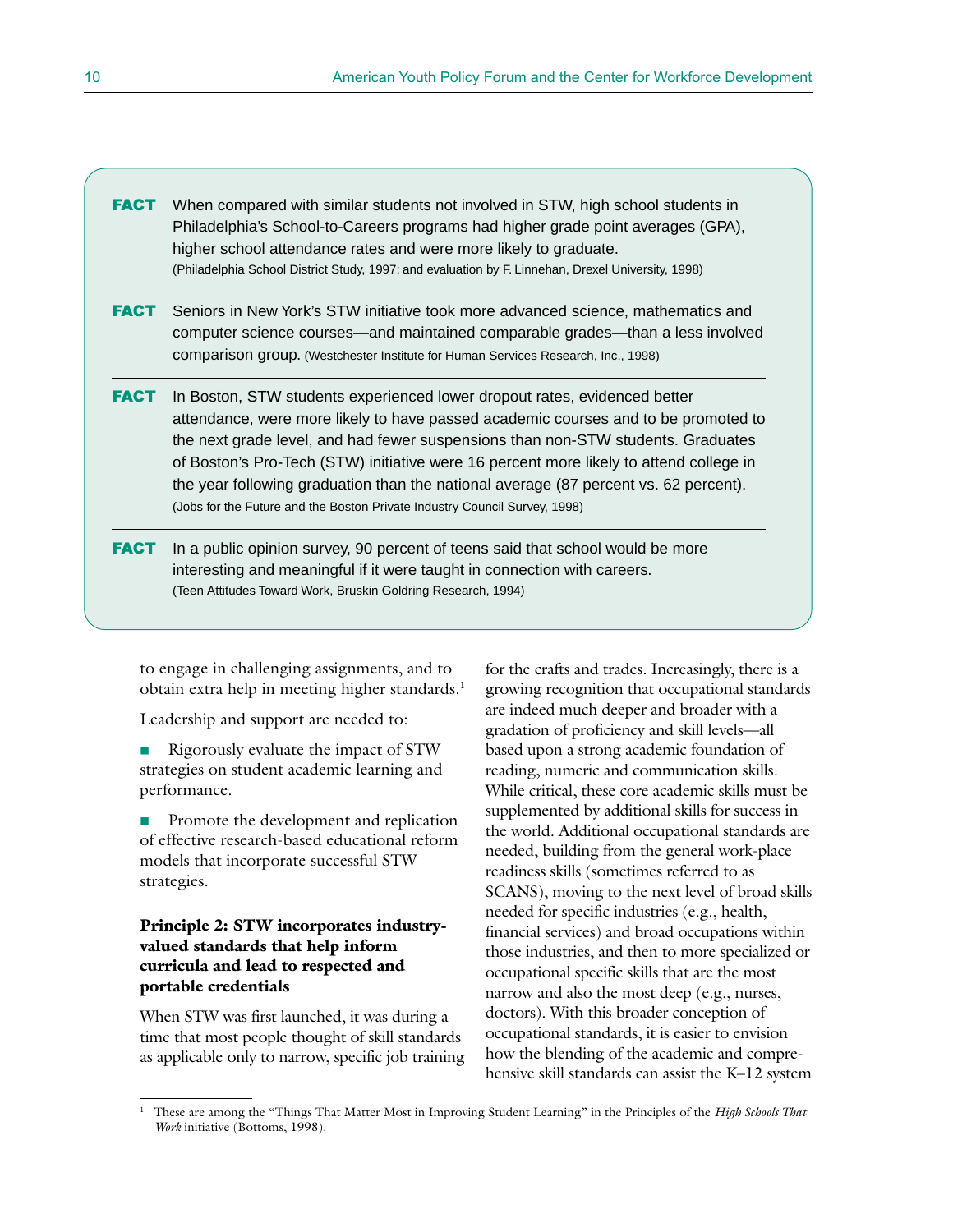to improve the linkages with postsecondary and other training programs.

A number of states have begun to integrate cross-disciplinary skills, such as SCANS, into the K–12 academic core curriculum to foster the integration of academic and occupational curricula, to encourage critical thinking and reasoning skills and to make standards-based reform efforts more coherent by linking the different disciplines.2 Also, there has been a steady increase in the number of STW partnerships and secondary schools offering skill certificates and a greater emphasis on new graduation requirements among partnerships and their member districts (Mathematica Policy Research, Inc., Fall 1996, Fall 1997 and Fall 1998).

Still, the available occupational standards needed to build bridges between secondary and postsecondary institutions and in designing coherent programs of study do not yet cover a large number of career clusters. These standards form a communication link between the requirements of the workplace and providers of education and training, and the context for developing and assessing the value of workbased learning experiences for students.

Only a few examples exist in a small number of career areas of school and work-based integration that combine academic and nationallyvalidated occupational standards and that have attendant certification systems, although these models should become available within the next five years.<sup>3</sup>

Leadership and support are needed to:

■ Promote and link ongoing efforts to develop state academic standards to occupational skill standards.

■ Document, disseminate and continue efforts to develop curricula and coherent sequences of courses aligned with academic and occupational standards that bridge secondary and postsecondary learning.

Provide extensive professional development in instructional strategies to support the curricula and career pathways aligned with academic and occupational standards.

### **Principle 3: STW provides opportunities for contextual learning**

Contextual learning is at the core of STW. This is learning that occurs in close relationship with actual experience and that allows students to test academic theories through real world applications.4 Contextual learning builds upon life experiences and existing knowledge; makes explicit how knowledge and information can be used; provides opportunities for exploration, discovery and invention; and is based upon sharing, responding and communicating with others. Students engaged in contextual learning are more intrinsically motivated, use self-directed methods aimed at acquiring in-depth understanding, and have superior long-term recall than students involved in more traditional, teacher-led activities that

<sup>4</sup> Contextual learning is a proven concept that incorporates recent research in cognitive science to the effect that the mind naturally seeks meaning in context and does so by searching for relationships that make sense and appear useful (CORD 1999).

<sup>&</sup>lt;sup>2</sup> The five SCANS competencies represent workplace know-how and span the chasm between school and the workplace. They are the hallmarks of today's expert worker and lie behind the quality of every product and service offered on today's market. They include five competencies of effective workers (productive use of resources, interpersonal skills, information, systems and technology); and two foundation skills—basic skills (reading, writing, arithmetic and mathematics, speaking and listening) and thinking skills (thinking creatively, making decisions, solving problems, seeing things in the mind's eye, knowing how to learn and reasoning) (SCANS, June 1991).

<sup>3</sup> The most advanced examples, though still incomplete, can be found in multi-state consortia projects, such as *Building Linkages*, that integrate academic and industry-recognized skill standards in the fields of health care, manufacturing and business management. Products to be developed include: common health science technology goals and standards, a best practices document with suggested strategies and activities to meet the needs of all learners, nationwide implementation of a "train the trainers" program, and certificates of competencies that are portable among different education levels and states and between school and the health care industry.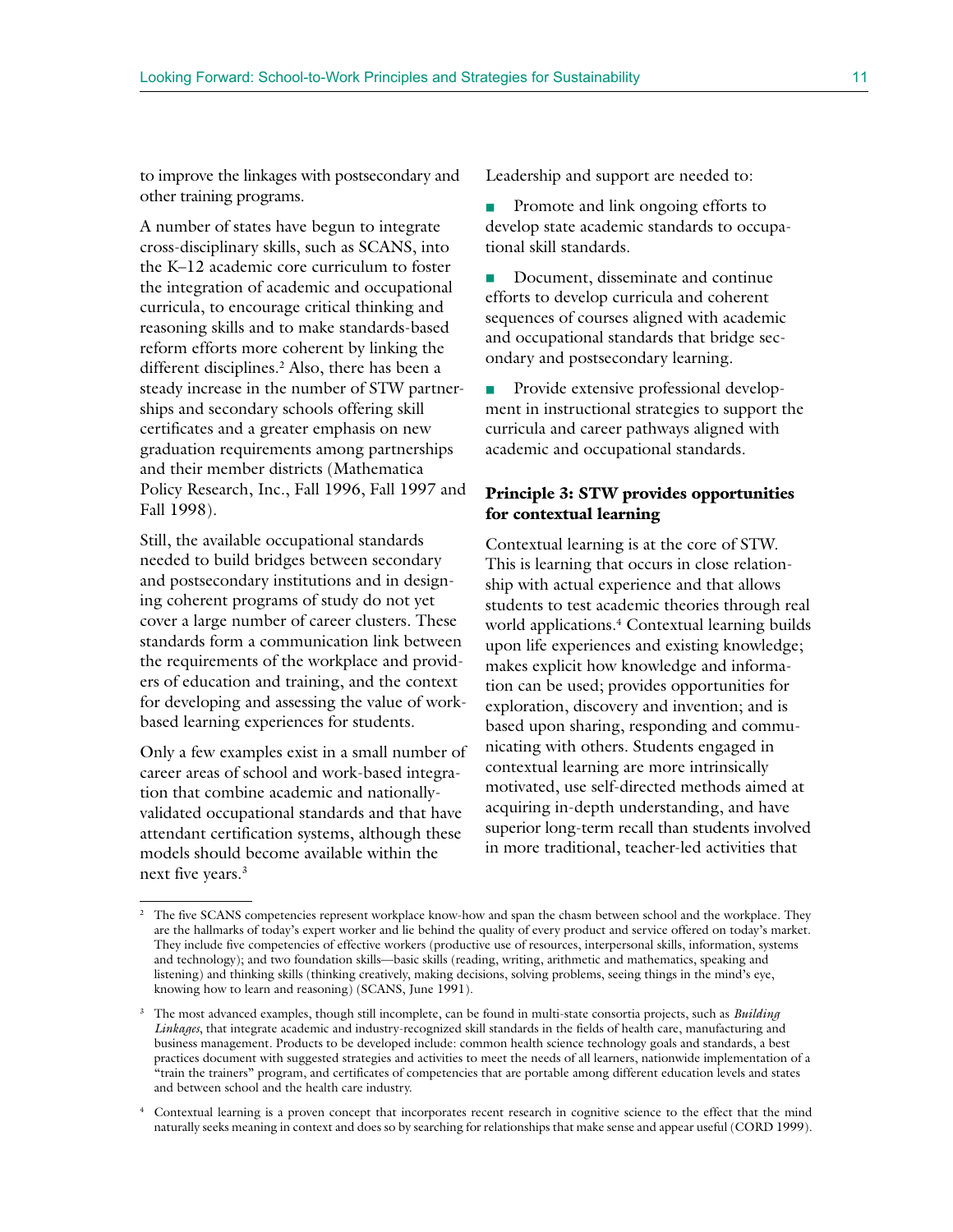are more dependent on paper and pencil tests and activities (Pierce and Jones, 1998).

The majority of people learn best through informal, contextual experiences (Caine and Caine, 1991, Gardner, 1983, Kolb, 1984). Therefore, accommodating the learning styles of all learners (not just those who learn best abstractly) requires the use of a variety of learning strategies, multiple ways of organizing curriculum content, and diverse contexts for learning—opportunities that STW readily provides. However, providing effective contextual learning creates extensive challenges for schools and training institutions and requires a rethinking of how time is used, content is taught, teachers are prepared, and the role of community partners in the education process.

Leadership and support are needed to:

■ Promote continued development of effective contextual learning experiences in the classroom and in community/work-based learning environments.

- Provide professional development to support high quality contextual learning experiences for students.
- Promote the development of instructional materials that use and reinforce contextual learning.

### **Principle 4: STW helps create smaller, more effective learning communities**

STW requires reorganizing the learning environment to support career-focused curricula, contextual learning, the integration of academic and occupational skill development, and work-based learning. As such, it has helped to expand the growth of smaller learning communities, such as career academies<sup>5</sup> as well as to increase interactions between young

people and adult mentors at the work site. Research indicates that small schools or learning communities are more likely to create and sustain conditions that are conducive to improving student outcomes, such as cohesive teacher community, a positive culture, and strong relationships between students and teachers (Visher et al, March 1999).

Evaluations of career academies find academy students perform better than non-academy students on measures, such as school attendance and retention through graduation (Stern, et al, 1998). Research also indicates that career academies function as communities of support for students, providing more opportunities for students to: (1) work collaboratively in motivated peer groups; (2) feel that what they are learning is important for their future and relevant to their goals; (3) engage and achieve; and (4) have teachers who provide personal attention and have high expectations of student achievement (Kemple, 1997).

Leadership and support are needed to:

■ Recognize and encourage the expansion of high quality, small learning communities.

### **Principle 5: STW expands opportunities for all young people and exposes them to a broad array of career opportunities**

STW rejects tracking. If implemented appropriately, STW (1) expands opportunities for students by opening up and organizing the curriculum in more logical and meaningful ways; (2) exposes them to occupations, career paths and experiences in the community they might not otherwise know; (3) equips them with the skills, academic knowledge, and personal competencies required in the workplace and for continued education; and (4) provides

<sup>5</sup> Career academies are schools-within-schools that focus on a career theme, combining technical and academic content, provide work-based learning opportunities in the summer and during the school year in jobs related to their field of study, and are run by a small team of teachers from various disciplines. Classes are usually smaller than is typical in the high school. Regular contact with the same team of teachers and students over a two, three or four-year period contributes to students' sense of membership in a caring community (Stern et al, 1992).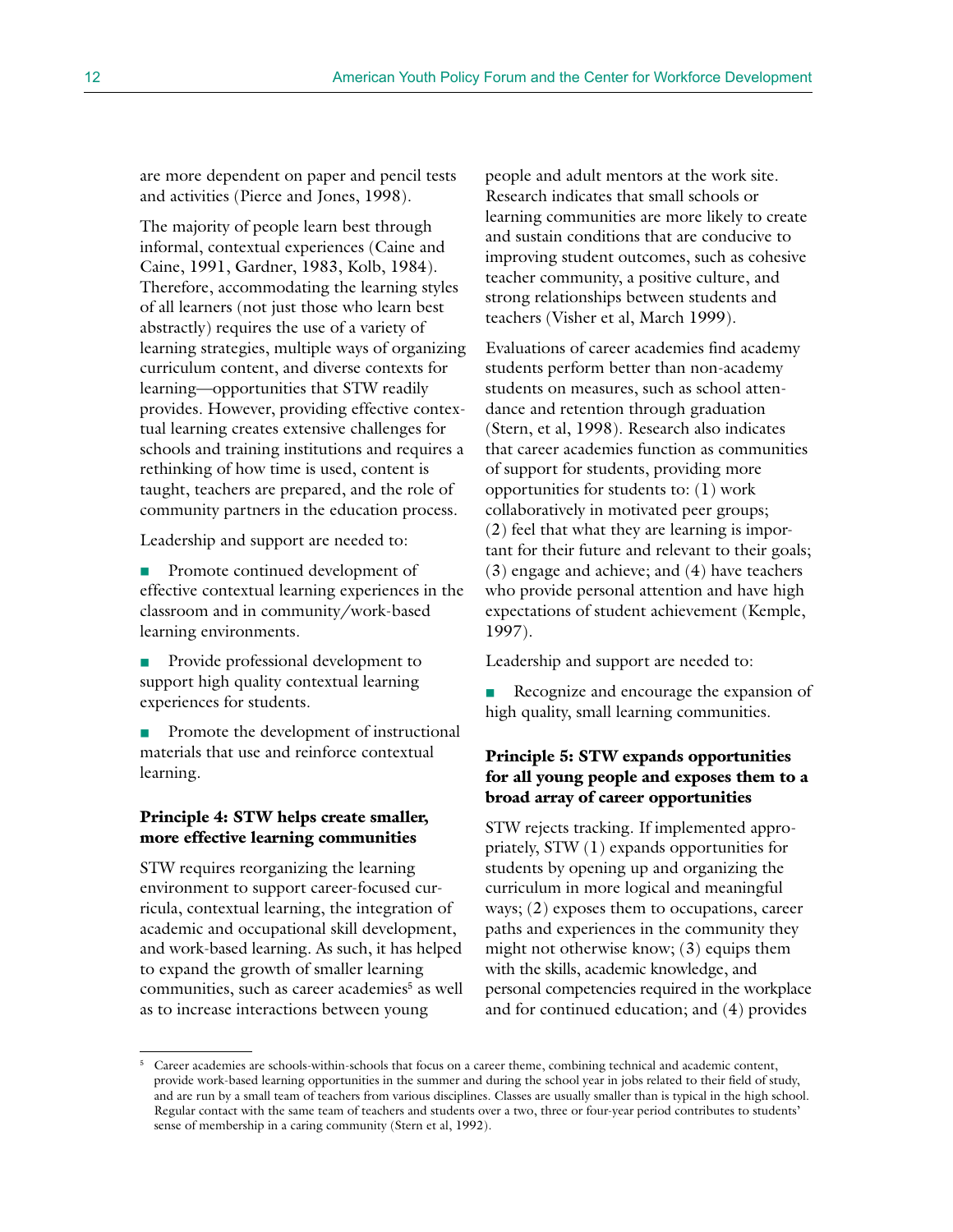**FACT** Whole school reform models that use work-based learning (WBL) and other STW strategies have been shown to be effective in raising standards and improving lowperforming schools. After instituting the High Schools That Work model, the dropout rate at Howard Vocational High School in Wilmington, Delaware declined from 7.6 percent per year in 1990 to 0.6 percent in 1997. In a statewide writing assessment, graded on a scale of one to four points, only 3 percent of Howard students scored 3.5 or higher in 1993, but 22 percent achieved this level in 1997; 89 percent scored at or above 2.5 in 1997. (Hamilton and Hamilton, 1999)

**FACT** In comparisons of school alumni in Philadelphia who had been involved in work-based learning (WBL) and those who had not, 90 percent of WBL students (significantly greater than the control group's response about their high school education) agreed that work-based learning helped them learn about different careers. When compared with the control group, these students were more satisfied with the employment preparation they received during high school, agreed that WBL prepared them well for future employment and felt that the experience was helpful in actually landing a job. (Madonna Yost Opinion Research, Summary of Preliminary Findings, 1999)

**FACT** STW has been found to make learning more relevant for students, allowing them to see a connection between their academic coursework and career interest. These findings are particularly evident among African American students and the non-college bound. For students with no future education plans after high school, participation in academic classes they perceived as focused on their career goals doubled from 10 percent for 1996 seniors to 20 percent for 1997 seniors. (National STW Evaluation Report, 1998)

FACT Preliminary research shows that young people who are in STW programs attend postsecondary education and persist in postsecondary education at rates similar to students who were not involved in STW. High school seniors in 1996 with high and low academic performance (as defined by class rank based on GPA, attendance rates, completion of a college-prep program and entry to college) participate in career development, career-related academics or work experiences linked to school in comparable numbers. (National STW Evaluation, 1999)

FACT A broad spectrum of youth—not just high or low achieving students—participate in STW, and these efforts have enhanced the educational and employment opportunities, particularly for low achieving students. (Kemple, et al, 1999; Hershey, et al, 1999; Bottoms, 1998; Hall, 1998)

**FACT** STW is also inclusive of students with disabilities. In school year 1997-98, students with disabilities represented 10.3 percent of all 12<sup>th</sup> graders participating in intensive STW activities (including paid or unpaid internships related to a student's chosen career major). (National STW Evaluation Report. 1998)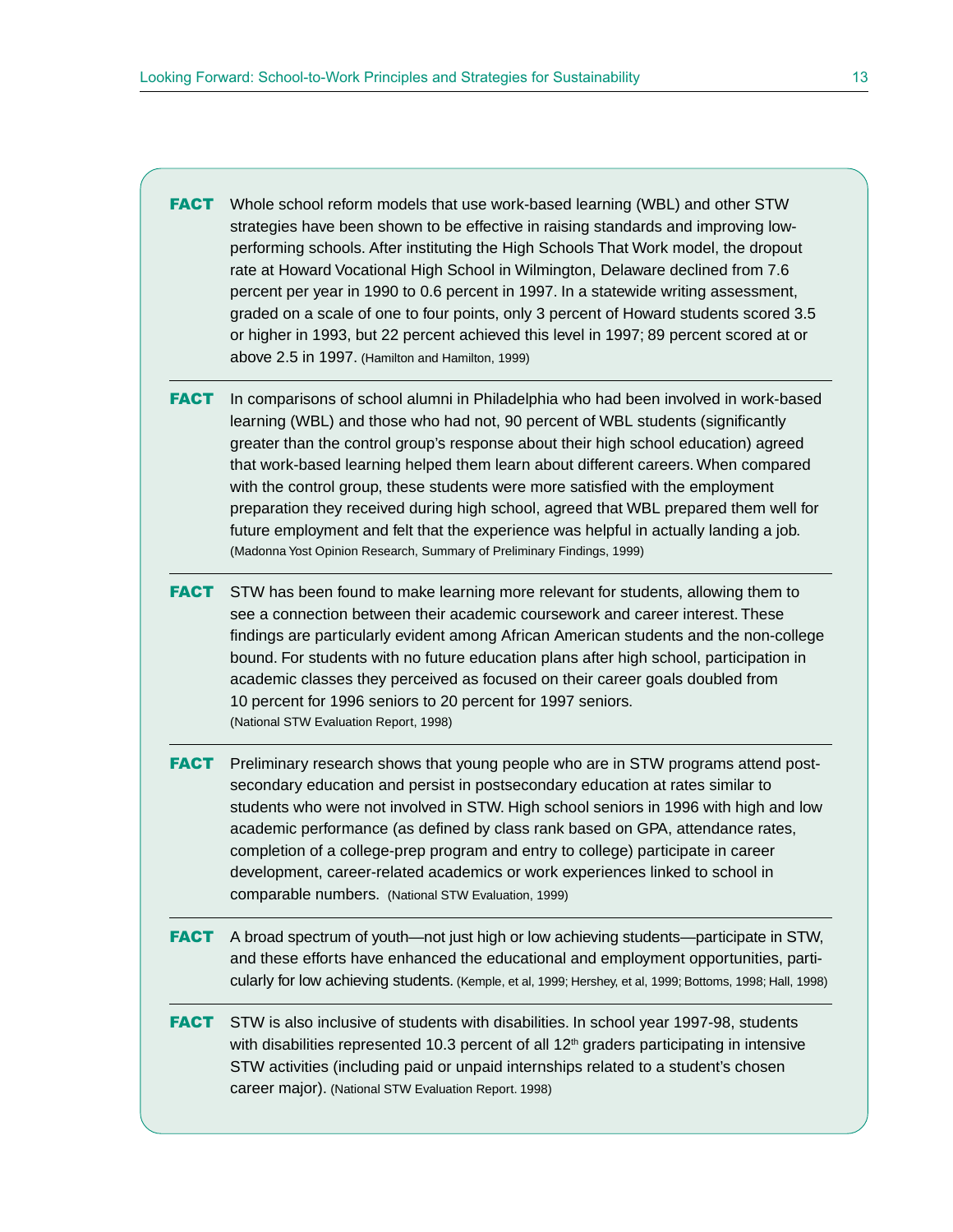them with tailored opportunities to meet their individual needs. STW programs provide the skills and knowledge young people need to make more informed decisions, to progress toward postsecondary education and to be successful in a career.

Quality career development goes beyond simple academic or vocational guidance to help integrate academic subject matter, student interests and strengths, learning preferences and education goals.6 Through activities, such as career awareness in the elementary years and career exploration in the latter grades, young people not only learn about a variety of careers and occupations, but also begin to identify the skills required to succeed in these areas and to start making informed career decisions.

In many communities, STWOA resources have served to revitalize inadequately supported career guidance and development. STW funds have allowed schools and communities to address this deficit in school offerings and devote substantial resources to correct this problem (Hershey et al, 1999).

Leadership and support are needed to:

■ Insure that all youth can meet the academic and occupational standards necessary to participate successfully in high quality STW experiences and prepare for postsecondary education and competitive careers.

Assist high schools, particularly those in high poverty areas, to develop high quality programs and public/private partnerships that assist students in preparing for postsecondary education and competitive careers.

■ Promote the development and continuation of high quality career guidance and

development activities for students beginning in the middle grades. These efforts should include professional development, including teacher and employer externship programs, documentation of model efforts, dissemination of effective practices, and technical assistance to schools and businesses.

### **Principle 6: STW provides for program continuity between K–12 and postsecondary education and training**

STW is a mechanism for organizing coherent sequences of courses into programs of study, linking school and community experiences with more formal employment training, and creating opportunities for articulation and preparation for the next level of learning (e.g., from middle to high school and high school to postsecondary education and training).

Research findings on students involved in STW activities attests to the preparation, supports and pathways provided into postsecondary education.

According to the National STW Evaluation, the number of two- and four-year colleges participating in local STW partnerships are growing each year (Hershey et al, 1999). A few states have also begun altering postsecondary admissions policies to include competency-based admission policies and are considering work-based learning experiences in the admissions process; are evaluating student proficiency requirements and admissions standards for the university system in conjunction with state efforts to develop a workforce preparation system; and are working with schools to implement performance-based assessment and strategies for portfolio assessment in admissions.

<sup>6</sup> Career development is a sequence of coordinated and comprehensive activities designed to expose young people to a variety of career and occupational options, beginning in the early grades with activities, such as guest lecturers or field trips to work sites. Later, career development can encompass career exploration activities, in which students examine specific careers more closely through job shadowing, mentoring experiences, or classroom projects that apply academic concepts to the careers they are examining. They may participate in structured sequences of courses in career pathways that provide further exposure to careers, as well as work-based learning experiences that focus on a specific job or occupation.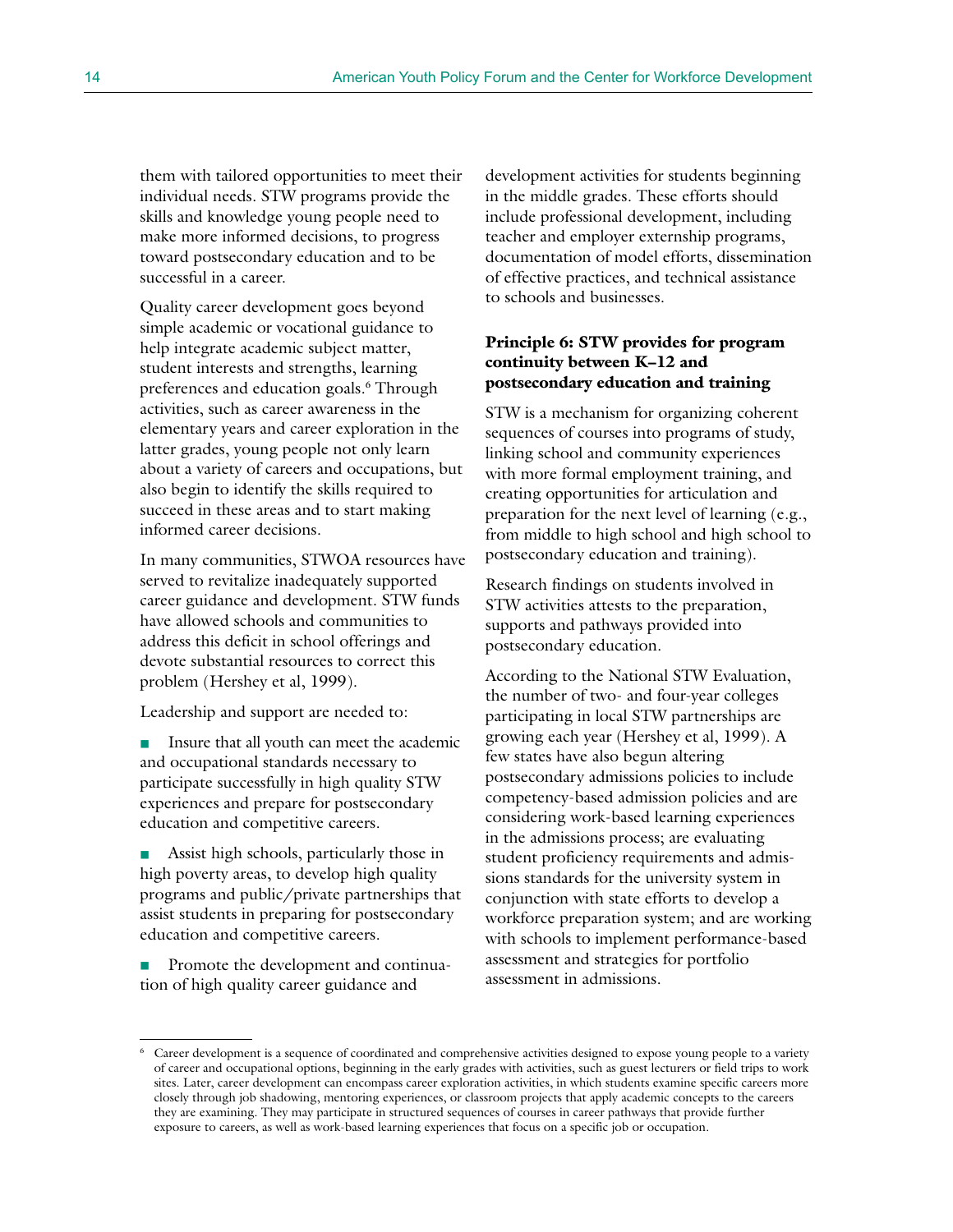- **FACT** In New York State, more than 70 percent of 1997 STW seniors planned to enroll in either a four-year or two-year college, with the majority selecting the four-year option—a proportion equivalent to the college-going plans of the comparison group and similar to national statistics. (Westchester Institute for Human Services Research, July 1998)
- **FACT** All 85 of the first class of students who graduated from Boston's ProTech flagship STW system continued on to either a two-year or four-year college. Overall, Boston's STW students are 18 percent more likely to attend college than their non-STW peers. (Center for Labor Market Studies at Northeastern University and G. Hall, 1998)

A survey of secondary-postsecondary STW partnerships in school year 1998–1999 indicated over half of partnerships include agreements involving dual enrollment (56.6 percent of secondary schools and 50.9 percent of postsecondary schools); and articulation agreements granting college credit or advanced standing for secondary school coursework (57.2 percent and 53.7 percent, respectively). Among postsecondary schools, 19.7 percent had articulation agreements granting college credit for high school work-based learning (Mathematica Policy Research, Inc., STW Local Partnership Survey, fall 1998).

Some of the most highly regarded high school programs, such as the Thomas Jefferson High School for Science and Technology in Fairfax County, Virginia, the New Visions Careers in Health Program in Rochester, New York, and the Blair Science, Mathematics and Computer Science Magnet Program in Montgomery County, Maryland, are strongly anchored in STW components and are explicitly designed for college-bound students. On the other hand, students who have been disaffected from the traditional academic school curriculum have improved their academic performance through the applied and hands-on pedagogies of STW and have been motivated to continue their studies in postsecondary education (Bailey and Merrit, 1997).

Leadership and support are needed to:

Continue the development and acceptance of college admissions policies that acknowledge student STW instructional strategies, work-based learning experiences and performance-based assessments.

■ Continue the development and expansion of coherent sequences of courses and work/ community experiences that span secondary and postsecondary education.

■ Encourage professional development for teams of teachers from secondary and postsecondary education that emphasizes developing sequences of applied courses in a career major.

### B. Expanding and improving work-based learning opportunities

### **Principle 7: STW provides work-based learning that is directly tied to classroom learning**

STWOA defined work-based learning as an essential component of STW programs and asserted that all students could benefit from education incorporating work experience.<sup>7</sup> Work-based learning is: (1) an integral part of the academic curriculum, reinforcing academic

<sup>7</sup> Work-based learning refers to a variety of instructional strategies involving learning experiences that occur outside the classroom in a community setting*.* Work-based learning represents a continuum of activities from "exposure" or introductory experiences with the workplace, such as job shadowing and field trips to more intensive experiences, such as cooperative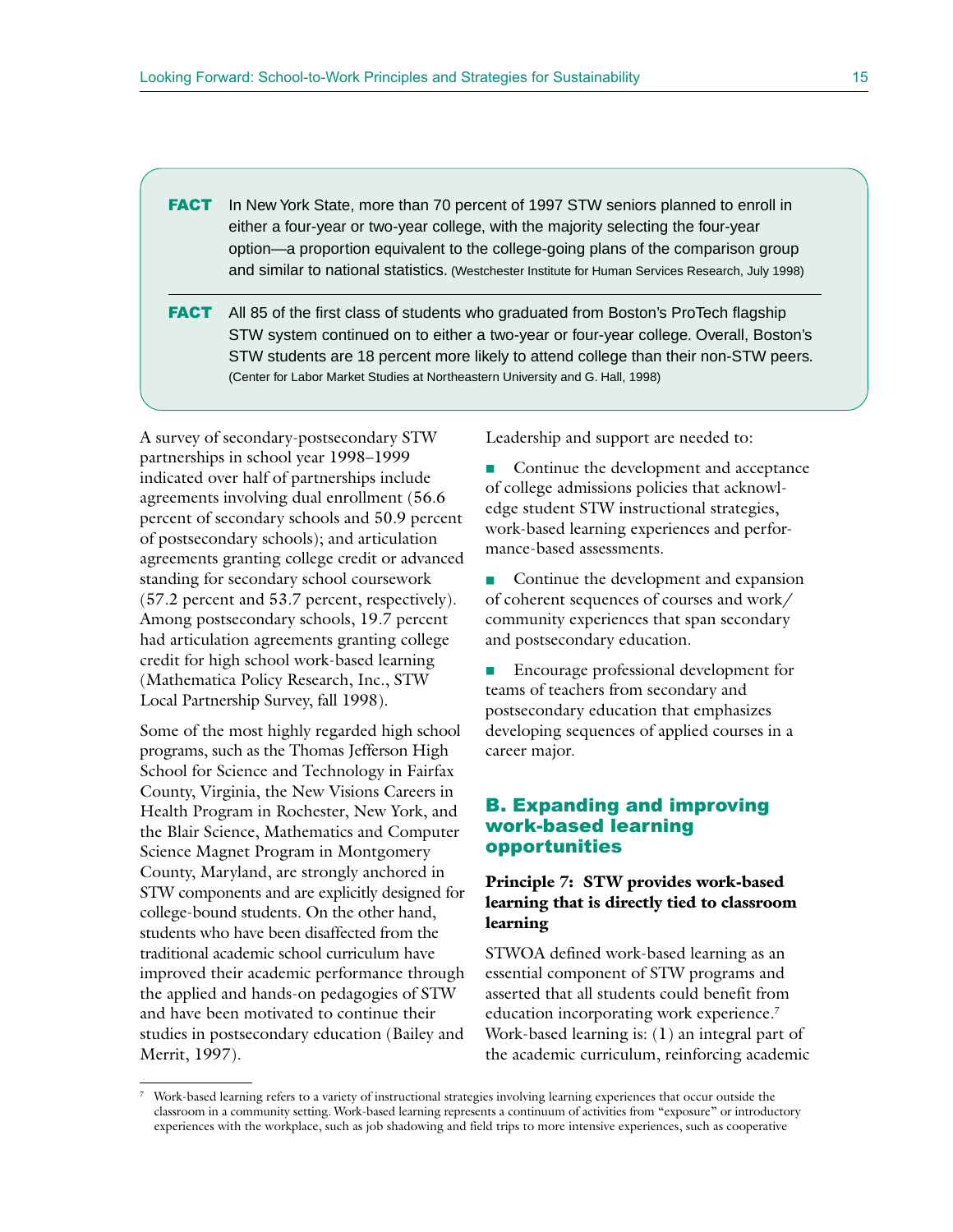- **FACT** Whereas work-based learning and career awareness activities are available to students that are not in STW programs, students in career academies have been found to participate more frequently and more intensely than their peers in career awareness and work-based learning activities. (Kemple, 1999).
- **FACT** Jobs that students obtained through school (versus on their own) provided more access to diverse workplaces, involved more training, provided more feedback on workplace performance, and had greater links to academic work in the classroom. (National STW Evaluation Report, 1998)
- FACT In New York State, work experiences of STW seniors were of better caliber, that is, these experiences contributed in more substantial ways to their education, than those of the comparison group. STW students more often: were engaged in problem-solving activities; used their imagination and creativity; engaged in teamwork; and learned and practiced new skills. (The Westchester Institute for Human Services Research, Inc. 1998)

and occupational skills learned in the classroom; and (2) a way of providing career exploration and a broad understanding of an occupation or industry, motivating students, introducing generic workplace skills and learning entry-level technical skills.

Through both formal and informal workbased learning,<sup>8</sup> students begin to apply academic knowledge to workplace settings and gain greater respect for, and facility in, the types of learning required by the workplace. Students acquire skills and develop attitudes that are critical to on-the-job success, including: an understanding that learning often is related to a clear and meaningful goal; the need for quality and the consequences of compromised quality; critical thinking; different approaches to problem solving; the importance

of immediate feedback for learning and improvement; improved skills for working in teams; a new appreciation of the importance of deadlines; and a higher motivation to examine a particular subject more deeply.9

Despite the benefits of work-based learning, many students, parents, teachers and counselors do not value work-based learning as an important and enhancing component of education (Hughes 1998). Research also indicates that the bulk of work-based learning involves shadowing, orientation and career choice-related activities, whereas there is great benefit to be derived from, and more effort should be generated toward, work-based learning that allows students to engage in actual production and participate in realistic training activities.

education, internships and apprenticeships where youth can receive school credit, wages, and are considered essential to the productiveness of the workplace. Service-learning is also considered a work-based learning strategy. Through service activities in the community, young people are able to perform needed volunteer functions, reinforce academic skills, and acquire important skills available only in a non-school or community setting.

<sup>8</sup> In informal workplace learning, the learning process is not determined by the organization (Center for Workforce Development, Education Development Center, Inc. January 1998).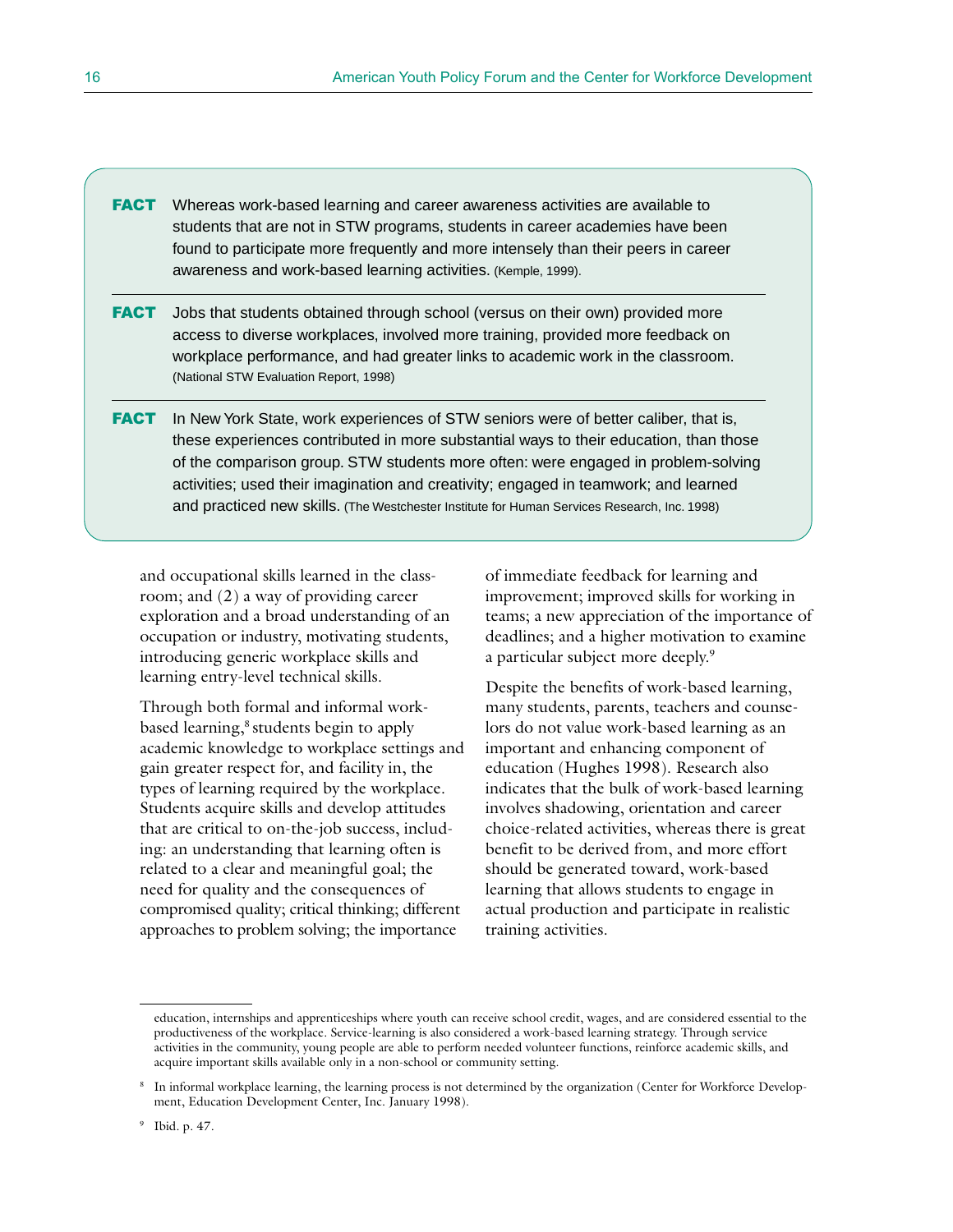Leadership and support are needed to:

■ Promote models and efforts that raise understanding and recognition of the value of work-based learning among parents, teachers, counselors and employers.

■ Promote models of flexible school scheduling that allow for work-based learning experiences that maximize student understanding of workplace requirements and the skills they need for success in the workplace, engage them in meaningful work and provide on-site training.

■ Promote research on the impact of work experience as a tool for enhancing academic concepts and ways of documenting this impact.

■ Promote research that leads to a better understanding of: the skills and knowledge best learned in class and the work setting; how work-based learning can most effectively teach those specific skills; and the value of professional development opportunities for school personnel in businesses and industries.

### **Principle 8: STW assists employers in providing high quality work-based learning opportunities for students**

Through partnerships with employers, schools are able to provide a range of learning experiences for students. Nearly 55 percent offer job shadowing; 44 percent offer co-op programs; 40 percent provide school-based enterprises; 35 percent provide mentoring activities; and 34 percent offer student internships (Progress Measures Report, 1998). A study by the National Employer Leadership Council indicates that employers also reap measurable business benefits from STW in terms of: reduced recruitment costs, reduced training and supervision costs, reduced turnover, increased retention rates, higher productivity of students, and higher productivity and promotion rates of STW program graduates who eventually are hired compared with those

of other newly hired workers (National Employer Leadership Council, n.d).

One of the most significant outgrowths of STW implementation has been a growing clarification of the unique contributions and responsibilities of employers within the workforce development system. The role of employer has substantially moved beyond that of advisor to schools and the workforce development system, to that of education and training provider and stakeholder with a vested interest in shaping education and training policy. There is an expanding recognition within and outside the employer community that partnerships entered into with publicly-supported workforce development organizations must not be merely for the purpose of being a "good corporate citizen" but must be in their vested interest and a strategic part of their business. In the long run, advancements in the quality of work-based learning for young people mean better-prepared future employees, reduced recruitment costs for firms and reduced employee turnover (Wills, 1998).

Leadership and support are needed to:

■ Assist employers, particularly small and medium sized firms that represent approximately 80 percent of the businesses in the U.S., in providing high quality work-based learning experiences through models, demonstrations and incentives.

■ Assist networks of national, state, and local employer associations working together to ensure STW success.

### C. Building and sustaining public/private partnerships

### **Principle 9: STW connects young people with supportive adults, mentors and other role models**

Through connections with other partners, STW extends the place of learning beyond the school to community and business sites, and

<sup>&</sup>lt;sup>10</sup> Mentoring is a structured, one-to-one relationship or partnership between a young person and an adult.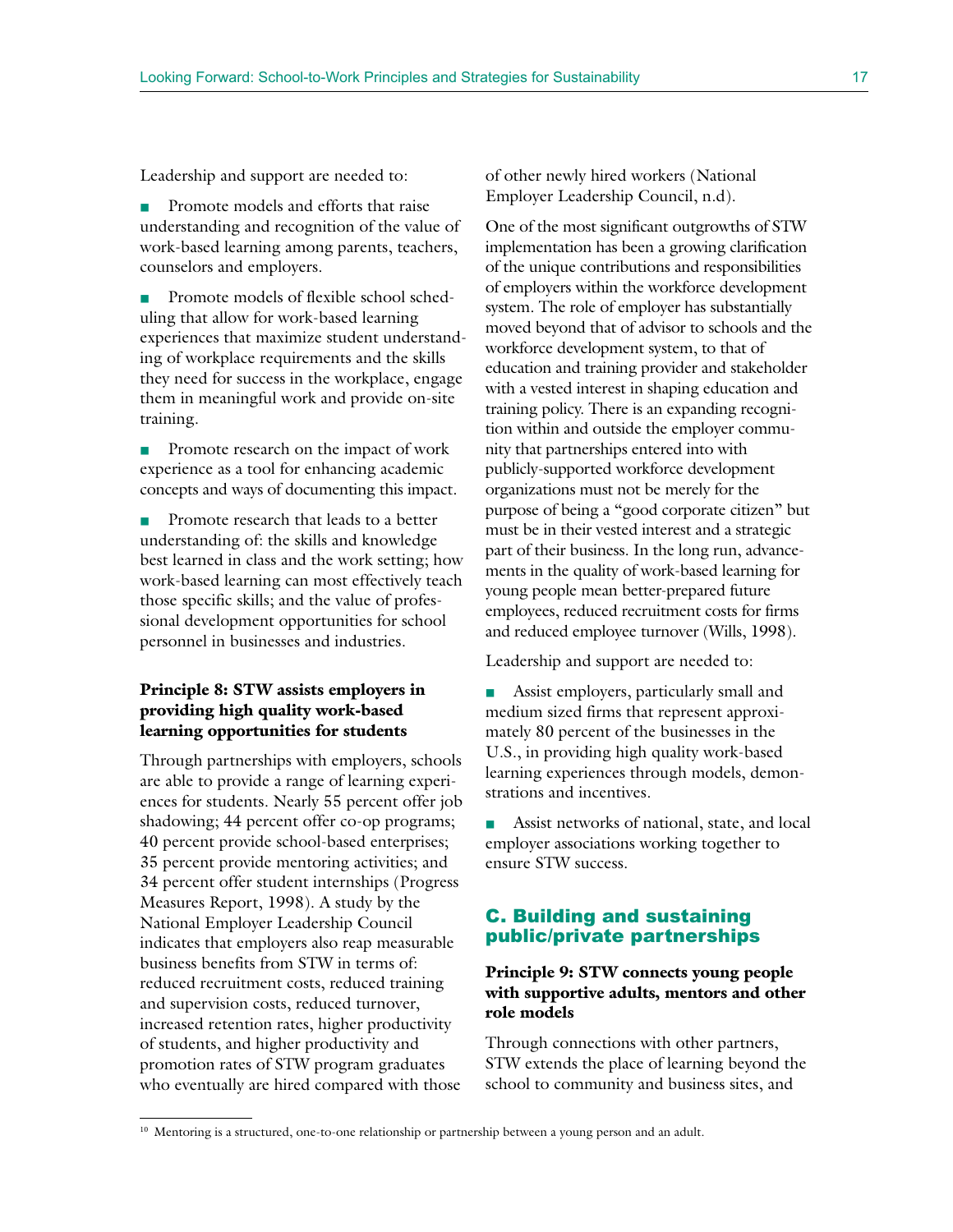expands opportunities for young people to connect with knowledgeable adults and role models in mentoring and guidance relationships.10 One of the most consistent findings from the literature on youth development is that young people need adults involved meaningfully throughout their development as teachers, mentors, supervisors, coaches, counselors, relatives, religious leaders, etc. in order to make a successful transition from youth to adulthood *(More Things*, 1999, pp. x–xi).

Research documents the impact of high quality mentoring and adult relationships on improving the behavior of young people and reducing their involvement in illegal activities. Studies also show that young people involved in mentoring relationships with caring adults who serve as role models and provide guidance, when compared to similar young people, have improved grades and school attendance (Ibid., pp. 109–111, pp. 115–118). However, for mentoring to be successful, an infrastructure must be in place that fosters the development and support of effective relationships (Sipe, 1996).

Mentoring young people in the workplace also generates a new set of benefits for employers. They have found that many of their employees (e.g., line workers and supervisors) enjoy helping young people learn and that such activities boost worker morale and selfassurance. Mentoring fosters an atmosphere of learning, teamwork, and flexibility in the workplace, and can reduce the costs of recruiting, screening, selecting, and training new workers.

Leadership and support are needed to:

■ Create and maintain the infrastructure necessary for sustaining effective mentoring through procedures, such as screening, orientation and training, support and supervision of mentors and work site supervisors of young people.

### **Principle 10: STW promotes the role of brokering/intermediary organizations**

An intermediary is defined by the National School-to-Work Office as an organization or group of organizations that performs the "strategic" functions of: convening local leadership; generating linkages with other institutions; aligning resources and promoting STW in several venues; setting goals and outcomes and then measuring the success of STW; and brokering or providing specialized services that link students with employers (such as support services to employers, professional development opportunities for staff in schools, businesses, community-based organizations and other agencies) and an array of other connecting activities.

Because they are efficient and effective mechanisms for working with multiple schools, school districts, postsecondary institutions, community-based organizations, and the complex network of national, state, and local business, trade and professional associations, intermediaries have gained the support of the employer community and other STW partners. Intermediaries are critical in assisting employers to interface with other stakeholders in areas such as: providing information about career opportunities; identifying skill requirements and skill standards; helping to design occupation-related curricula and assessment materials; and providing work-based learning opportunities for both teachers and students. They are also important in assisting employers to resolve issues specific to their firms, such as: recruitment, orientation and training employees in mentoring, assessing student progress, and modifying internal human resource practices to incorporate the work-based learning needs of students (Wills, 1998).

Leadership and support are needed to:

■ Assist employer associations, local consortia and other networks that are emerging as intermediaries to continue critical connecting activities required for effective relationships among STW partners.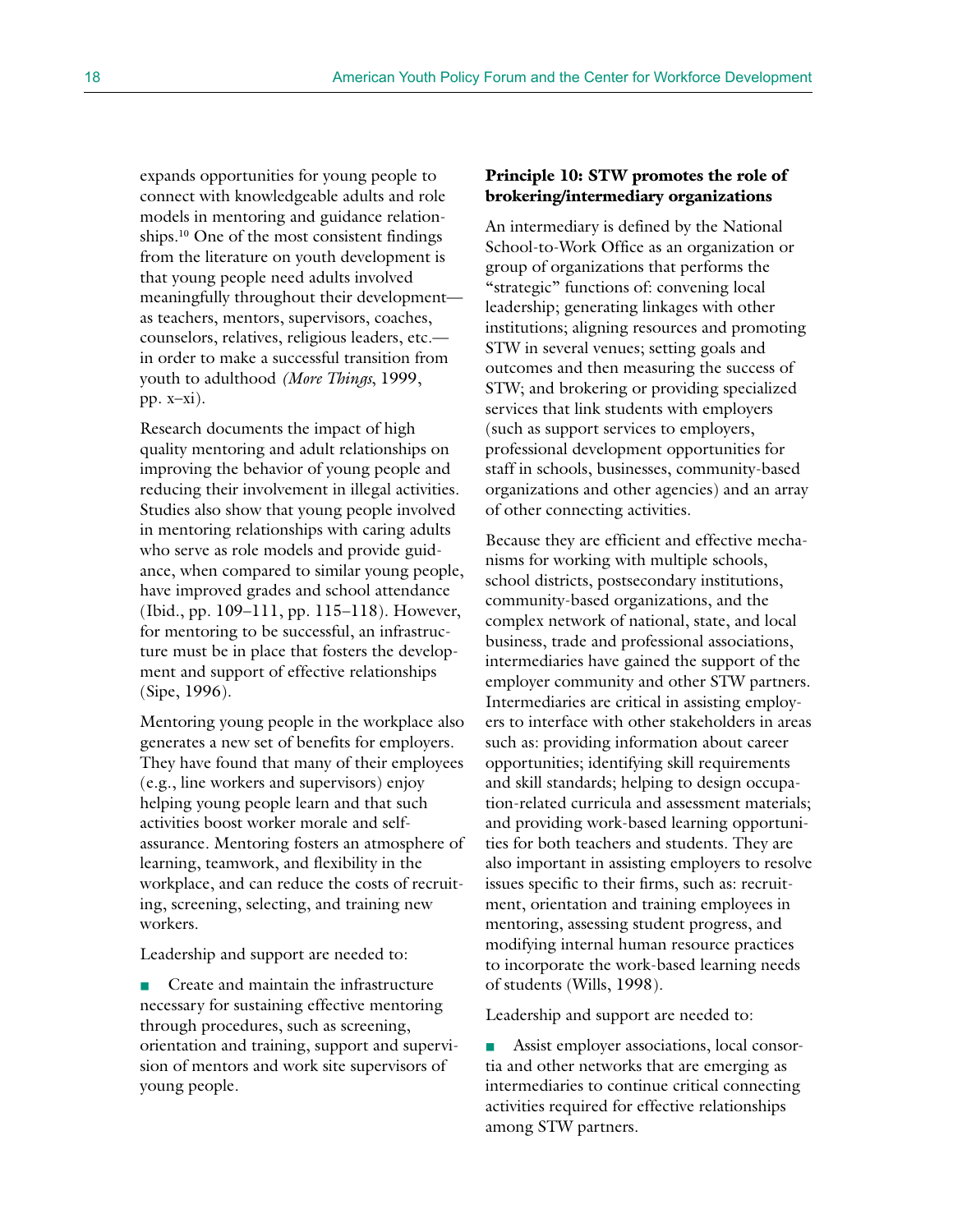### IV. THE RELATIONSHIP OF SCHOOL-TO-WORK TO SELECTED FEDERAL EDUCATION AND TRAINING PROGRAMS

s the School-to-Work Opportunities Act moves toward its legislated expiration, policymakers and practitioners are trying to determine whether other federal education and training programs can help support and sustain curre policymakers and practitioners are trying to determine whether other federal education and training programs can help support and sustain current STW efforts. This chapter provides a brief review of a number of federal education and training laws and other initiatives to determine if these programs and initiatives can provide further support for elements of STW programs.

The programs reviewed here include:

■ Workforce Investment Act (WIA), including Job Corps and Youth Opportunity Grants

Carl D. Perkins Vocational and Applied Technology Education Act (Perkins), including Tech Prep

- Goals 2000
- Comprehensive School Reform Demonstration Program (CSRD), also referred to as Obey-Porter

Elementary and Secondary Education Act (ESEA) Title I (Support for Disadvantaged Students), Title II (Dwight D. Eisenhower Professional Development), Title III (Technology Literacy Challenge Fund and Technology Innovation Challenge Fund), and Title VI (Innovative Education Program Strategies)

■ Gaining Early Awareness and Readiness for Undergraduate Program (GEAR-UP)

- **TRIO**
- Personal Responsibility and Work Opportunity Act of 1996

■ YouthBuild

- Youth Service and Conservation Corps
- National Skill Standards Board (NSSB)
- Individuals with Disabilities Education Act (IDEA)
- The Rehabilitation Act of 1973

Several other federal laws were considered: Ed Flex (Education Flexibility Partnership Act of 1998) and Work Flex (WIA). These two laws allow state and local program administrators to request waivers to a number of federal programs to allow for greater flexibility in providing education and job training services to youth and adults. The decisions to use Ed Flex or Work Flex to support elements of STW are made by state and local leaders; therefore, it is difficult to assess to what extent these laws at a general level support STW. However, they clearly are tools that states should make maximum use of when developing strategies to sustain STW.

Only a handful of the federal programs reviewed have an explicit relationship to the essential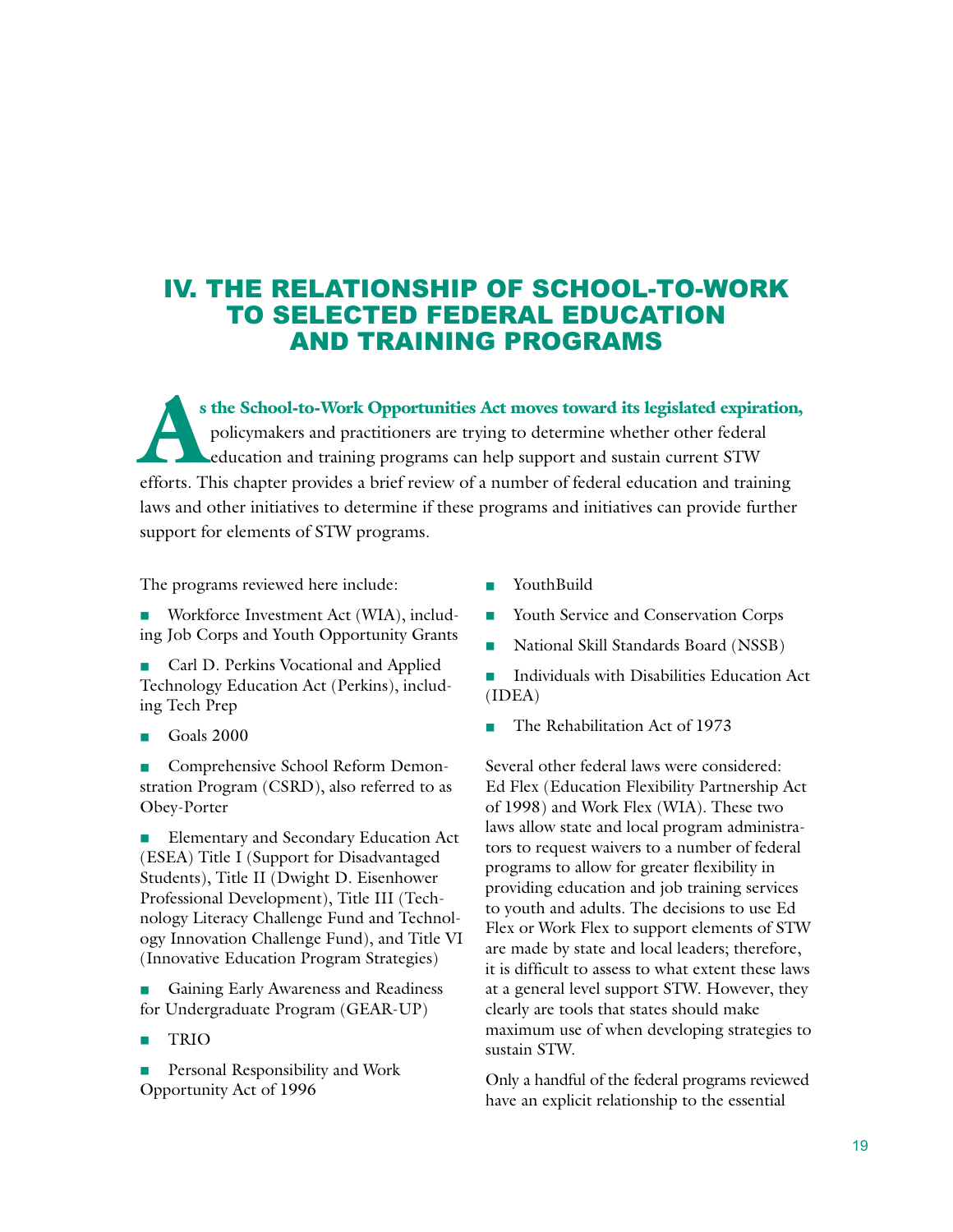Principles of STWOA (as defined in the previous chapter and listed on the attached chart). Most of the federal programs reviewed support only a few of the essential Principles in an isolated manner. In addition, most of the federal programs reviewed are targeted at distinct categories of youth, not to all students, as does the STWOA. Because of these limitations, it will take creativity and innovation to patch together various sources of federal (and state, local, or private) funds to continue STW activities at the community level.

However, with sustained leadership and vision and support from other programs, it is possible to develop comprehensive, systemic career preparation programs at the local level. Nonfederal programs that embody the Principles of STW, such as "High Schools That Work" of the Southern Regional Education Board and career academies, discussed later in the paper, provide examples of how communities can design comprehensive high school career preparation programs. While in some cases, these programs have received some limited federal support, most have relied on existing state, local, and private funds for their primary support.

### The Programs

#### ■ **Workforce Investment Act (WIA)**

The Workforce Investment Act provides support for workforce development for adults and includes a separate title for youth programs. Low-income youth, 14–21, with other educational or social disadvantages (such as being a dropout or a teen parent) are eligible for services.

Under WIA, local youth councils will be established to develop community-wide plans for programs for eligible youth. Services for youth can include academic instruction (either in school or in alternative settings), summer employment, work experience, occupational skill training, adult mentoring, supportive services, leadership development, and

comprehensive guidance and counseling. Youth councils may serve as one of the best opportunities to develop links between various stakeholders in the community and to act as a convenor of employers, educators, trainers, and youth providers to develop comprehensive strategies for youth.

Work experiences for youth can be planned, structured learning activities that take place in a workplace for a limited period of time. Work experiences are designed to enable youth to gain exposure to the working world and its requirements. Work experiences should help youth acquire the personal attributes, knowledge, and skills needed to obtain a job and advance in employment, and may include the following elements:

—Instruction in employability skills or generic workplace skills, such as those identified by the Secretary's Commission on Achieving Necessary Skills (SCANS)

—Exposure to various aspects of an industry

—Internships and job shadowing

—The integration of basic academic skills into work activities

—Entrepreneurship

Because of the diverse needs of the eligible population, each youth will be assessed to determine what services are needed. As such, WIA will take a very individualized approach to dealing with youth. STW activities could be provided under WIA to the extent the local youth council determines that they are an important part of the education and training services offered, and to the extent employer placements can be found. WIA also encourages mentoring relationships between adults and youth.

The *Job Corps* program is also contained in WIA. Job Corps is the nation's largest residential education and training program for disadvantaged youth. It is a full-time, year-round residential program that offers a comprehensive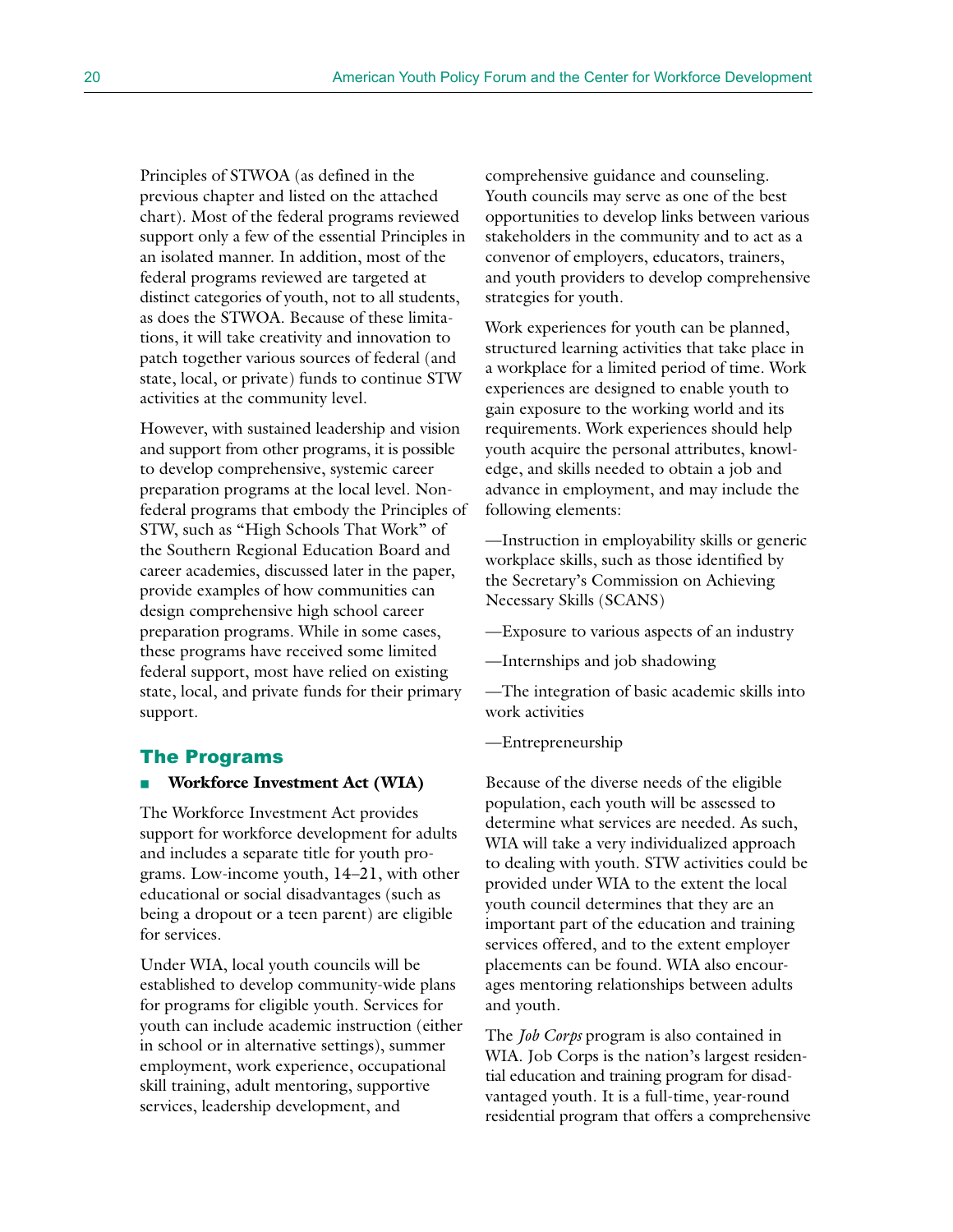array of training, education, and supportive services. The typical Job Corps student is an 18-year old high school dropout who reads at the seventh grade level, is a member of a minority group, and has never held a full-time job. Recent changes in the Job Corps program now require formal links to local employers and employer organizations. Jobs Corps also provides for career counseling and works with each individual to explore a range of options, such as further education or a career path. One of Job Corps' strengths is connecting young people with mentors and advisors.

The *Youth Opportunity Grants* (YOG) program, also authorized in WIA, is intended to saturate high-poverty urban and rural communities (such as Enterprise Zones) with sizable resources to cause a significant drop in youth unemployment and idleness in these communities. Funds will be allocated to local Workforce Investment Boards to develop and expand services to in and out-of-school youth. Services to youth can include academic remediation, career guidance and counseling, and work-based and community service learning.

### ■ **The Carl D. Perkins Vocational and Applied Technology Education Act**

The Perkins Act provides grants to state education agencies for the cost of vocational and technical education programs, services and activities. Vocational and technical education means organized educational activities that offer a sequence of courses that provide students with the challenging academic and technical knowledge and skills needed for further education and for careers (other than careers requiring a baccalaureate, master's, or doctoral degree) in current or emerging employment sectors. States are required to ensure that students, including disadvantaged students, meet challenging academic, vocational, and technical standards. Funds can be used to support models like career academies and the "High Schools That Work" programs that contain many of the STW Principles.

*Tech Prep* was authorized in 1990 to serve as a catalyst to reform vocational-technical education. Separate from the basic state grant in the Perkins Act, Tech Prep dollars have been used by states and communities to create models of change. Tech Prep programs are designed to provide a comprehensive model for career preparation by (1) linking secondary and postsecondary education through a planned sequence of courses in a career field for four or six years leading to a technical certificate or associate or baccalaureate degree; (2) integrating academic and vocational curriculum; (3) using contextual and applied teaching strategies as a way of helping students meet challenging academic standards; and (4) providing for career awareness and counseling.

Communities are able to use Perkins basic grant funds to support and expand Tech Prep programs, and a number do so. Because of its similarity to STW, Tech Prep has served as the foundation for STW efforts and in many states Tech Prep and STW operate seamlessly. In communities with the full Tech Prep model, programs promote essential STW Principles: high academic standards, expanding opportunities for students and exposure to a broad array of career opportunities, using contextual learning, creating small learning communities, linking K-12 with postsecondary education and training, linking classroom and workbased learning, and connecting students with supportive adults and mentors.

While Tech Prep originally did not have a strong focus on employers when first enacted, recent amendments to the Act in 1998 added a focus on "utilizing work-based learning and worksite learning where appropriate and available" and in increasing employer involvement in career education programs.

### ■ **Goals 2000, Educate America Act, P.L. 103-227**

The purpose of Goals 2000 is to improve the quality of education for all students by improving student learning through a long-term,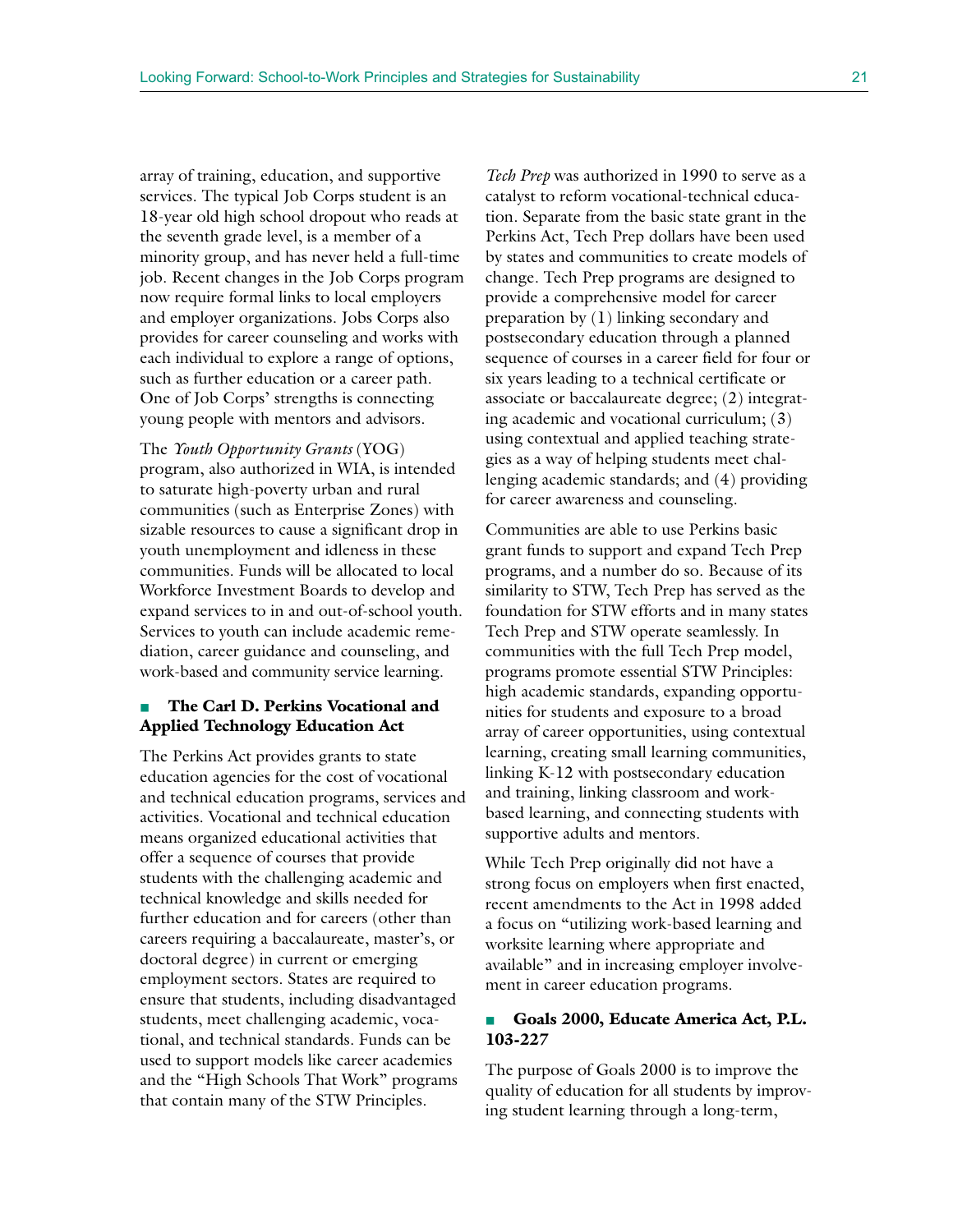broad-based effort to promote coherent and coordinated improvements in the system of education at the state and local level. Funds are provided to each state to help develop content standards and to help local schools develop system-wide improvement strategies to allow each child to reach those standards.

Goals 2000 references the STWOA and recommends coordination of planning between the two pieces of legislation, but Goals 2000 does not specifically mention school-towork strategies as a way to improve schools. However, states have a great deal of flexibility in determining how to improve their schools and could conceivably use STW strategies to increase achievement. Goals 2000 expires at the end of 1999, and it appears that it will be consolidated into other elementary and secondary education legislation focusing on standards and student achievement.

### **Comprehensive School Reform Demonstration Program, (Obey-Porter), P.L. 105-78**

The Comprehensive School Reform Demonstration Program (CSRD), commonly referred to as Obey-Porter, provides funds to state and local education agencies to develop comprehensive reform strategies that (1) are based on reliable research and effective practices and (2) include an emphasis on basic academics and parental involvement so that all children can meet challenging state content and performance goals.

Funds under CSRD are available to help schools implement whole school reform strategies based on a number of national models; however, only a few of these models have a prime focus on the secondary school level. Each school that receives funds is able to select the model it wants to implement, so there is a great deal of flexibility and choice. Grants for schools are relatively small and generally provide for planning, not service delivery. Two models, "High Schools That Work" and the Talent Development High

School with Career Academies, employ career preparation strategies for students.

### **ESEA, Title I, Support for Disadvantaged Students**

This program provides formula grants through state education agencies (SEAs) to local education agencies (LEAs) to improve teaching and learning in order to enable lowachieving children to meet challenging state content and student performance standards. Funds support extra instruction in reading and mathematics, science, and computers, and special preschool, after-school, and summer programs to extend and reinforce the regular school curriculum. Most Title I funds are spent at the elementary and middle school level; only approximately eight percent of funds are spent at the secondary level. However, Title I provides enough flexibility to allow states and districts, if they choose, to support whole school strategies at the secondary level based on career preparation and STW strategies, as long as academic achievement is attained. ESEA is being reauthorized by Congress, however, major changes to Title I are not anticipated. The U.S. Department of Education has proposed putting a greater emphasis on secondary schools in ESEA by creating a national demonstration program based on the New American High Schools program, which focuses on high academic achievement though comprehensive career preparation programs.

### ■ **ESEA Title II, Dwight D. Eisenhower Professional Development**

This program supports high-quality, sustained and intensive professional development activities in the core academic subjects aligned to challenging state content and student performance standards to improve teaching and learning. Funds primarily support teacher improvement efforts at the district and school levels based on a comprehensive review of their professional development needs. This program encourages the integration of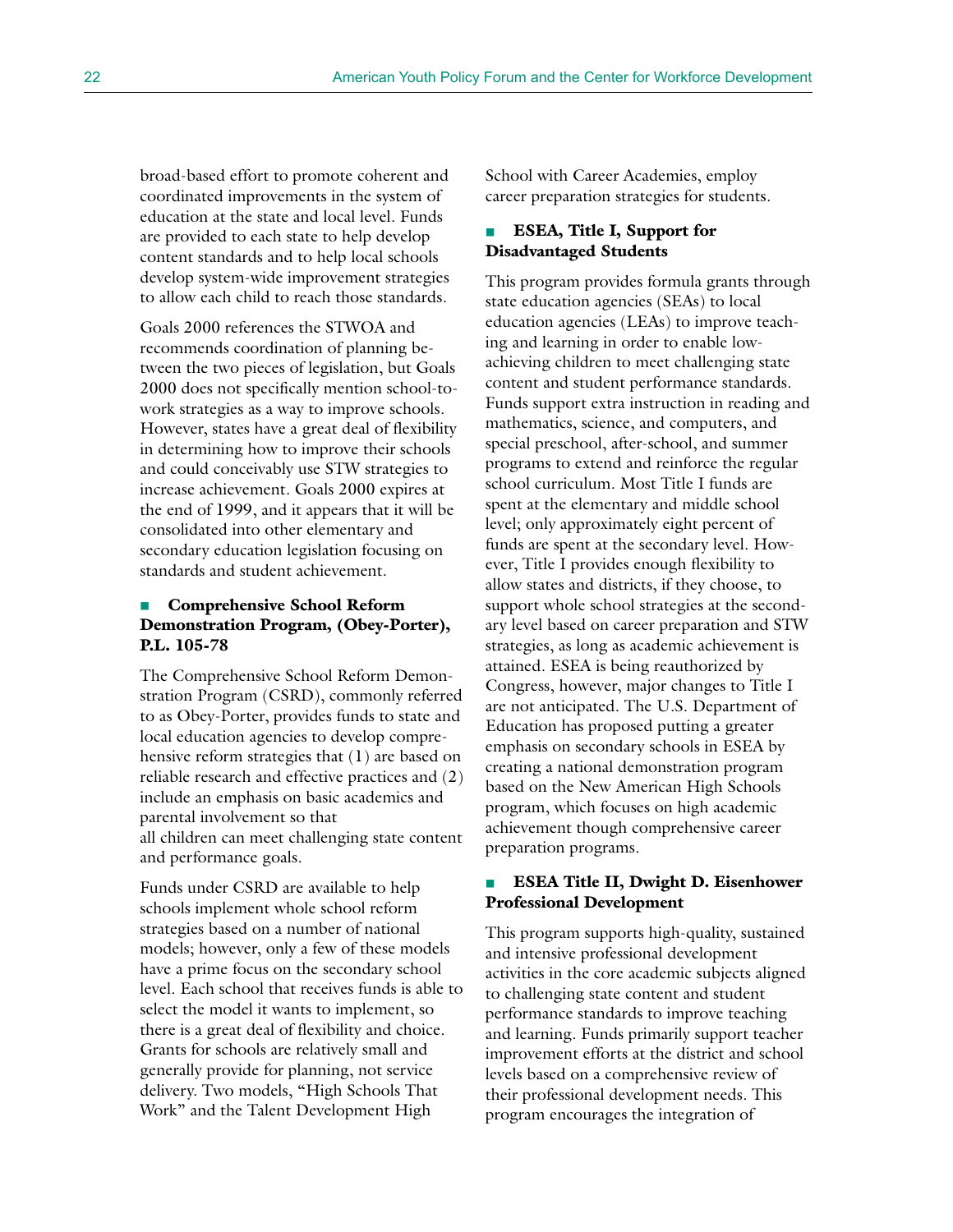professional development into the daily life of the school, moving beyond traditional oneday, "one-shot" workshops. Funds can be used to support professional development in the area of project-based, applied or contextual learning. This program will most likely be folded into a new, larger program focusing more broadly on professional development.

### **ESEA Title III, Technology Literacy Challenge Fund and Technology Innovation Challenge Fund**

These programs provide funds to states and needy local school districts to provide support for the purchase, installation, and integration of technology into schools. Funds can be used for training staff and teachers, for integrating the technology into the curriculum, and to help teachers make better use of technology in the learning process. In order to receive funds, a state must have a statewide educational technology plan that may be part of the state's Goals 2000 plan.

### ■ **ESEA Title VI, Innovative Education Program Strategies**

These formula grants assist local education reform efforts that are consistent with and support statewide reform efforts under the Goals 2000: Educate America Act. They also support state and local efforts to accomplish the National Education Goals; implement promising educational reform programs; provide a continuing source of innovation and education improvement, including support for library services and instructional and media materials; and help meet the special education needs of at-risk and high-cost students. Funds can be used for instructional and educational materials, including applied and contextual learning as long as these efforts are linked to the state or district plan to meet academic standards. Title VI will also be reauthorized and will likely be consolidated with programs that support professional development, schoolwide reform efforts, or class size reduction.

#### ■ **GEAR-UP**

GEAR UP is a relatively new program to encourage more young people to have high expectations, stay in school, study hard, and take the right courses to go to college. Grants will be awarded to partnerships between colleges and middle schools in low-income communities, plus at least two other partners. Funds may be used for informing students and parents about college options and financial aid, promoting rigorous academic coursework based on college entrance requirements; working with a whole grade-level of students in order to raise expectations for all students; and providing comprehensive services including mentoring, tutoring, counseling, and other activities such as after-school programs, summer academic and enrichment programs, and college visits, starting with 6th or 7th grade students and continuing through high school graduation.

### ■ **TRIO**

The TRIO programs (seven separate initiatives) provide funds to colleges and community organizations to help low-income students prepare for and enter college. Two programs are particularly relevant to STW programs. Upward Bound provides support to low-income or first-generation college students in their preparation for college. All Upward Bound projects must provide instruction in basic academics, including math, laboratory science, composition, literature, and foreign language to help prepare for higher level courses. (A separate Upward Bound program focuses solely on math and science achievement.) The Talent Search program identifies and assists individuals from disadvantaged backgrounds who have the potential to succeed in higher education. The program provides academic, career, and financial counseling to its participants and encourages them to graduate from high school and continue on to the postsecondary school of their choice. Both programs provide for career counseling and mentoring of students.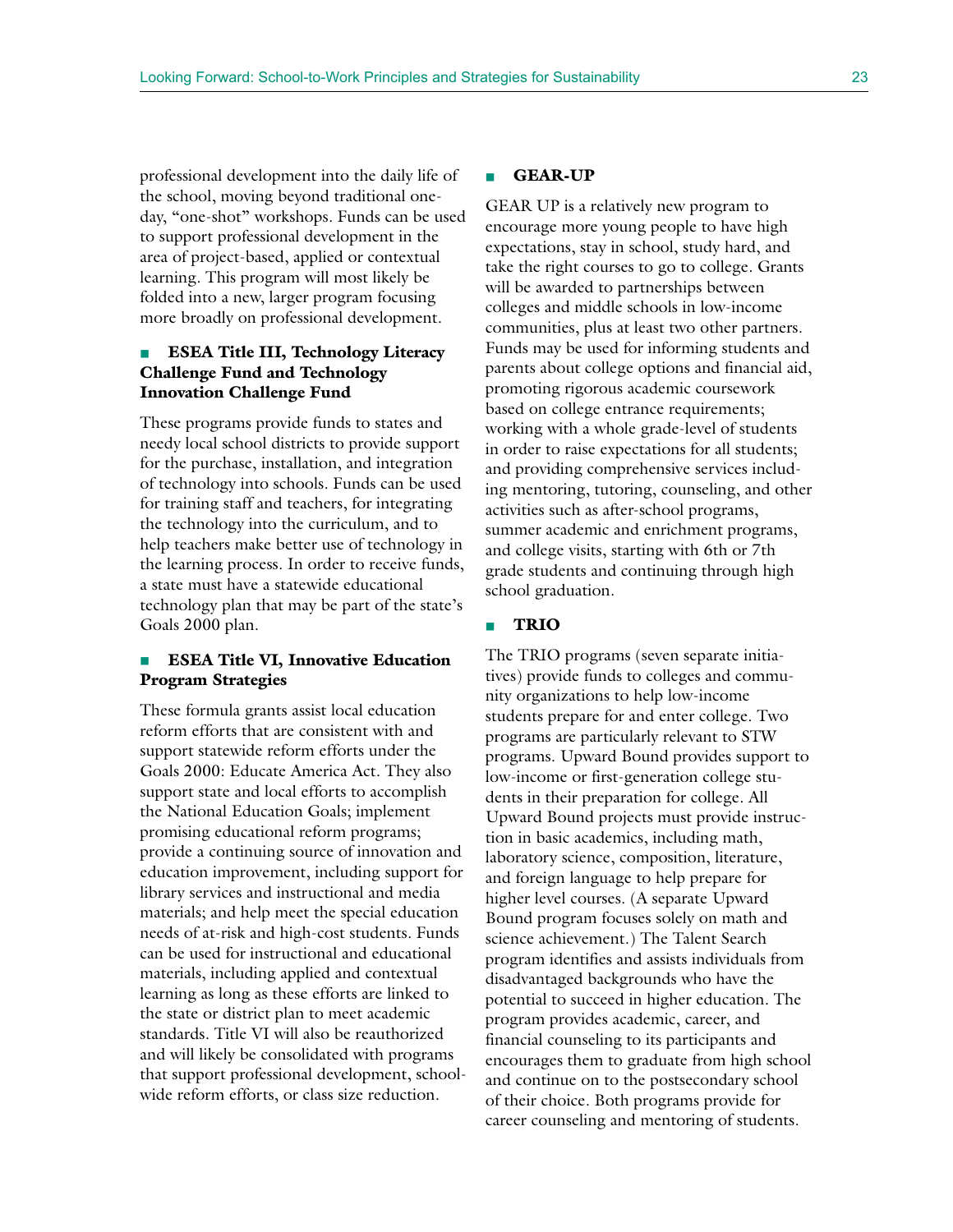### ■ **The Personal Responsibility and Work Opportunities Act of 1996**

This Act changed the nation's welfare law to create a new system of block grants to states for Temporary Assistance for Needy Families (TANF) and to focus on moving people from welfare to work (WTW) as one of the primary goals of federal welfare policy. Funds may be used to help eligible individuals enter employment through job creation through public or private sector wage subsidies; on-the-job training; contracts with public or private providers of job readiness; job placement; post-employment services; and community service or work experience. Funds are targeted to individuals who face two of three specified labor market deficiencies (such as lack of high school diploma or GED, low reading and math skills, or poor work history) and who are long-term welfare recipients. Individuals are assessed to determine their educational level and work needs and then provided with counseling on their options. Many young adults receive career-oriented training as well as assistance with basic skills.

#### ■ **YouthBuild**

YouthBuild offers job training, education, counseling, and leadership development opportunities to unemployed and out-of-school young adults, ages 16–24, through the construction and rehabilitation of affordable housing in their communities. YouthBuild's academic program is designed to prepare students for the high school equivalency exam, a high school diploma, postsecondary technical training, or college. The curriculum integrates academic skills of reading, writing, and mathematics with life skills, leadership opportunities, and vocational training. The classes are small, allowing instructors to provide one-onone attention and enabling the students to feel respected and supported. A nurturing "familylike" environment encourages students to solve problems together and see their strength in cooperation. At the worksite, young people

receive close supervision and training in construction skills from qualified instructors. Each program has a mix of funding, including federal funds from the Department of Housing and Urban Development and occasionally from Americorps, as well as state, local, and private support.

#### **Youth Service and Conservation Corps**

Conservation and service corps programs (youth corps) harness the energy and idealism of young people to meet the needs of communities, states, and the nation. Corps programs engage young people, generally 16–25 years old, in paid, productive, full-time work which benefits both the young people and their communities. Youth work in crews or teams with a paid adult supervisor who sets and models clear standards of behavior. Corps programs offer pre-GED, GED and college credit courses. Funding for corps programs come from a variety of sources including state, county and municipal appropriations, fee-forservice contracts, foundations and corporations, as well as from federal funds under the National and Community Service Trust Act.

### ■ **The National Skill Standards Board (NSSB)**

The NSSB was created to help spur the process of developing and implementing industry-based skill standards. The Board provides funds to partnerships of employers and educators to develop standards, assessments, and certification in 15 industry sectors. Several industry partnerships have been formed and are in the process of creating standards, assessments, and certifications, and in developing support for the standards among the industry members.

### **Individuals with Disabilities Education Act (IDEA)**

This Act provides assistance to local school districts to help meet the costs of providing special education and related services to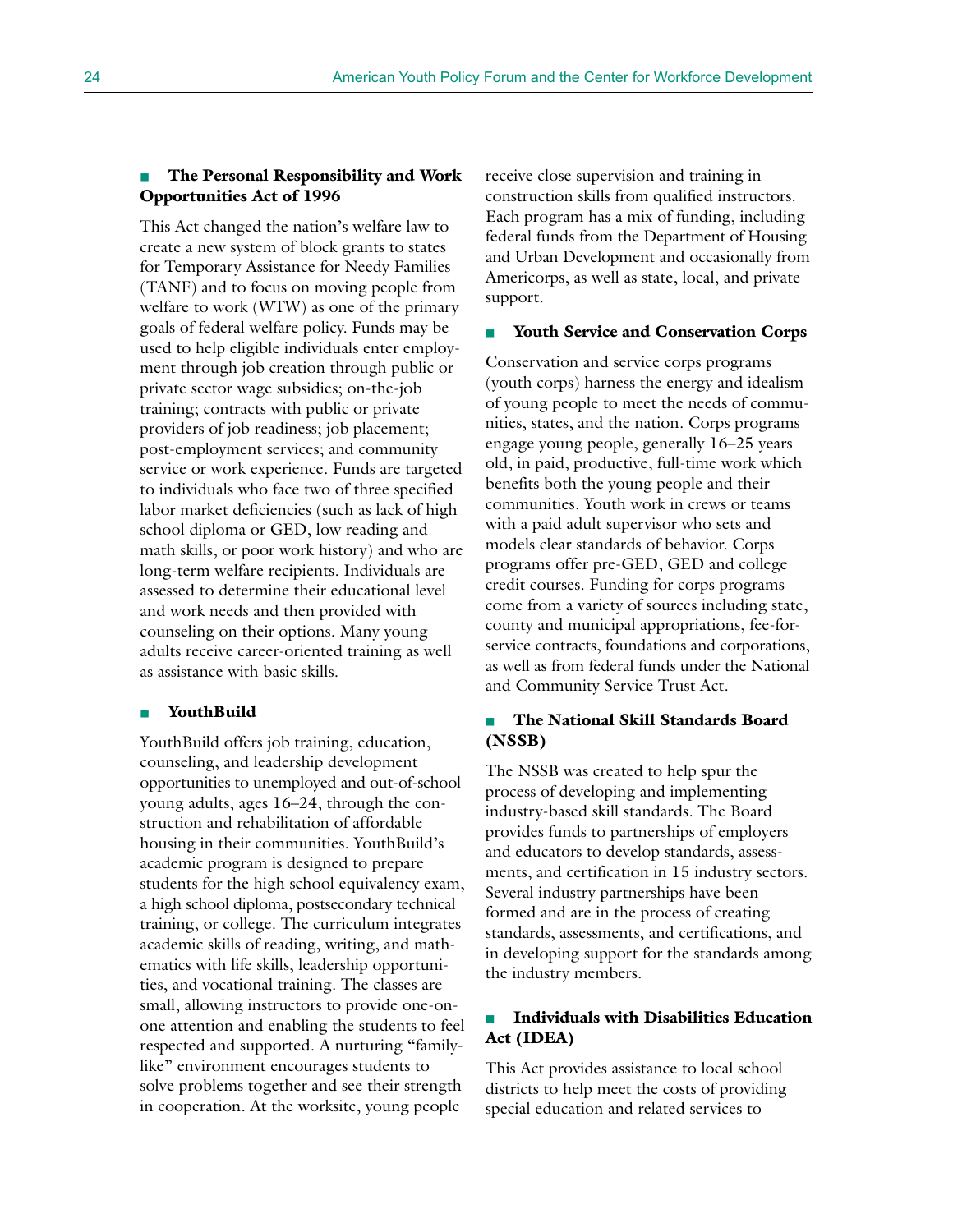children with disabilities. Funds can be used for salaries of teachers and other personnel, education materials, and related services such as special transportation or occupational therapy that allow children with disabilities to access education services. An Individualized Education Program (IEP) is developed for each student that identifies his or her educational goals, how those goals will be met, and describes how services are more closely tied to the general curriculum. Recent changes to IDEA include a greater focus on how students with disabilities will make the transition from school to employment. IDEA funds can be used to support work-based learning experiences for students as well as to support employers who provide disabled students with employment opportunities.

#### ■ **Rehabilitation Act of 1973**

The Rehabilitation Act of 1973, as amended in 1998, provides funds for the administration and operation of a vocational rehabilitation (VR) program to assist individuals with disabilities in preparing for and engaging in gainful employment. The VR program provides a wide range of services and job training to people with disabilities. Some of the services provide personal and assistive technology intervention for students with a physical or mental disability. State VR agencies must provide comprehensive rehabilitation services that far exceed those found in routine job training programs. This frequently includes work evaluation and adjustment services; assessment for and provision of assistive technology, such as customized computer interfaces for persons with physical and sensory disabilities; job counseling services; and medical and therapeutic services. State VR agencies assist persons with disabilities in locating employment by developing close relationships with local businesses, and they base their training on industry standards. The law also provides funds for supported employment, a work-based learning experience in which individuals with disabilities are paired

up with an industry mentor. In addition, Section 504 of the Rehabilitation Act of 1973 enables students with disabilities who do not receive special education services to benefit from transition services and reasonable accommodations, such as interpreters, assistive devices, and transportation.

### **Conclusions**

Based on this cursory analysis, it is clear that while there are many similarities between these federal laws and programs and STW, *these laws are not able to sustain and support STW in a comprehensive and systemic manner.* Of all the programs, the Perkins Act provides the most meaningful support and closest match, but the Perkins Act has limitations in terms of serving all students, its connections to and support of employers and intermediaries, and broad support of work-based learning for students.

The WIA programs for youth are strongest in the area of connecting youth with caring adults or mentors; but there is very little focus on the required high level academics or of linking academic learning with work-based learning. No program provides overt support for incorporating industry skill standards into curriculum, although the National Skill Standards Board can support this activity as the industry partnerships develop. The Perkins Act could also be used to support such projects. Perkins and WIA could conceivably be used to help support intermediary organizations, but current practices would have to change at the state and local levels to accommodate that focus.

Another difficulty is that both WIA and the Perkins Act include specific legislative language prohibiting the use of WIA or Perkins funds to carry out any activities that are funded under the School-to-Work Opportunities Act. Both laws, however, would allow funds to support STW activities only for individuals who were already eligible under either Perkins or WIA. In other words, Perkins and WIA funds can be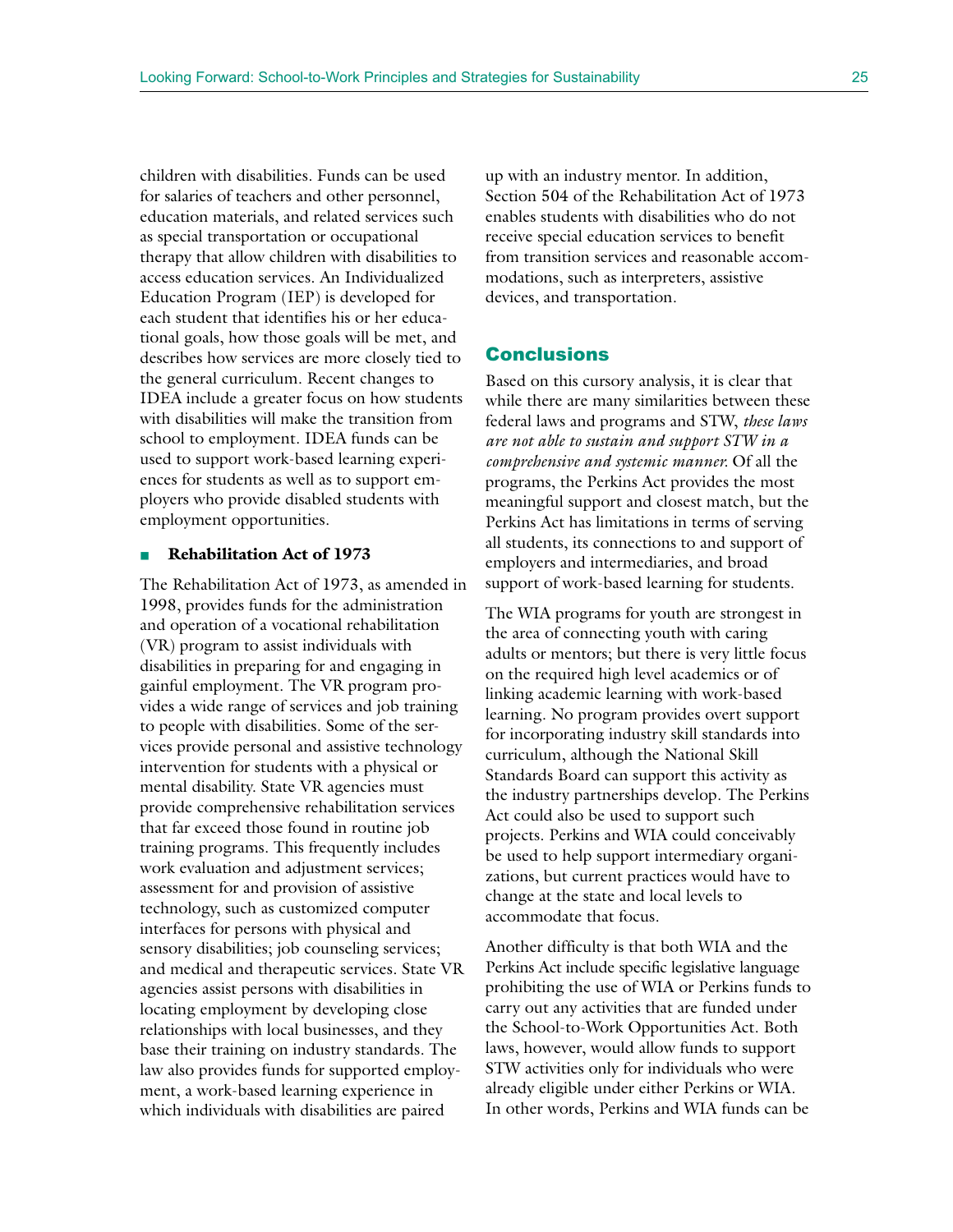used to support STW activities, but only for the populations they would normally serve, which limits the reach of STW activities.

Perhaps the most difficult challenge is the historical focus of federal education and training laws on certain categories of individuals. The primary purpose of these laws has always been to provide *services to groups* of needy children and communities. In contrast, the philosophy of the STWOA is to build a *system* for *all* students (needy or not). This makes the issue of finding replacement funds for this broader mission much more challenging.

Fortunately, there are examples of communities that have found ways to use existing resources to develop comprehensive career preparation programs. Two models are discussed below.

### ■ **High Schools That Work**

The High Schools That Work (HSTW) initiative, developed by the Southern Regional Education Board (SREB), provides a model for career preparation for secondary schools, using existing resources. HSTW is designed to replace outdated vocational technical education with a program that consists of rigorous academics taught in applied, contextual courses and focused on a career theme. HSTW uses current school funding and focuses on changing current practice.

HSTW has two major goals: (1) to raise the math, science, communication, problemsolving, and technical achievement of more students to the national average and above; and (2) to blend the essential content of traditional college-prep students—math, science, and language arts—with quality vocational-technical studies by using applied and integrated curricula.

HSTW meets a number of the STW Principles, including: promoting high academic standards, expanding opportunities for students and exposing them to a broad array of career

opportunities, using contextual learning, creating small learning communities, linking classroom and work-based learning, and connecting students with adults and mentors.

HSTW programs use state and local per-capita education funds, normally allotted to public high schools, as well as Perkins Act dollars. The HSTW philosophy is to change the way current resources are used, rather than focus on the search for one-time money for the creation of a new program.

### **Career Academies and the Federal Partnership in Support of Career Academies**

While career academies differ widely, they have three common criteria that bind them:

—A small learning community, comprised of a group of students within the larger high school, who take classes together for at least two years, taught by a team of teachers from different disciplines;

—A college preparatory curriculum with a career theme, enabling students to see relationships among academic subjects and their application to a broad field of work; and

—Partnerships with employers, the community, and local colleges, bringing resources from outside the high school to improve student motivation and achievement.

Career academies were initially started as a means to provide smaller, more individualized learning communities with a strong focus on high academic achievement, a clear career focus, and opportunities for involvement of business and industry in the school. Career academies support numerous STW Principles, including: promoting high academic standards, expanding opportunities for students and exposing them to a broad array of career opportunities, using contextual learning, creating small learning communities, linking classroom and work-based learning, and connecting students with adults and mentors.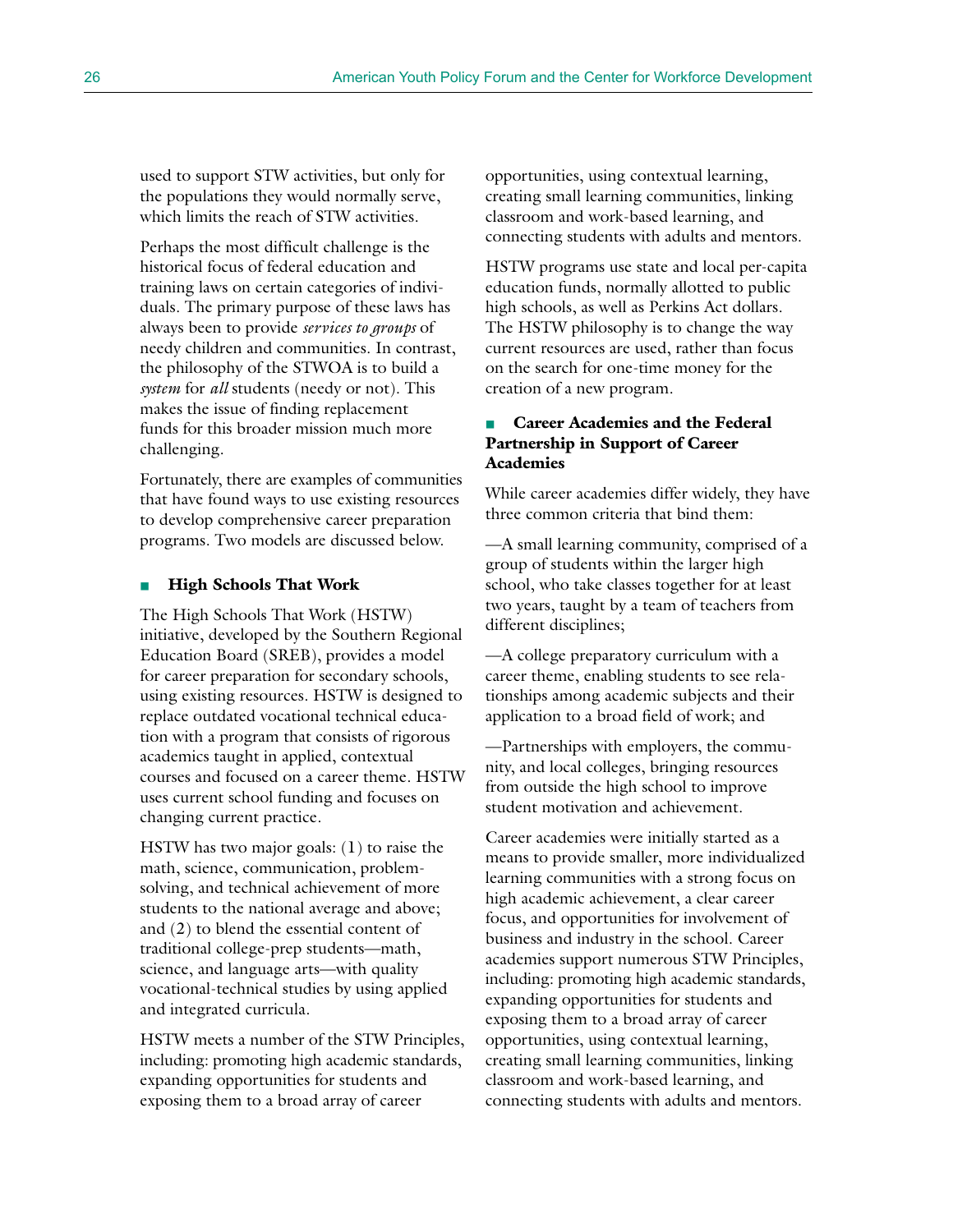Most career academies are funded with existing state and local per-capita dollars. In addition to this general funding, many career academies have been very successful in obtaining funding from their private sector partners in a variety of ways. Businesses and employers involved with career academies provide support and in-kind contributions of materials, space, staff, subject matter expertise, workplace experiences, and leadership. A number of career academies have corporate sponsorship boards or hold fundraisers with their corporate partners to raise funds. In one urban school district, career academies have existed for over 28 years, with funding only from the per-capita education expenditure and private funds. They also never received any funds from STWOA.

Some career academies have set up  $501(c)(3)$ organizations in their school district to serve as a business intermediary, to help raise funds, to apply for grants, and to help provide support for the program. Several career academies funnel donations from their large private sector partners through these organizations to help provide paid internships for students at small firms that cannot afford to pay these expenses.

In an effort to expand and promote career academies, the Career Academy Support Network, the National Academy Foundation, the National Career Academy Coalition, the Center for Research on the Education of Students Placed At-Risk, and the Southern Regional Education Board have formed a network. This group will form partnerships with at least ten federal agencies, including the Departments of Education, Justice, Treasury, and Health and Human Services, in order to expand the number of career academies. Other organizations that currently support career academies include the American Society for Public Administration and the Law, Criminal Justice and Security Network (LAWNET).

### Plotting Comparisons

States and communities have a great deal of flexibility in how they use their education and training dollars. Thus, building and sustaining programs based on STW with other resources is entirely feasible. What is required is strong, consistent leadership and community vision to change the way current programs operate and current funds are used.

The attached chart shows in graphic form how the federal programs reviewed support the STW Principles. In reviewing the attached chart, a number of observations come immediately to mind.

First, the unique provisions of STWOA, which provide for support of intermediaries, employers, and use of work-based learning, are not contained in other federal legislation, and there will be a large gap in these activities when the law expires. While laws like Perkins or WIA could be amended to support intermediaries or increase the amount of workbased learning used, it is very unlikely to occur prior to the expiration of STWOA. However, it is possible to look at the WIA youth councils and the Tech Prep consortia as vehicles for promoting business involvement in career preparation programs and increasing opportunities for work-based learning.

Second, very few programs have a focus on industry skill standards and linking them to curriculum and academic standards. The National Skill Standards Board has launched a limited number of partnerships, but standards are not expected to be available from more than two of these partnerships in 2000, and they have not yet entered the curriculum development phase which would link standards to coursework. The NSSB also faces the end of its authorization period, although Congress could extend its work. This is another area in need of support and leadership.

Third, it is also clear that few programs link the secondary and the postsecondary school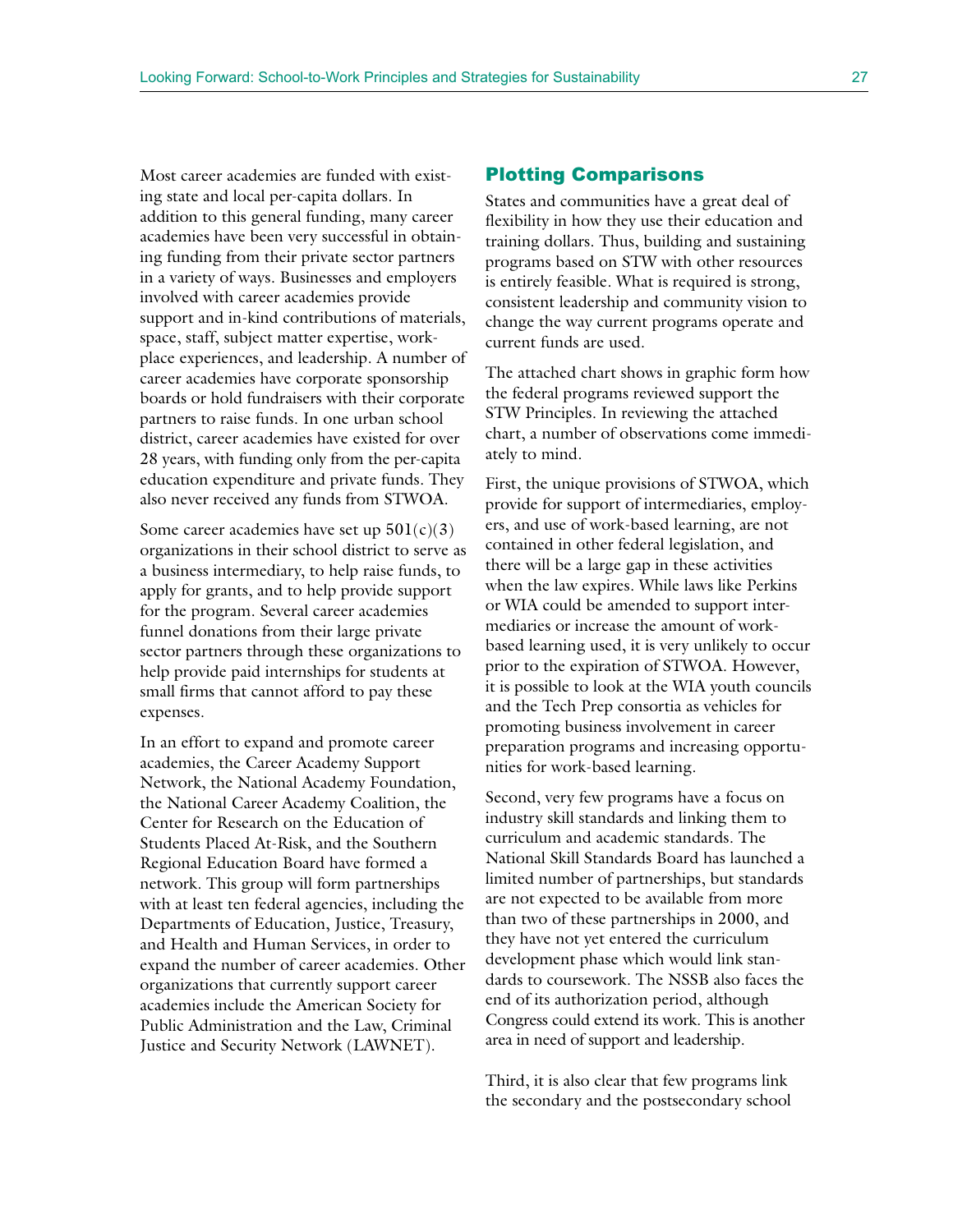### RELATIONSHIP OF ESSENTIAL STW PRINCIPLES TO OTHER FEDERAL LEGISLATION AND PROGRAMS

| <b>Essential Principles</b> |                                                                                                                           | $\frac{4}{5}$ | Corps<br>Jobs | Grants<br>Opp.<br>Youth | Perkins | Prep<br><b>Tech</b> | <b>2000</b><br>Goals | Obey-Porter<br><b>CSRD</b> |
|-----------------------------|---------------------------------------------------------------------------------------------------------------------------|---------------|---------------|-------------------------|---------|---------------------|----------------------|----------------------------|
| <b>Principle 1:</b>         | Promotes high standards of<br>academic learning and performance<br>for ALL young people                                   |               |               |                         |         |                     |                      |                            |
| <b>Principle 2:</b>         | Incorporates industry-valued<br>standards that help inform curricula<br>and lead to respected and portable<br>credentials |               |               |                         |         |                     |                      |                            |
| <b>Principle 3:</b>         | Provides opportunities for contextual<br>learning                                                                         |               |               |                         |         |                     |                      |                            |
| <b>Principle 4:</b>         | Helps to create smaller, more<br>effective learning communities                                                           |               |               |                         |         |                     |                      |                            |
| <b>Principle 5:</b>         | Expands opportunities for all young<br>people and exposes them to a broad<br>array of career opportunities                |               |               |                         |         |                     |                      |                            |
| <b>Principle 6:</b>         | Provides program continuity between<br>K-12 and postsecondary education<br>and training                                   |               |               |                         |         |                     |                      |                            |
| <b>Principle 7:</b>         | Provides work-based learning that is<br>directly tied to classroom learning                                               |               |               |                         |         |                     |                      |                            |
| <b>Principle 8:</b>         | Assists employers in providing high<br>quality work-based learning<br>opportunities                                       |               |               |                         |         |                     |                      |                            |
| <b>Principle 9:</b>         | Connects young people with<br>supportive adults, mentors and other<br>role models                                         |               |               |                         |         |                     |                      |                            |
| <b>Principle 10:</b>        | Promotes the role of brokering/<br>intermediary organizations                                                             |               |               |                         |         |                     |                      |                            |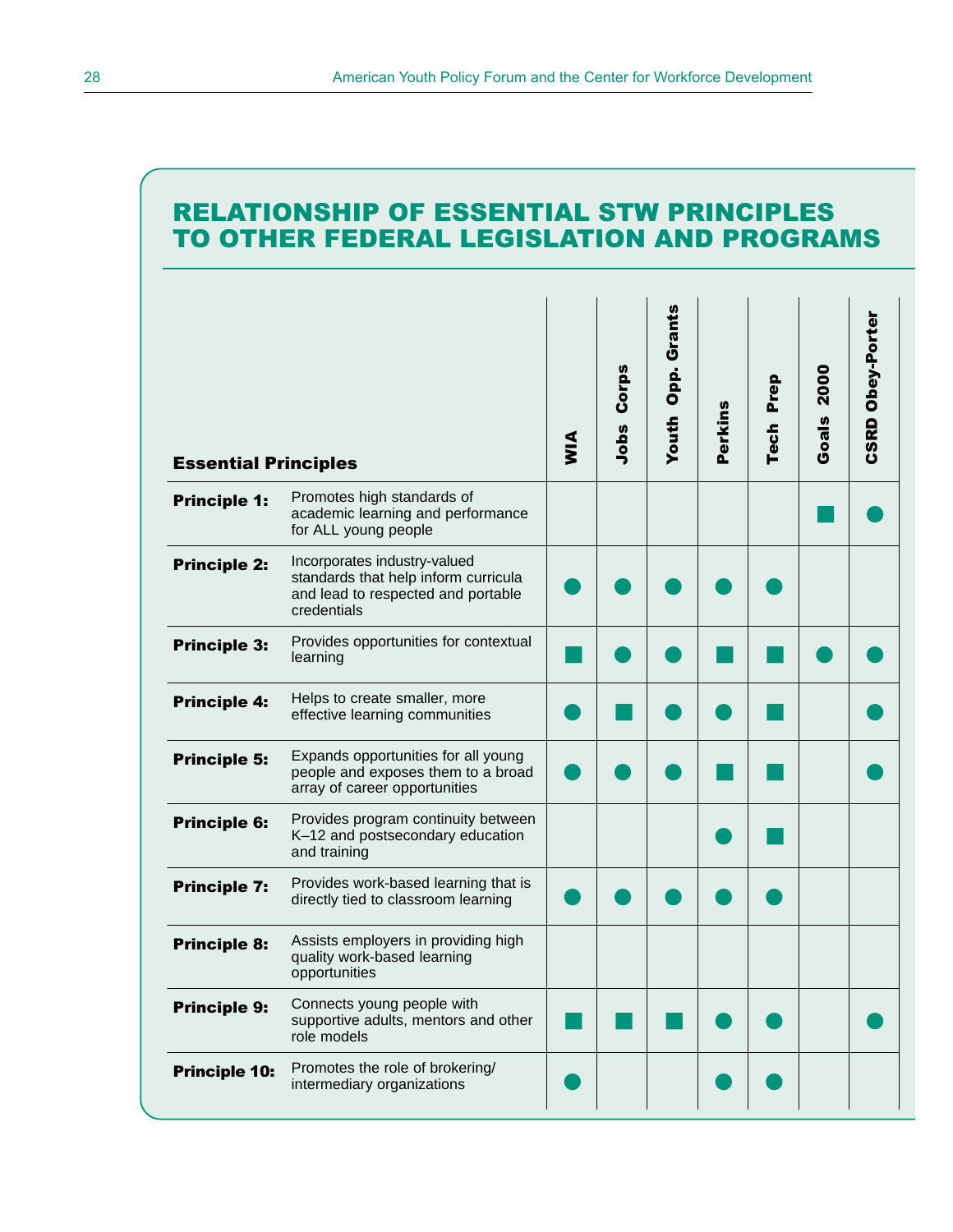**Key**  $\blacksquare$  = A strong focus of the law/program is encouraged and occurs with frequency  $\bullet$  = An allowable activity under the law/program, but is not a strong focus

| <b>ESEA Title I</b> | Ξ<br><b>ESEA Title</b> | E<br>ESEA Title | ESEA Title VI | <b>GEAR UP</b>                                                                                                        | TRIO                                                                                                                  | <b>Welfare to Work</b> | <b>Youth Build</b> | <b>Youth Corps</b> | <b>NSSB</b> | <b>IDEA</b> | Voc. Rehab. | <b>MLSH</b> | <b>Career Acad.</b> |
|---------------------|------------------------|-----------------|---------------|-----------------------------------------------------------------------------------------------------------------------|-----------------------------------------------------------------------------------------------------------------------|------------------------|--------------------|--------------------|-------------|-------------|-------------|-------------|---------------------|
|                     |                        |                 |               |                                                                                                                       |                                                                                                                       |                        |                    |                    |             |             |             |             |                     |
|                     |                        |                 |               |                                                                                                                       |                                                                                                                       |                        |                    |                    |             |             |             |             |                     |
|                     |                        |                 |               |                                                                                                                       |                                                                                                                       |                        |                    |                    |             |             |             |             |                     |
|                     |                        |                 |               |                                                                                                                       |                                                                                                                       |                        |                    |                    |             |             |             |             |                     |
|                     |                        |                 |               |                                                                                                                       |                                                                                                                       |                        |                    |                    |             |             |             | ×           |                     |
|                     |                        |                 |               | <b>Contract Contract Contract Contract Contract Contract Contract Contract Contract Contract Contract Contract Co</b> | <b>Contract Contract Contract Contract Contract Contract Contract Contract Contract Contract Contract Contract Co</b> |                        |                    |                    |             |             |             |             |                     |
|                     |                        |                 |               |                                                                                                                       |                                                                                                                       |                        |                    |                    |             |             |             |             |                     |
|                     |                        |                 |               |                                                                                                                       |                                                                                                                       |                        |                    |                    |             |             |             |             |                     |
|                     |                        |                 |               | <b>Service Service</b>                                                                                                | a,                                                                                                                    |                        | $\mathbb{R}^2$     |                    |             |             |             |             |                     |
|                     |                        |                 |               |                                                                                                                       |                                                                                                                       |                        |                    |                    |             |             |             |             |                     |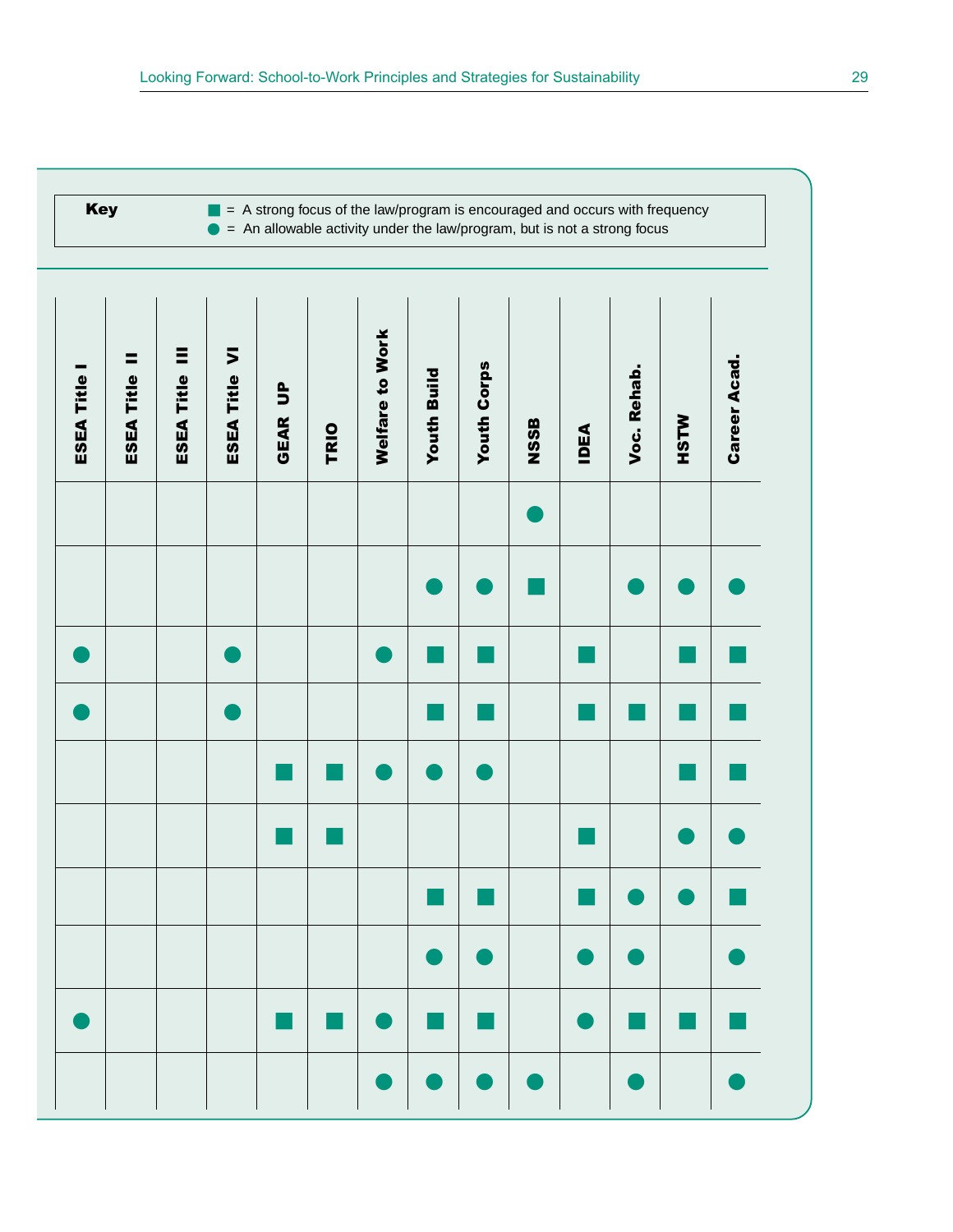experience in a meaningful way, yet this is a critical aspect of STW and career preparation programs. While Tech Prep provides the greatest support for articulating programs between high schools and two-year colleges, Tech Prep currently does not reach large numbers of students in strongly articulated programs. This is an area that needs additional focus and support.

Finally, one issue that is not related to federal program support but is vitally important is *the*

*need for national leadership*. STWOA and the National School-to-Work Office have provided this vital leadership to the field during their brief existence. However, once the legislation expires, this leadership will disappear and the focus on the unique aspects of STWOA will be lost. A remaining question is, "To what extent can existing programs promote the STW vision?" An alternative question is, "Do we need an entirely new entity (publicly- or privately-funded) to provide national leadership and continue this important work?"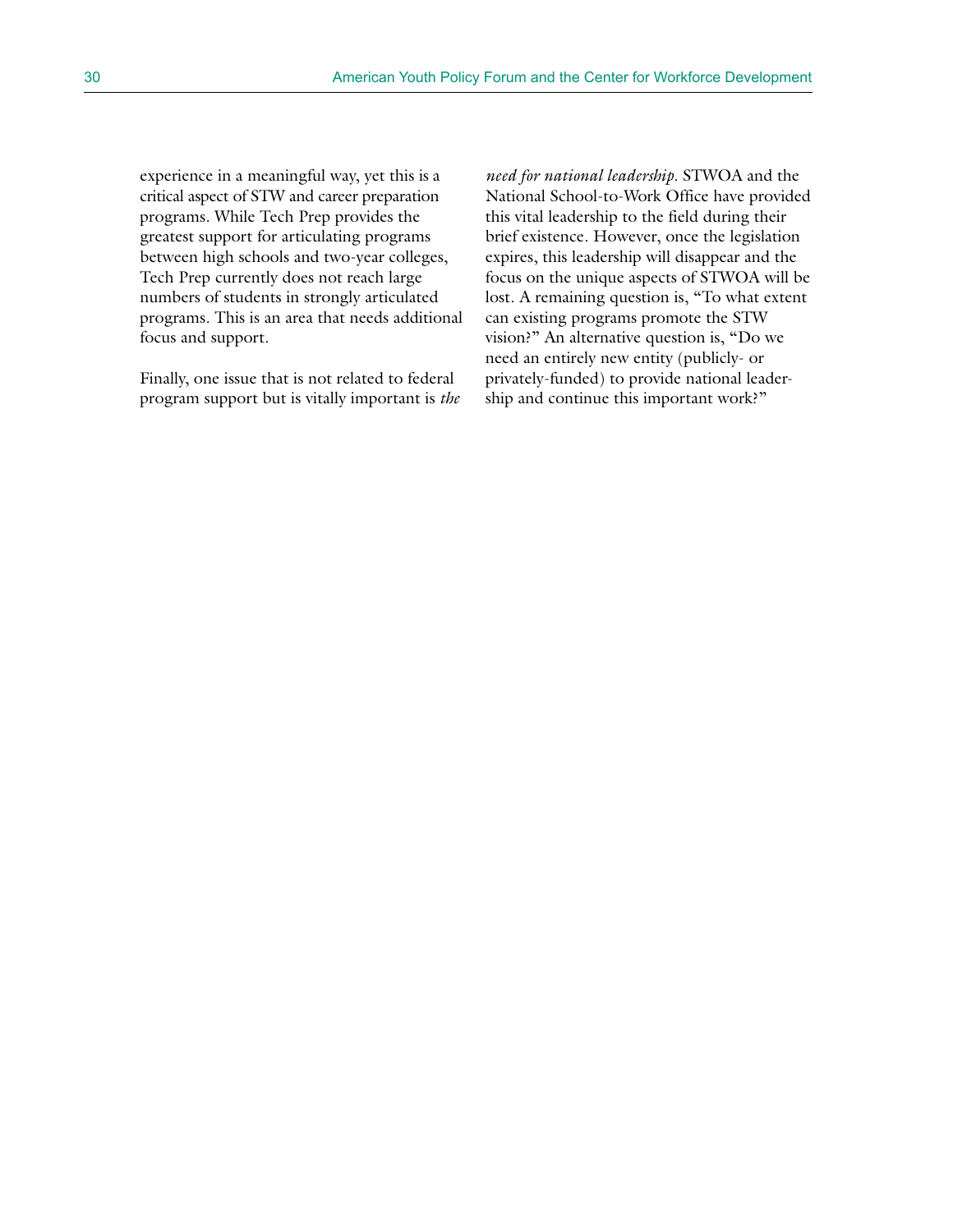### V. IMPLEMENTING STRATEGIES FOR LEADERSHIP, POLICY, PRACTICE AND DISSEMINATION

*As an old Talmudic saying goes, "it is not incumbent upon you to finish the work, but neither are you free to desist from it."*

**Supporting the STW Principles** represents a vigorous agenda that must involve many organizations and individuals throughout the nation. The federal government's venture capital approach has proven meritorious in many ways many organizations and individuals throughout the nation. The federal government's venture capital approach has proven meritorious in many ways by showing the value of seeding change. Yet, much work remains. What follows are specific recommendations to continue the work, including suggestions about "who" should take the critical leadership roles to ensure continued progress. We identify five broad categories of partners throughout the recommendations.

■ **Local Institutions**: schools, school districts, postsecondary institutions, community organizations, workforce investment boards and youth councils.

**States**: Governors, legislatures, state boards of education for both K–12 and postsecondary and workforce development agencies.

■ **Federal Government**: the Department of Education, the Department of Labor and the National Skill Standards Board.

■ **National and Regional Organizations**: various education and training membership, quasi-governmental, research and policy support groups.

**Employer Associations**: such as the U.S. Chamber of Commerce, National Association of Manufacturers, National Retail Association and their state and local networks.

The Ten STW Principles are interdependent and overlapping; success cannot be achieved by supporting only one or two. The five groups of individuals and organizations that need to provide leadership and support to STW will, at times, be dependent on the actions of the others. Developing a coalition of leaders will be an important step to continue the progress of STW. While not specifically listed, funding organizations, including community foundations, will play a critical role in helping to achieve the promise of the STW Principles. By identifying specific organizations in some of the recommendations, we hope that both the organization and funders will help take the next steps to continue promoting the Ten STW Principles.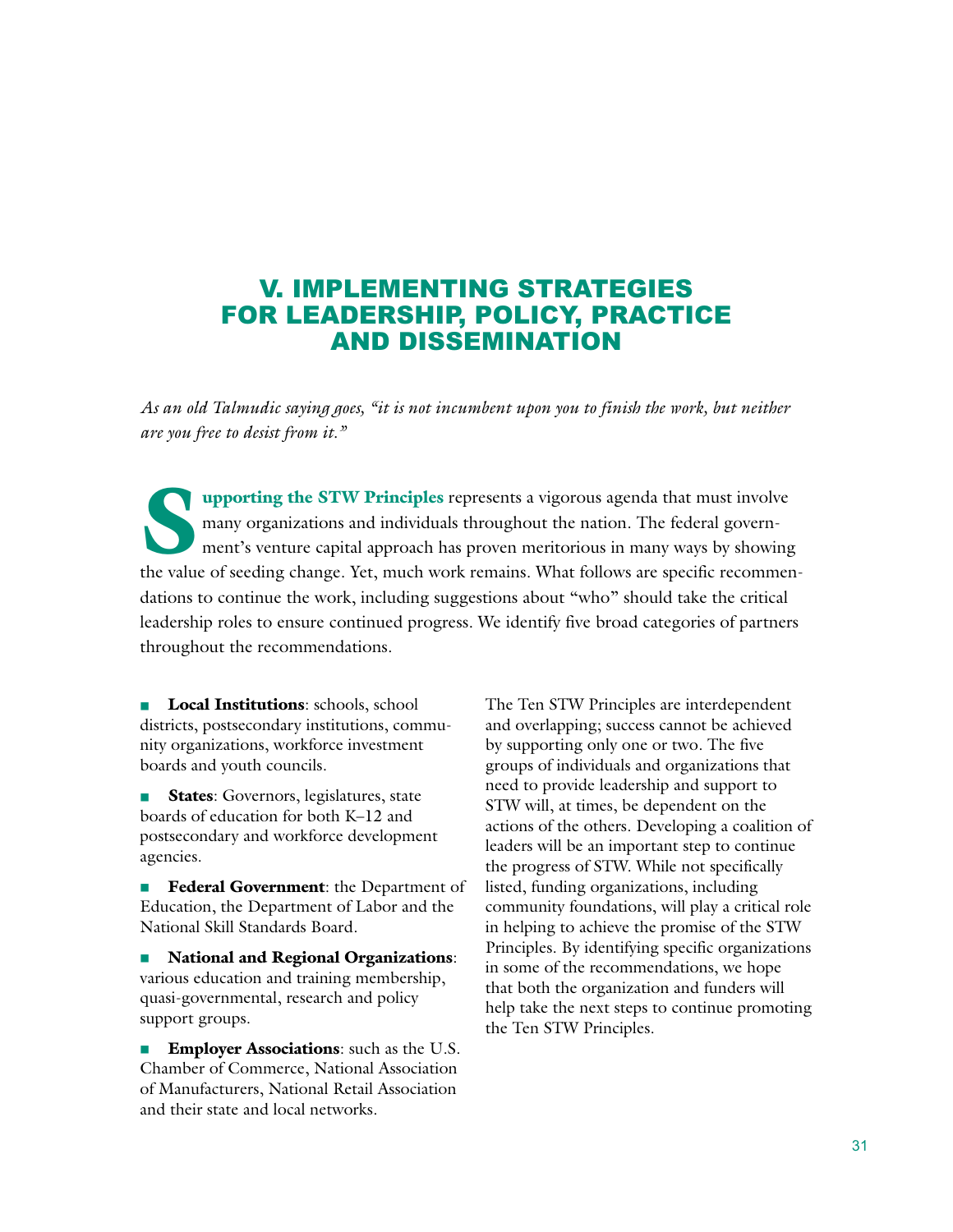### Local

Local institutions, most specifically, public schools, have the power and flexibility to design educational programs that include the STW Principles. Schools and other community partners should incorporate the STW Principles into their policies and practices and can:

Ensure that all professional and leadership development efforts emphasize the research, theory, and practice embedded in the STW Principles.<sup>11</sup>

Promote "how-to" tools on effective contextual learning experiences in the classroom and in community and work-based learning environments.

Provide curricula, instructional materials, career guidance information, and assessment instruments that use contextualized teaching and learning to promote acquisition of the knowledge, skills and abilities needed for economic self-sufficiency.

Provide choices for students through charter schools, career academies, schools within schools, and other small learning environments.

Eliminate regulatory impediments (e.g., mandated class or "seat time" and inflexible schedules).

■ Track student outcomes based on the STW Principles and report them to the public via "report cards" and other forms of school evaluation.

■ Promote career information services and progressive career exposure for all students through community partnerships, Workforce Investment Boards (WIB) and Youth Councils.

■ Develop local partnerships with employer networks to expand meaningful work-based learning opportunities for all youth and to provide externships for all teachers and counselors.

■ Ensure that a community-wide strategy exists for mentorship services for both in-school and out-of-school youth.

<sup>&</sup>lt;sup>11</sup> The need for high-quality sustained, and continuous staff development opportunities is considered the highest priority to ensure sustainability and expansion by all who participated in this review.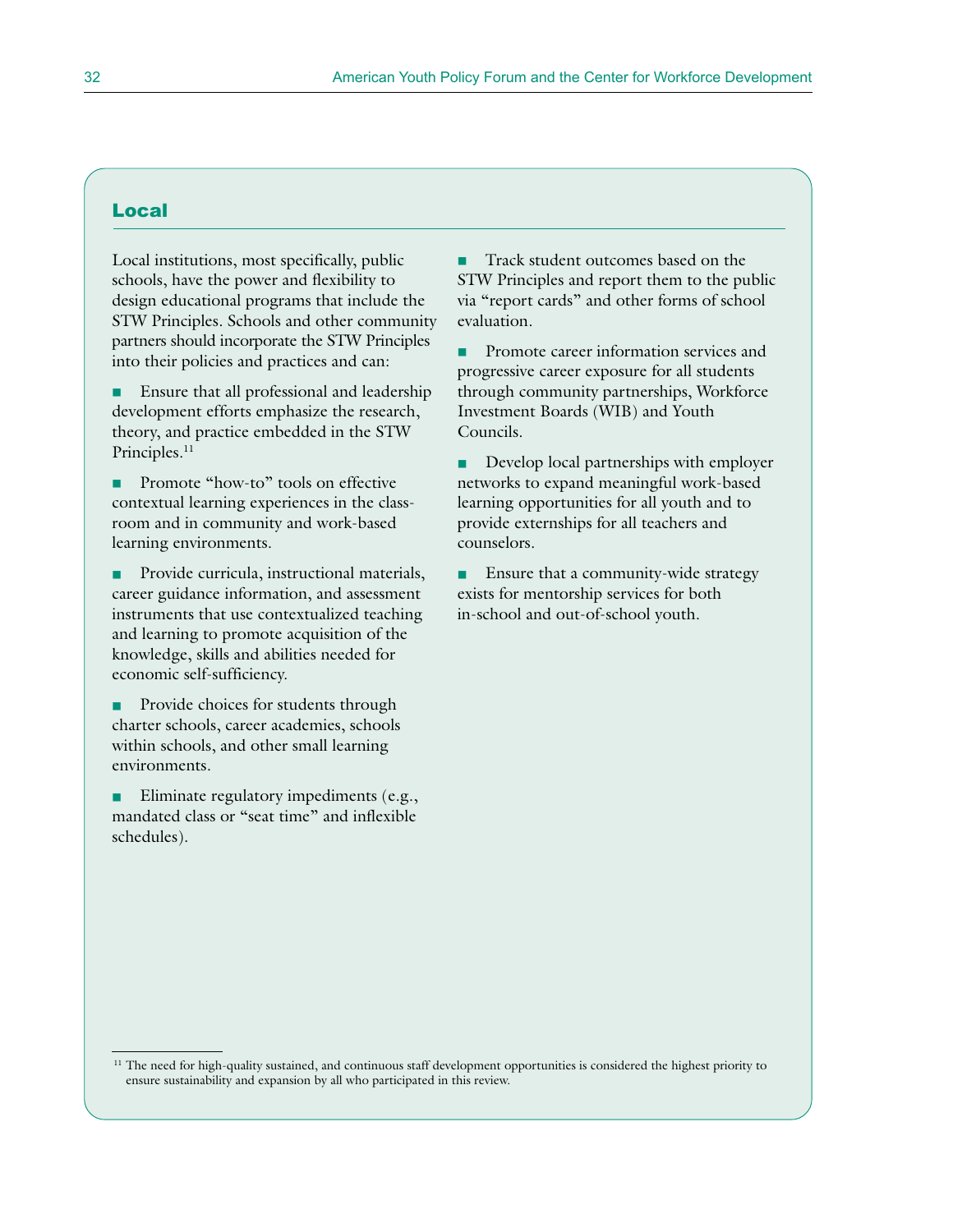### **States**

States must provide assistance to local communities to support the change process and to adopt School-to-Work Principles. States are in the position to provide the primary legislative and regulatory framework as well as fiscal resources to support STW programs. State agencies, working together, must take the lead to:

■ Integrate the STW Principles into existing policies and programs across education and workforce development programs and, in particular, with state academic standards.

■ Incorporate the STW Principles into state accountability systems, including report cards for schools and districts.

■ Develop contextualized curricula aligned with academic and occupational standards bridging secondary and postsecondary learning.

Support aggressive information collection, evaluation and dissemination functions to ensure that "best practice" materials are collected and shared with all appropriate stakeholder institutions (e.g., local schools, postsecondary institutions, training providers, and local education and workforce development boards). The use of the best practice materials should be geared to supporting staff development and production of tools for use in the classrooms based on academic and occupational standards.

■ Provide resources and legislative and regulatory flexibility to promote small learning communities and expansion of choice via career-focused charter schools and academies. Allow legislative and regulatory flexibility to expand work-based learning opportunities.

Develop performance assessments that recognize the value not only of rigorous

academic skills and knowledge, but also of occupational and workplace skills and knowledge.

Provide support (fiscal, if necessary) to employer-led organizations to help expand work-based learning opportunities for students and teachers. Ensure that adequate support is given to small- and medium-sized firms to participate in high quality work-based learning experiences. Provide resources to employer associations to assist employers on how to develop and deliver sound work-based learning opportunities.

■ Expand co-op education programs to encompass a wide range of career/industry areas.

■ Develop articulation guidelines for accepting work-based experiences and performance-based assessments in college admission policies. Establish common guidelines and incentives on how to recognize work-based learning for credit at secondary and post-secondary institutions.

■ Use common career clusters to organize all occupational preparation programs and report results to the general public in a common format via One-Stop Career Centers.

Promote expansion of intermediaries within the state.

■ Establish policies and incentives that promote use of mentors in local programs including support for training of mentors.

Work with the National Skill Standards Board to integrate academic standards and assessments with occupational standards at appropriate grade levels.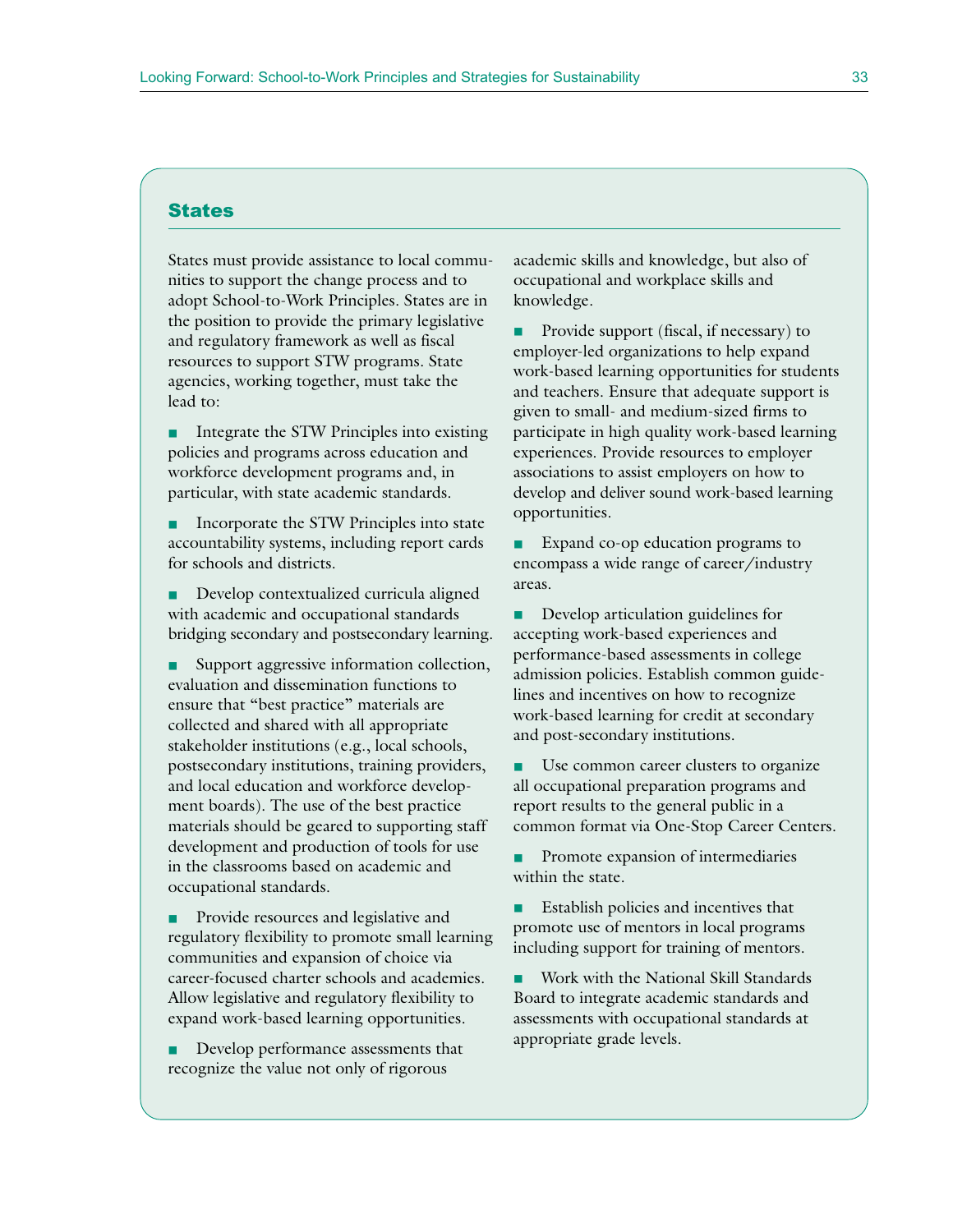### The Federal Government

The "sunsetting" of the STWOA does not eliminate the need for federal leadership and follow-through to incorporate the lessons derived from this legislation to improve schooling. To the contrary, the federal government can carry out a number of essential actions to realize the return on the public investment, and more importantly, to improve public education for our youth and prepare them for work and life.

#### **The U.S. Department of Education**

The Department should advocate the inclusion of successful STW strategies in its school reform initiatives. Specifically, opportunities exist to:

Establish a "lead office," preferably in the Office of the Secretary, to actively pursue the integration and promotion of the STW Principles throughout federally-supported education programs.12

Urge the incorporation of STW research into new education initiatives, such as Comprehensive School Reform Demonstrations (Obey-Porter) and small schools.

Increase funds and focus them on needy secondary schools as part of the reauthorization of the Elementary and Secondary Education Act (ESEA).

Promote the STW Principles in all of the professional development work supported by the Department.

■ Rigorously evaluate the impact of STW strategies on student academic learning and performance and determine the impact of work experiences on academic skill attainment. Support research, evaluation, and data collection work through the Office of Education Research and Information (OERI) to track results of STW.

Incorporate the STW Principles into the New American High Schools initiative of the Office of Vocational and Adult Education (OVAE) and expand the sponsorship and resources for that initiative to include support from the Office of Elementary and Secondary Education.

■ Promote the improvement of connections between the K–12 and postsecondary systems in the use of contextualized learning based on integrated academic and occupational standards through research and demonstrations supported by the Fund for the Improvement of Postsecondary Education and the Office of Postsecondary Education.

Provide funds and support to the field for career guidance and counseling.

Support a clearinghouse and other forms of dissemination of best practice materials on integration of academic and occupational curricula and standards that span secondary and postsecondary education.

■ Promote the expansion of co-op education and by revising the appropriate sections of the Higher Education Act to provide incentives for such growth.

<sup>&</sup>lt;sup>12</sup> The Office of the Secretary is recommended as the most effective place to assure transition and attention after the sunset of STWOA due to the crosscutting nature of the Principles and the emphasis on systemic reform.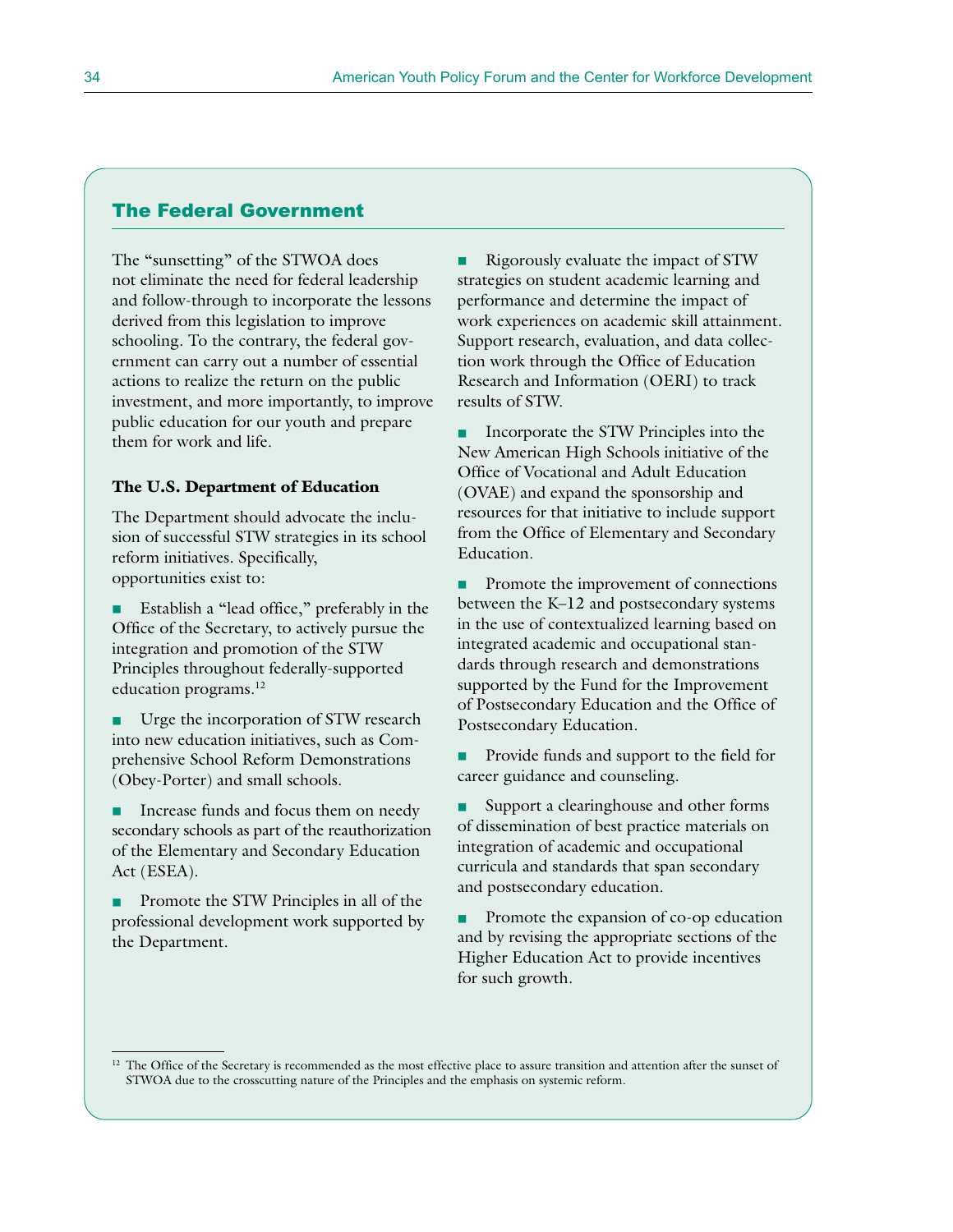#### **The U.S. Department of Labor**

The Youth Office<sup>13</sup> of the Employment and Training Administration should take the lead to coordinate with other agencies, such as Housing and Urban Development's YouthBuild program, in the development of governmentwide technical assistance materials that document "best practices" of work-based learning.

Provide funds or technical assistance for the development of curricular materials to support quality work-based learning services for youth.

Support the development and expansion of national and state networks of intermediaries that are linked to employer associations.

Provide guidance, support, and technical assistance to Workforce Investment Boards so that their Youth Councils consider the STW Principles in developing community-wide youth strategies.

Ensure that community One-Stop Career Centers provide information and guidance to youth on career opportunities and STW career preparation programs available in the community.

### **National Skill Standards Board (NSSB)**

NSSB is the federally designated entity responsible for the development of a national, voluntary skill standards system. For the Board to be successful in its mission, it must carry out several roles including: (a) establishment of a framework and promotion of the development of standards through industry-led Voluntary Partnerships; (b) endorsement of standards; and, for our purposes and most importantly, (c) serve as facilitator/broker/ partner with federal agencies and the States to help ensure implementation of a voluntary national system. In collaboration with the U.S. Departments of Education and Labor and in concert with the Voluntary Partnerships, NSSB should:

Work with national education organizations with expertise in academic standards and employer associations with state and local networks (e.g., chambers, manufacturing, retail) to promote and link state academic standards to occupational skill standards.

Provide information on career opportunities in the Voluntary Partnerships through One-Stop Career Centers and other workforce development organizations.

Assist the education and training provider networks to develop competency-based recognition strategies for use by education and employers alike.

Work with national organizations that have expertise and interest in expanding co-op education programs to incorporate skill standards in both the classroom and work-place materials.

<sup>&</sup>lt;sup>13</sup> Under the recent reorganization of the Employment and Training Administration, there is now a lead office for all programs serving youth. Unless otherwise noted, the recommendations related to the Department of Labor assume the Youth Office will be the point of contact.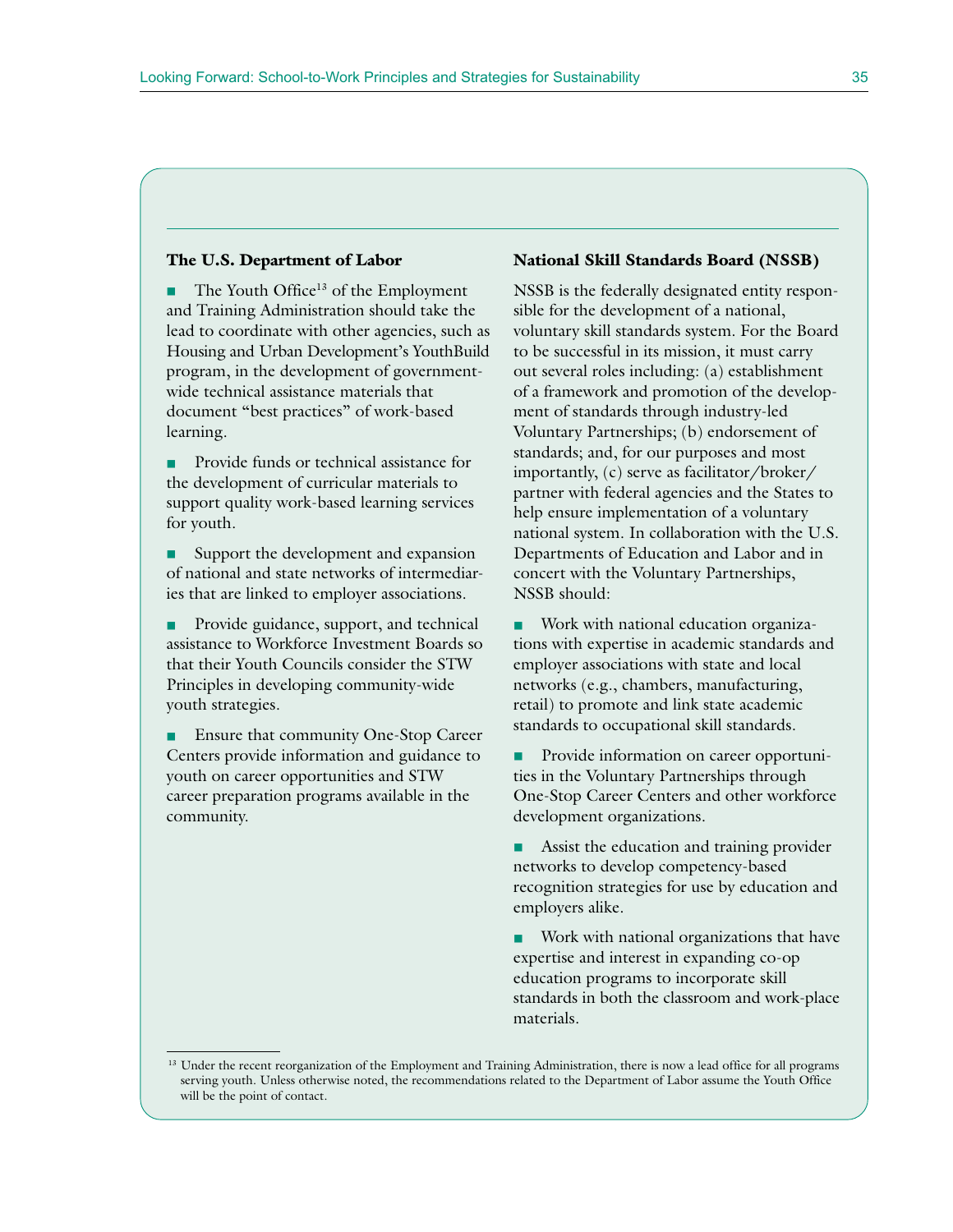### National Organizations

Key education membership organizations, such as the American Federation of Teachers, American Association of School Administrators, Council of Chief State School Officers, National Association of Secondary School Principals, National Education Association, and education improvement networks, such as the Coalition of Essential Schools, High Schools that Work and National Tech Prep Network, should assess what actions can be taken within their own memberships and networks to incorporate the STW Principles.

Organizations, such as the National Association of Secondary School Principals, should form alliances with employer organizations and NSSB-recognized Voluntary Partnerships to promote continuation and expansion of successful efforts to integrate curricula and standards.

Education policy/public interest groups should promote the development and replication of research-based educational reform models that incorporate successful school-to-work strategies.

National organizations, such as the American Association of Community Colleges, State Higher Education Executive Officers, Council of Chief State School Officers, National Association of State Directors of Vocational Technical Education, should promote the development of curricula and coherent sequences of courses aligned with academic and occupational standards that bridge secondary and postsecondary learning.

■ State Higher Education Executive Officers, other key national higher education organizations, and state accrediting bodies should continue to research and develop college admission policies that acknowledge contextual learning instructional strategies, work-based learning experiences and performance-based assessments.

National organizations should help support existing STW intermediary organizations and develop new alliances between education and employers at the national, state and local levels to carry out the intermediary role.

Organizations, such as the American Association of School Administrators, National Association of Secondary School Principals, Council of Chief State School Officers, and American Association of Community Colleges, should assess the role of work-based learning in school improvement efforts.

■ National organizations should advocate new ways of governance that allow for the development of public–private partnerships and cut across funding streams.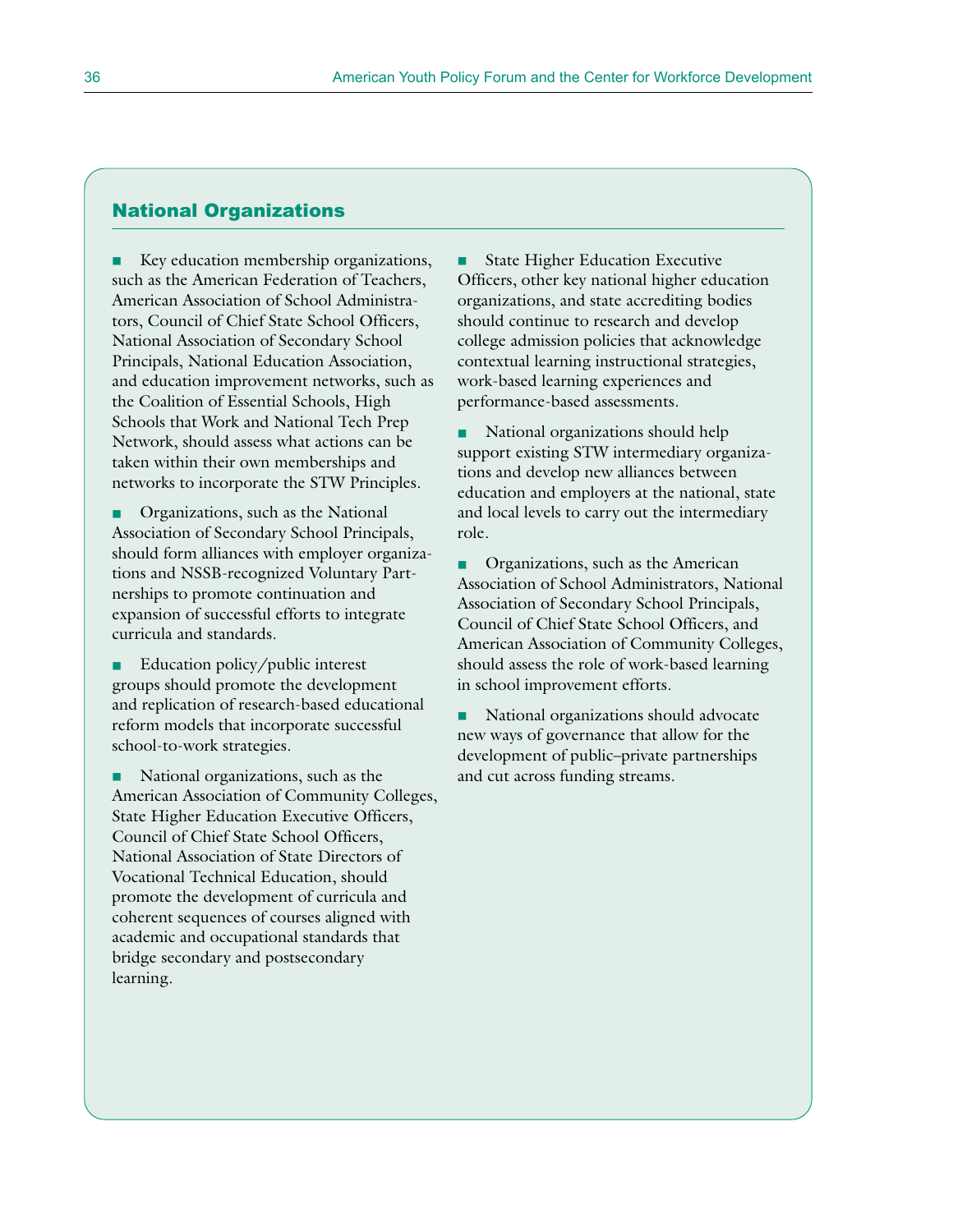### Employer Associations

Much remains to be done to develop the solid connections between learning that occurs outside of the traditional classroom and the workplace. The growing recognition of the value of work as a developmental tool is only beginning to take root in the United States. One of the central lessons that emerged from the STWOA experience comes from the employer community. A steadily increasing number of employers have found value providing work-based learning opportunities for teachers and students alike. But many employers also have found they need assistance to make such experiences high quality. They are most comfortable seeking that assistance and information from organizations that understand the needs of business—employer associations.

National employer associations (with fiscal support from the Department of  $Labor<sup>14</sup>$ ) should organize and support state and local networks to promote standards, curricula development and other tools relevant to improving contextualized learning in all forms of education and training institutions. Employer associations should:

■ Develop a network of national, state and local employer/intermediary organizations to promote STW programs and strategies.

Promote best practices concerning employer involvement in STW including work-based learning, curriculum development, contextual learning, and mentoring services.

■ Develop and offer opportunities for secondary and postsecondary education faculty to experience the workplace through internships.

Establish new collaborations between employer associations and secondary and postsecondary institutions to promote workbased learning that moves from career exposure in the early stages to formal recognition of educational credit for knowledge gained in the workplace.

■ Provide support (in-kind, technical assistance or funding) to members who participate in business-education partnerships or brokering or intermediary organizations.

<sup>14</sup> The Department of Labor is recommended as the appropriate funding source due to its responsibility to oversee the development of regional skill consortia and its responsibilities under WIA.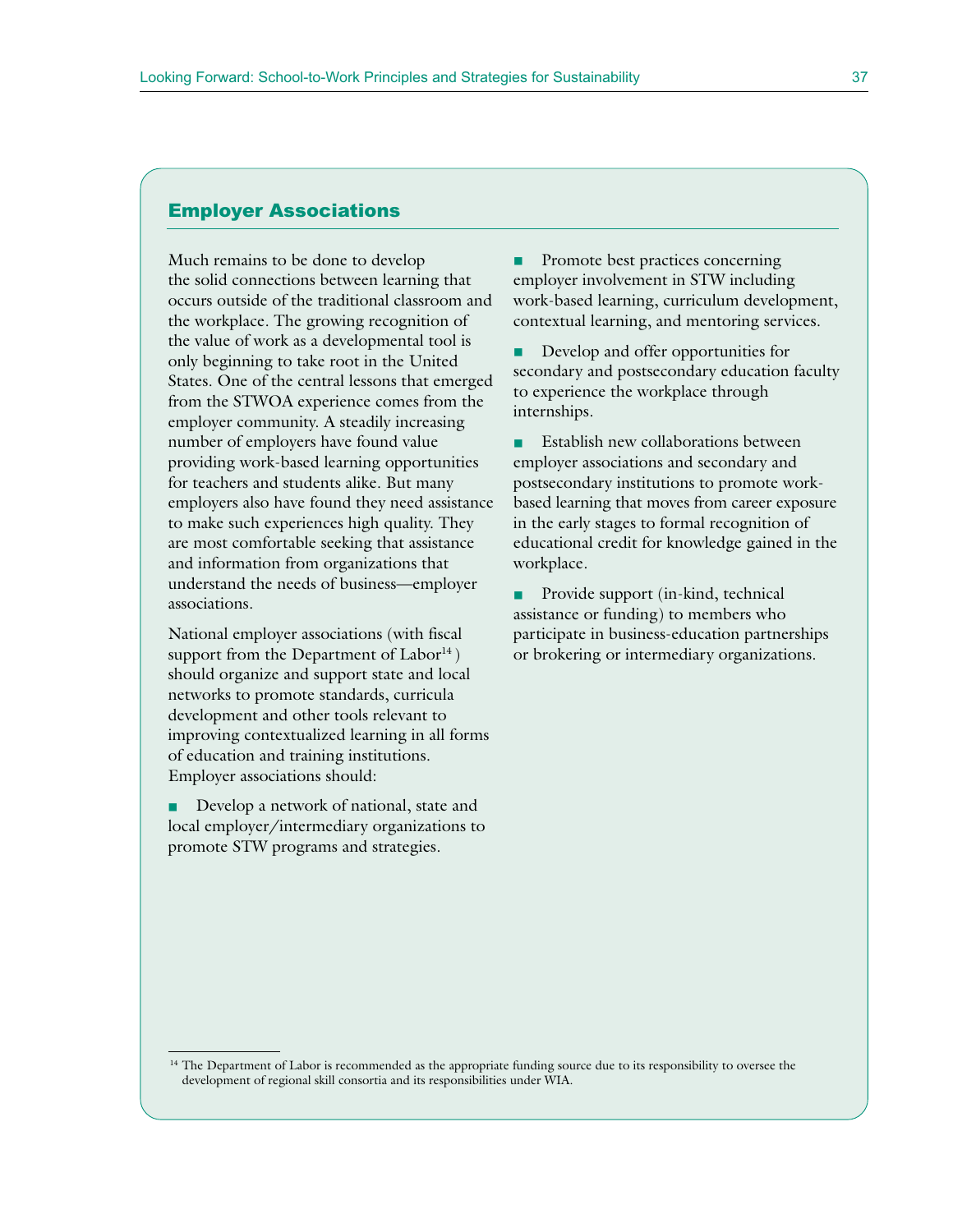### VI. A SUMMARY RECOMMENDATION FOR SUSTAINABILITY: CREATING A SCHOOL-TO-WORK COLLABORATIVE

**Systematic change to** improve the transition from the school to the workplace requires a wide array of institutions and organizations all over the country to make the envisioned changes become reality. In our specialized world of separate governance structures and traditional national membership organizations, no one system (e.g., public or private, traditional education or workforce training) can claim the concepts embedded within the STWOA as "their territory." The same observation is applicable regarding priorities of national organizations. In this case however, successful implementation of the Ten Principles is dependent upon cutting across real, as well as perceived, boundaries and barriers.

The STW discussion group has struggled with how to help ensure that some form of national leadership structure be put in place after the STWOA expires and the National STW Office is dismantled. No simple answer exists to the leadership question because leaders and resources are located across the system. Thus, the obvious solution is to build a new collaborative or coalition centered on helping all stakeholders at all levels infuse the Essential Principles into the necessary "nooks and crannies" of the U.S education and training systems for youth.

For now, we propose the creation of a new organization—"The STW Collaborative." Its purpose will be to conduct research, provide documentation, and disseminate information on what works. It should serve as a "brokering house" where organizations that may not normally develop working partnerships can do so. It might even be possible that the Collaborative could become the home of the rich materials that have been garnered by the Learning Center of the National School-to-Work Office and continue to grow the

necessary information base. The Collaborative could take on such tasks as conducting public opinion polls and launching campaigns to improve the public image of applied learning and technical education. The members of the Collaborative would collectively establish the priorities and help identify the lead organizations to undertake the common agenda work.

This proposed STW Collaborative will need resources from foundations, national organizations and the government. Many, if not all, of the groups involved in the development of this document look beyond the year 2001 and can easily become the foundation of this new Collaborative to continue to promote the ten Principles. The Collaborative is the natural outgrowth of the partnership efforts that are underway and ensures that the federal government investment continues to grow. As this paper was designed to continue the conversation about STW, the Collaborative can support federal, national, state, and local governments and organizations as they seek ways to continue this essential work.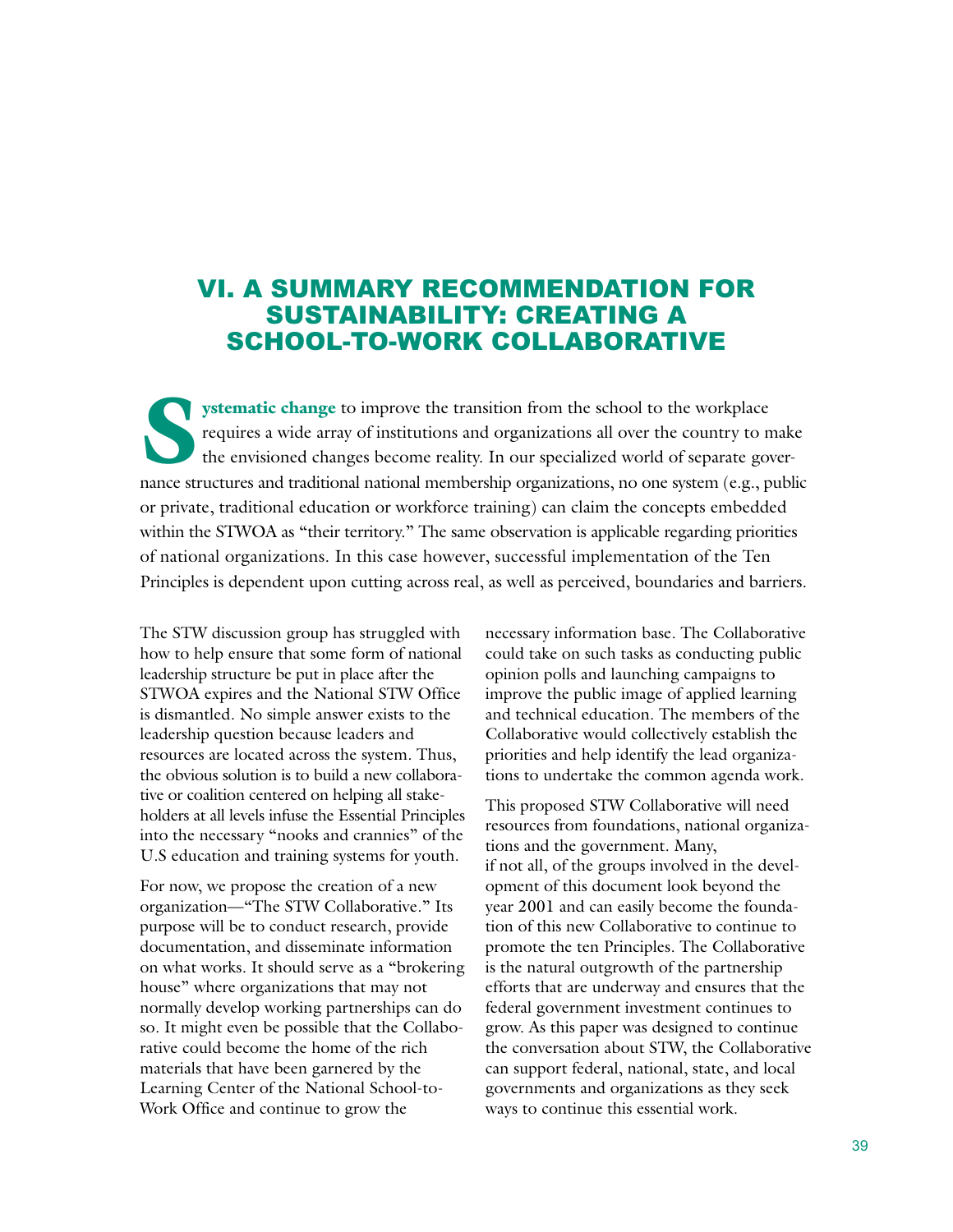### BIBLIOGRAPHY

- Bailey, T. and Merrit, D. "School-to-Work for the College Bound." **IEE Brief**, Number 15/May 1997 (Institute on Education and the Economy).
- Bottoms, G. 1998. "Things That Matter Most in Improving Student Learning." Atlanta, GA: Southern Regional Education Board.
- Caine, R.N. and Caine, G. 1991. **Making Connections: Teaching and the Human Brain.** Alexandria, VA: Association of Supervision and Curriculum Development.
- Center for Labor Market Studies at Northeastern University. 1998.
- Center for Workforce Development, Education Development Center, Inc. January 1998. **The Teaching Firm: Where Productive Work and Learning Converge**. Newton, MA.
- Center for Occupational Research and Development. February 1999. "Teaching Mathematics Contextually: The Cornerstone of Tech Prep." CORD: Waco, TX.
- Committee for Economic Development. 1998. **The Employer's Role in Linking School and Work**. New York, NY: CED.
- Erlichson, B.A. and Van Horn, C.E. June 1999. **School-to-Work Governance: A National Review**. Prepared for the Consortium for Policy Research in Education, University of Pennsylvania.
- Gardner, Howard. 1983. **Frames of Mind: The Theory of Multiple Intelligences**. New York: Basic Books.
- Hall, G. August 1998. "The Impact of a School-to-Work Program; ProTech: A Study of Post-High School Outcomes," Boston Private Industry Council, Inc.
- Halperin, S. 1998. **The Forgotten Half Revisited.** Summary.Washington, DC: American Youth Policy Forum.
- Hamilton, S.F. and Hamilton, M.A. November 1999. **Building Strong School-to-Work Systems.** Prepared with support from the National School-to-Work Opportunities Office.
- Hershey, A.M., Silverberg, M.K., Haimson, J., Hudis, P. and Jackson, R.C. February 1999. **Report to Congress on the National Evaluation of School-to-Work Implementation**. Prepared under contract with the U.S. Department of Education for the U.S. Departments of Education and Labor.
- Hughes, K.L. June 1998. "Employer Recruitment is Not the Problem: A Study of School-to-Work Transition Programs." Institute on Education and the Economy, Teachers College, Columbia.
- Jobs for the Future and the Boston Private Industry Council. 1998. **School to Career Initiative Demonstrates Significant Impact on Young People**. Boston: Jobs for the Future.
- Kazis, R. and Pennington, H. June 1999. **What's Next for School to Career?** Boston: Jobs for the Future.
- Kemple, J. December 1997. **Career Academies: Communities for Support for Students and Teachers: Emerging Findings from a 10-Site Evaluation**. New York City: Manpower Demonstration Research Corporation.
- Kemple, J., Poglinco, S. and Snipes, J. May 1999. **Career Academies: Building Career Awareness and Work Based Learning through Employer Partnerships**, New York City: Manpower Demonstration Research Corporation.
- Kolb, David A. 1984. **Experiential Learning: Experience as the Source of Learning and Development.** New Jersey: Prentice Hall.
- Linnehan, F. 1998. "Work-Based Learning Research— Phase 1." Philadelphia: Drexel University.
- Madonna Yost Opinion Research. 1999. "Summary of Preliminary Findings."
- Mathematica Policy Research, Inc. "STW Local Partnership Survey." Fall, 1996, Fall 1997 and Fall 1998.
- **MORE Things That DO Make A Difference for Youth: A Compendium of Evaluation of Youth Programs and Practices.** 1999. Vol. II, Washington, DC, American Youth Policy Forum.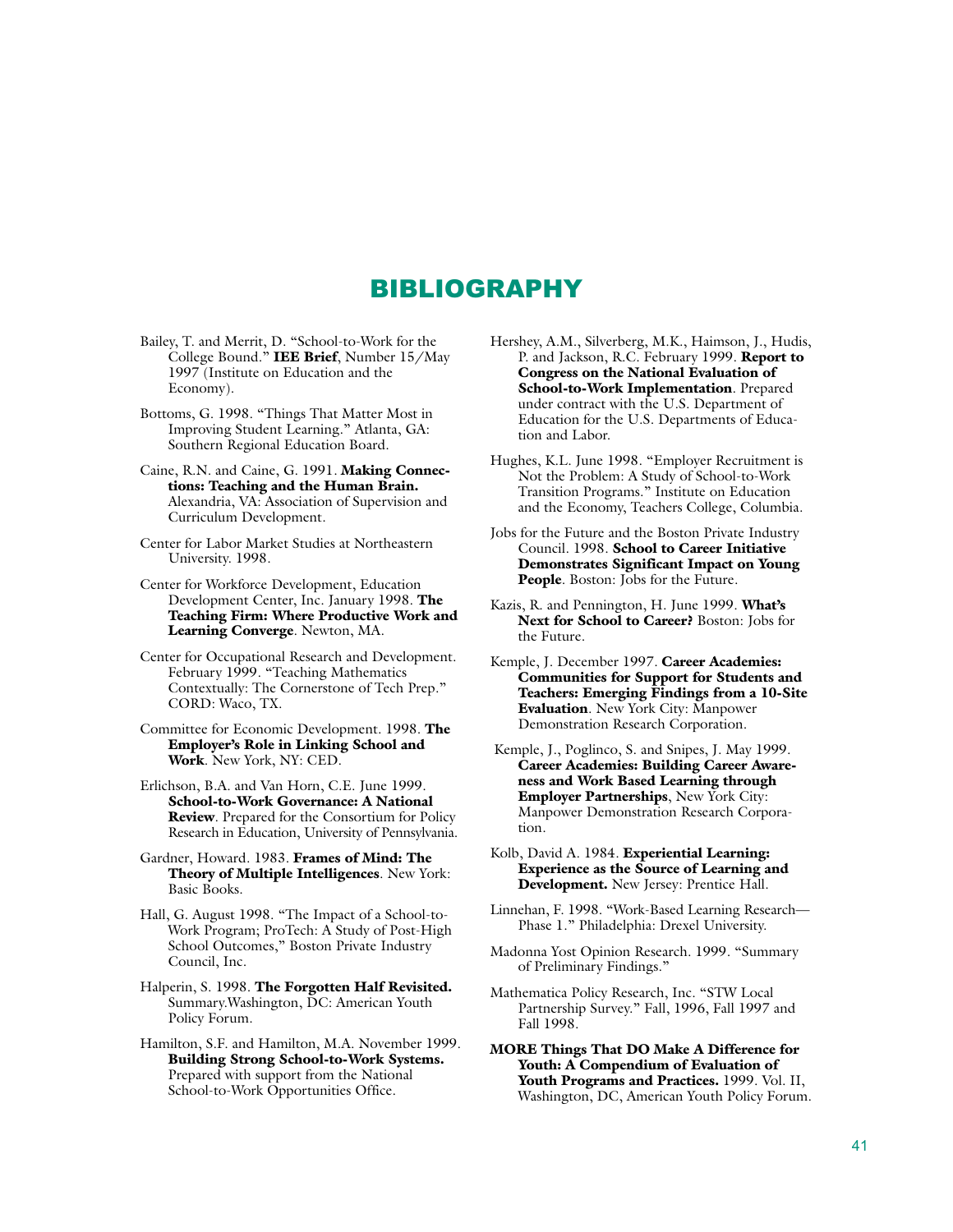- National Employer Leadership Council. N.d. **The Bottom-line Return on School-to-Work Investment for Students and Employers: Intuitions Confirmed**. Washington, DC: National Alliance of Business.
- National League of Cities. 1997. **New Directions for Cities, Families and Children.** Washington, DC.

National STW Evaluation Report. 1998.

Philadelphia School District Study. 1997.

- Pierce, J.W. and Jones, B.F. "Problem-Based Learning: Learning and Teaching in the Context of Problems," (pp. 75–106). In Ohio State University College of Education and Bowling Green State University. 1998. **Contextual Teaching and Learning: Preparing Teachers to Enhance Student Success in and Beyond School**, Information Series, No. 376. Columbus, Ohio: ERIC Clearinghouse on Adult, Career and Vocational Education.
- Progress Measures Report. 1998. National STW Office.
- Summary of "Enhancing the Educational Achievement of At-Risk Youth," an evaluation of Boys and Girls Clubs of America in **MORE Things That DO Make A Difference for Youth: A Compendium of Evaluations of Youth Programs and Practices**, Vol. II, Washington, DC: American Youth Policy Forum. (pp. 115– 118) Summary of "4-H: Kansas City, MO, (pp. 109–111).
- Schmidt, T. March 1999. "School-to-Work: Past and Future" in **NCSL Legisbrief**, Vol. 7, No. 16.
- The Secretary's Commission on Achieving Necessary Skills. June 1991. **What Work Requires: A SCANS Report for America 2000**. U.S. Department of Labor.
- Sipe, C. L. 1996. **Mentoring: A Synthesis of P/ PV's Research: 1988-1995**. Philadelphia: Public/Private Ventures.
- Stern, D., Dayton, C., and Raby, M. 1998. **Career Academies and High School Reform**. Berkeley, CA: University of California.
- Stern, D., Raby, M. and Dayton, C. 1992. **Career Academies: Partnerships for Reconstructing American High Schools**. San Francisco: Jossey-Bass Education Series.
- Teen Attitudes Toward Work, Bruskin Goldring Research. 1994.
- U.S. Department of Education. 1998. **Third International Mathematics and Science Study**.
- Visher, M.G., Emanuel, D. and Teitelbaum, P. March 1999. **Key High School Reform Strategies: An Overview of Research Findings**. Berkeley, CA: MPR Associates, Inc.
- Westchester Institute for Human Services Research, Inc. "New York State's School-to-Work Initiative Demonstrates Promising Student Results," **The STW Reporter**, Vol. 1, Issue 2, July 1998.
- Wills, J.L. (Editor). 1998. **Employers Talk About Building a School-to-Work System: Voices from the Field**. Washington, DC: Center for Workforce Development (Institute for Educational Leadership) and The American Youth Policy Forum.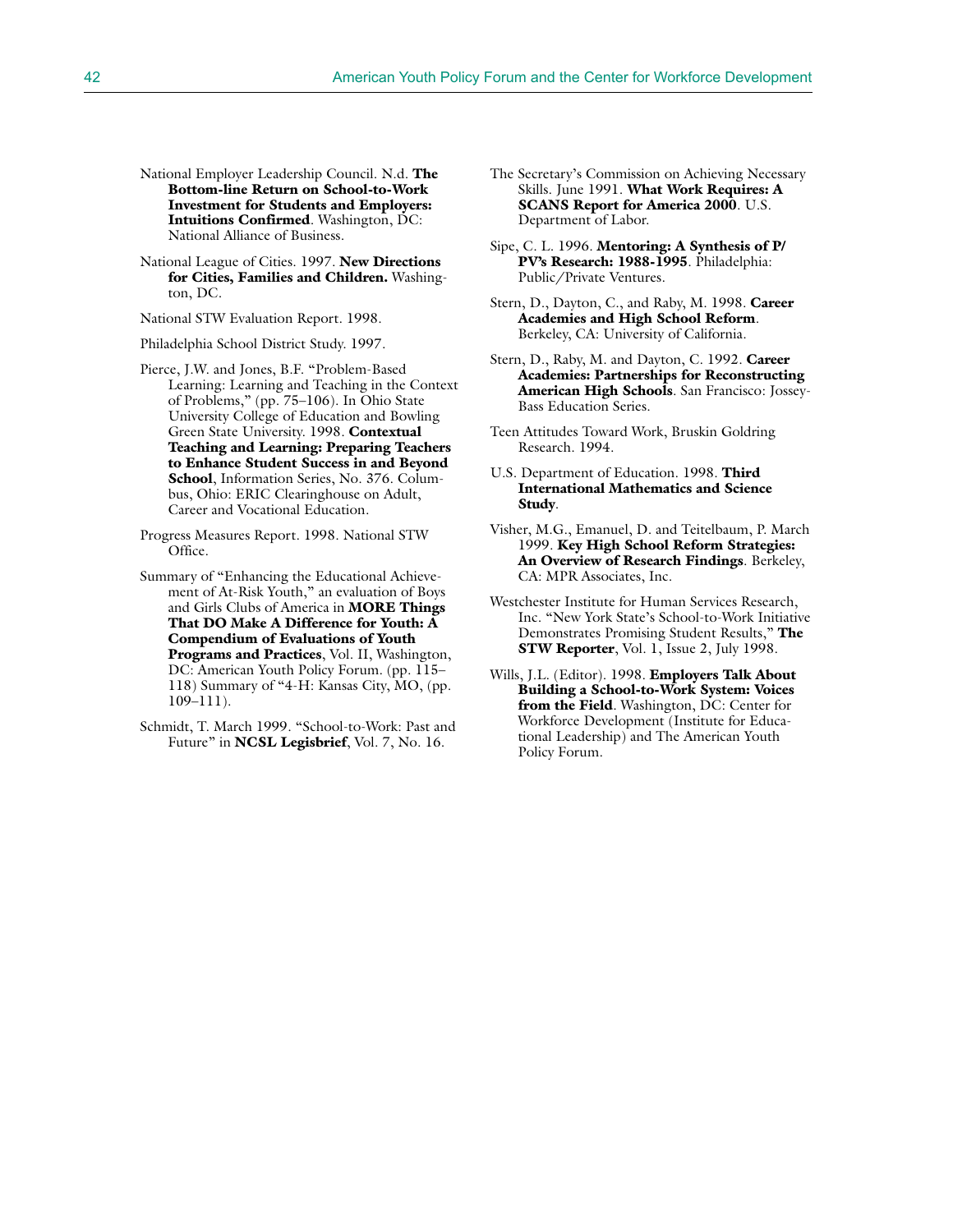### **PARTICIPANTS IN STW DISCUSSION GROUP**

William Adams, *American Association of School Administrators* Arlyne Alexander, *Connecticut Business and Industry Association* Paul Barton, *Education Testing Service* Corinne Berkseth, *National Retail Federation* Betsy Brand, *Workforce Futures, (later) American Youth Policy Forum* Cynthia G. Brown, *Council of Chief State School Officers* David Brown, *National Governors' Association, (later) National Youth Employment Coalition* Beth Buehlmann, *US Chamber of Commerce* David Buonora, *American Association of Community Colleges* Ivan Charner, *Academy for Educational Development* Mary Jane Clancy, *Philadelphia Public Schools* Timothy Daniels, *American Federation of Teachers* Edward DeJesus, *National Youth Employment Coalition, (later) Youth Development and Research Fund* Phyllis Eisen, *National Association of Manufacturers* Robert Fleeger, *Committee for Economic Development* Marko Fong, *Center for Law and Education* Phyllis Furdell, *Chamber of Commerce* Linda Furney, *State Senator, Ohio* Evelyn Ganzglass, *National Governors' Association* Kimberly Green, *National Association of State Directors of Vocational and Technical Education* Samuel Halperin, *American Youth Policy Forum* Tom Henry, *New Jersey State Department of Education* JD Hoye, *Keep the Change, Inc.* Karen Johnson, *National Conference of State Legislatures* Peter Joyce, *National Alliance of Business* Lauren Weisberg Kaufman, *Connecticut Business and Industry Association* Barbara Kaufmann, *Institute for Educational Leadership, Center for Workforce Development*

Richard Kazis, *Jobs for the Future* Jeff King, *US-EURO-NET* Dawn Krusemark, *American Federation of Teachers* Robert Ivry, *Manpower Development and Research Corporation* Thomas Lindsley, *National Alliance of Business* Keith MacAllum, *Academy for Educational Development* Thomas MacLellan, *National Governors' Association* Mary McCain, *American Society of Training and Development* James McKenney, *American Association of Community Colleges* Mary C. Mack, *National Transition Network* Kathy Mannes, *National Retail Federation* Paul Mendez, *National Association of Workforce Development Professionals* Kathy Oliver, *Maryland State Department of Education* Melissa Orner, *Philadelphia Public Schools* Glenda Partee, *American Youth Policy Forum* Hilary Pennington, *Jobs for the Future* Tracy Schmidt, *National Conference of State Legislatures* Pat Schwallie-Giddis, *CORD* David Shreve, *National Conference of State Legislatures* Bonnie Silver, *National Academy Foundation* Alistair Smith, *Committee for Economic Development* Vincent Spera, *American Youth Policy Forum, (later) National Alliance of Business* Mala Thakur, *New York City-STW Alliance, (later) National Youth Employment Coalition* John Varner, *Southern Regional Education Board* Basil Whiting, *Consultant* Joan Wills, *Institute for Educational Leadership, Center for Workforce Development* Dan Wiltrout, *Council of Chief State School Officers*

Thomas Wolanin, *The George Washington University*